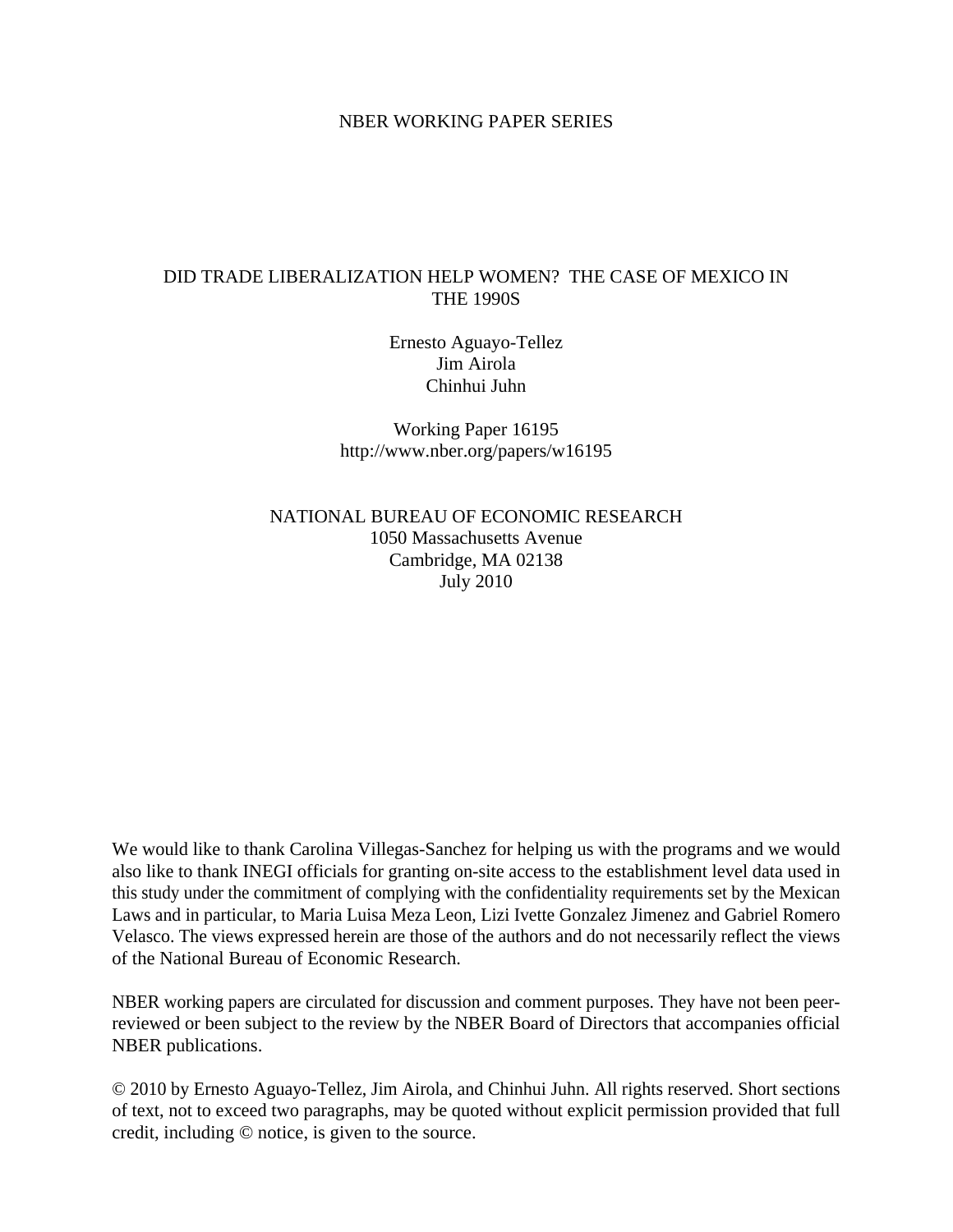Did Trade Liberalization Help Women? The Case of Mexico in the 1990s Ernesto Aguayo-Tellez, Jim Airola, and Chinhui Juhn NBER Working Paper No. 16195 July 2010 JEL No. J16,J21,J31,O19,O24,O54

## **ABSTRACT**

Using household and establishment level data which span the 1990s, we examine the impact of trade liberalization policies on women's labor market outcomes in Mexico. We find that that women's relative wage remained stable while employment increased, leading to an increase in women's wage bill share. Between-industry shifts, consistent with trade-based explanations, account for up to 40 percent of the growth in women's wage bill share between 1990 and 2000. Comparing across industries, we find tariff cuts and exports are positively related to industry growth and women benefited since some of the fastest growing industries were female-intensive industries. We use establishment level data for the manufacturing sector to examine within-industry shifts in women's wage bill share. Even controlling for detailed industry and maquiladora status, women's wage bill share is positively related to exports by foreign firms, suggesting that trade liberalization further encouraged outsourcing and assembly-type activity. Finally, we find suggestive evidence that household bargaining power shifted in favor of women. Expenditures shifted from goods associated with male preference, such as men's clothing and tobacco and alcohol, to those associated with female preference such as women's clothing and education.

Ernesto Aguayo-Tellez Facultad de Economia Universidad Autonoma de Nuevo Leon Monterrey, Nuevo Leon C.P. 64930 ernestoaguayo@gmail.com

Jim Airola DRMI Naval Postgraduate School Monterey, CA 93943 jsairola@nps.edu

Chinhui Juhn Department of Economics University of Houston Houston, TX 77204-5882 and NBER cjuhn@uh.edu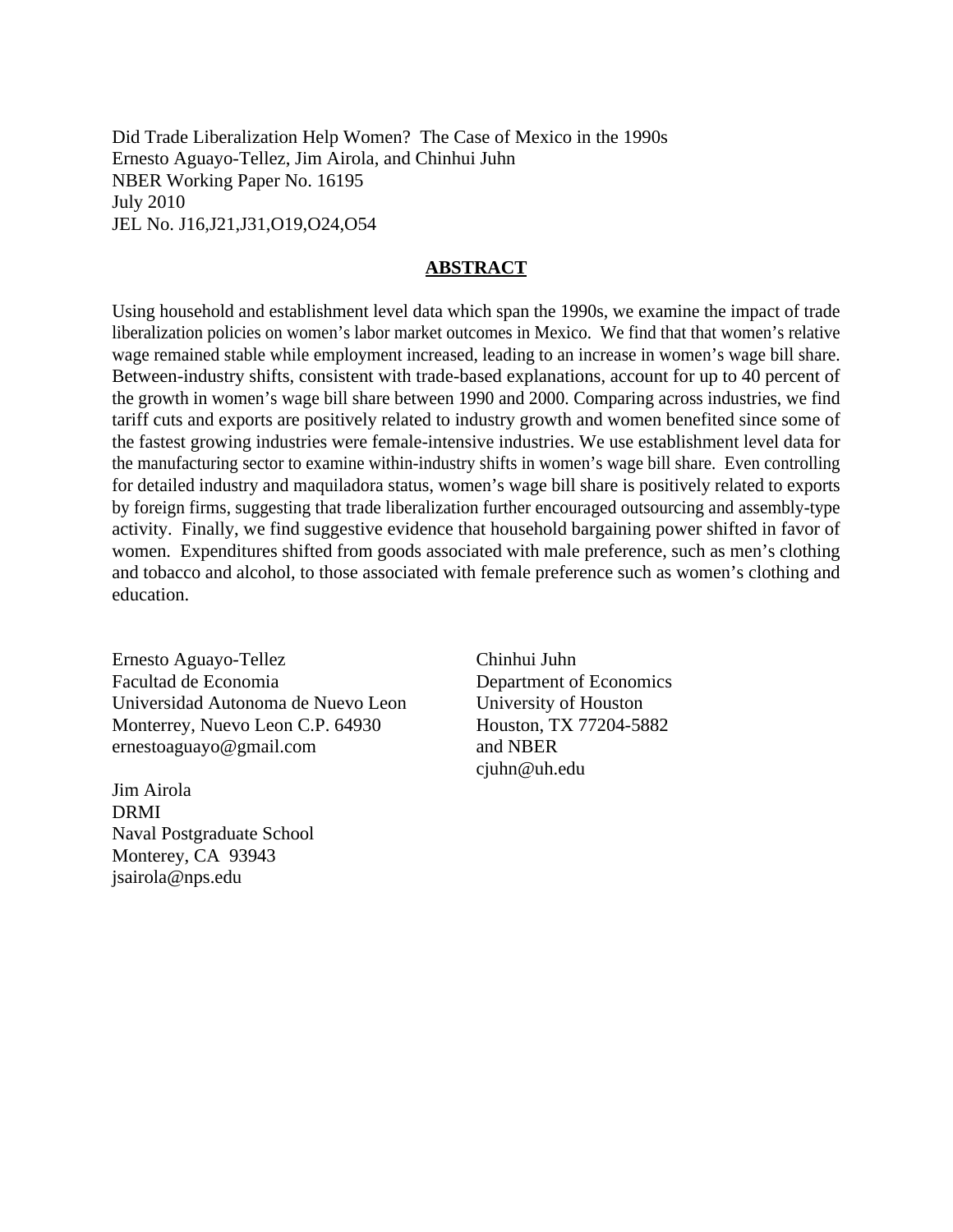## **I. Introduction**

 $\overline{a}$ 

A large literature examines the impact of trade liberalization on wage structure in both developed and developing economies. The findings have been surprising. Contrary to the Heckscher-Ohlin model which predicts that wage inequality should rise in skilled labor abundant (developed) economies but fall in less skilled labor abundant (developing) economies, most researchers have found that trade liberalization increased wage inequality in both developed *and* developing economies.<sup>2</sup> A related literature also examines how trade liberalization impacts poverty rates and has found mixed results.<sup>3</sup> Compared to the number of studies that examine the distributional impacts across skill and income groups, there is relatively little work examining consequences across gender. $4$  This is surprising given that gender equality, along with ending hunger and poverty, is one of the eight stated goals in the U.N. Millennium Development Goals Report (UN, 2009). Given that many developing countries have already or are now in the process of adopting liberalization policies, an important question is whether this will move them closer to the goal of gender equality without explicit policy interventions. Aside of equity concerns, the effect of liberalization policies on gender outcomes may also be of interest from a long-run growth perspective since there is now growing evidence that empowering women promotes education and better children's outcomes (Thomas (1990), Duflo (2000), Qian (2008)).

 $2$  Among others, Robbins (1996), Wood (1997), Behrman, Birdsall, Szekely (2000) cover multiple countries. Cragg and Eppelbaum (1996), Revenga (1997), Hanson and Harrison (1999), Melendez (2001), Feliciano (2001), Airola and Juhn (2008) examine Mexico. Currie and Harrison (1997), Pavcnik (2002), and Attanasio, Goldberg, Pavcnik (2004) examine trade and wages in Morroco, Chile, and Colombia respectively. 3

<sup>&</sup>lt;sup>3</sup> While Goldberg and Pavnik (2007) find little systematic relationship between tariff changes and poverty in Colombia, Topalova (2007) finds a positive relationship between tariff reductions and poverty rates across Indian states. Using a measure called "globalization" which also includes FDI flows, Hanson (2007) finds that in Mexico, states more exposed to globalization had reductions in poverty rates relative to states that were less exposed. 4

Oostendorp (2004) presents cross-country analysis relating the gender gap to measures of trade and FDI. The paper finds that trade and FDI inflows reduce the gender gap among low skilled occupations while results are mixed for high skilled occupations. A recent volume, Bussolo and De Hoyos (2009) also examine the link between trade liberalization and poverty through the channel of women's labor market outcomes.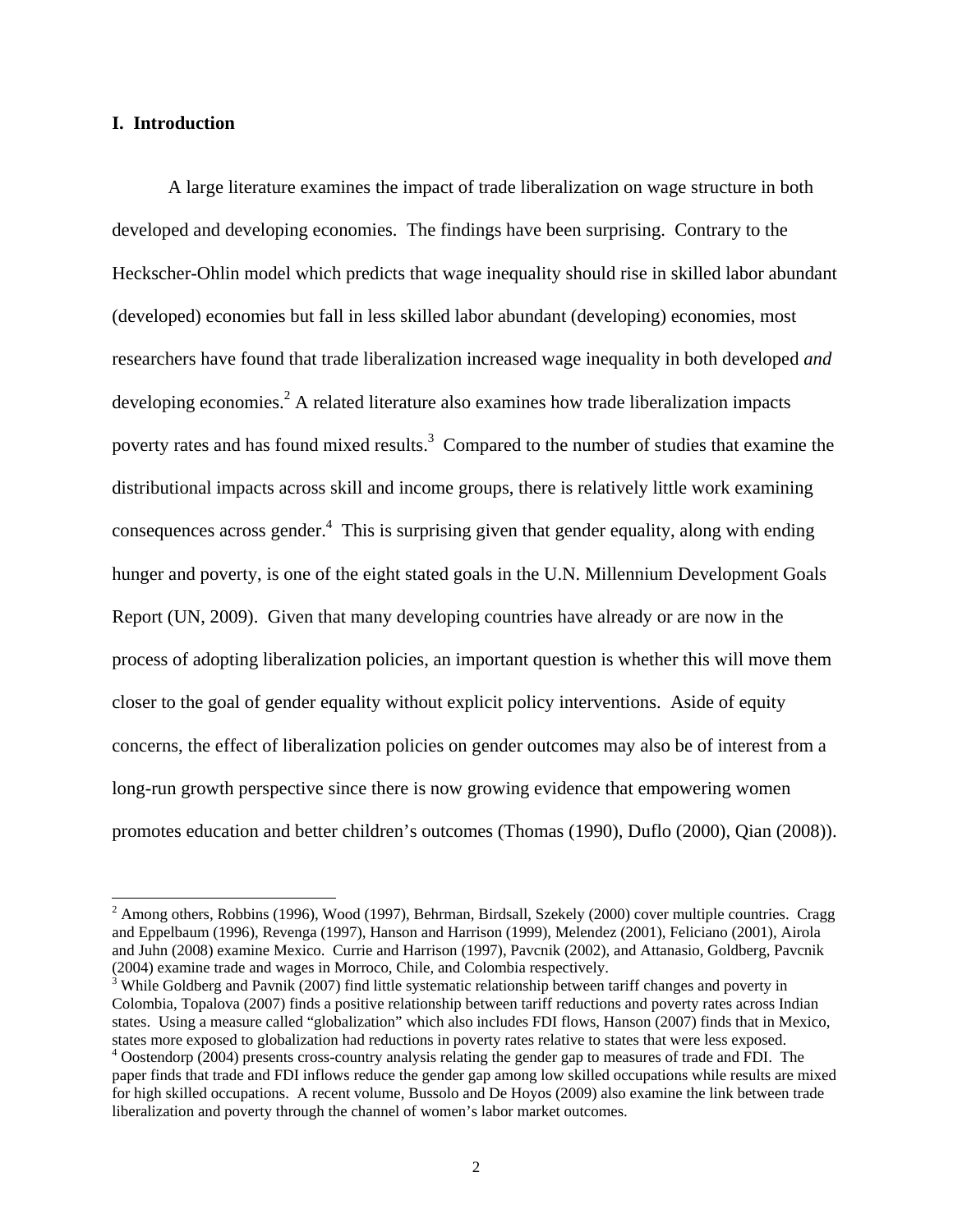In this paper we examine the distributional impact of trade liberalization policies across gender using data from Mexico. In doing so we have three main goals. Our first goal is to provide a comprehensive picture of women's relative labor market outcomes during the period of reform. While most papers focus on the gender wage gap, we examine employment changes in conjunction with wage changes.<sup>5</sup> We use household surveys to examine the entire economy rather than focusing on tradeables or the manufacturing sector. Since employment rates are still low for women in Mexico (44 percent in 2004), we also examine whether changing selection may be biasing our story. Our second goal is to link women's labor market outcomes to trade liberalization policies. We conduct industry level analysis relating changes in relative labor market outcomes of women and the industry level changes in tariffs and trade flows. We also use establishment-level data from the manufacturing sector to examine within-industry shifts. Finally, our third goal is to move in the direction of examining women's well-being. We examine household expenditures to see whether women's bargaining power within the household improved along with their relative earnings.

To summarize our findings, we find that women's relative wage remained stable over this period while employment increased, suggesting relative demand for female labor increased. Between-industry shifts account for up to 40 percent of the increase in wage bill share of women from 1990 to 2000. Our conclusion is that trade-based explanations can potentially explain a large amount of the total change—particularly when one compares to similar studies conducted

<sup>&</sup>lt;sup>5</sup><br><sup>5</sup> Papers which examine the gender wage gap include Brown, Pagan, and Rodriguez-Oreggia (1999) which decomposes the gap into the component due to differences in characteristics between men and women and the component due to discrimination. Pagan and Ullibarri (2000) find that the gender gap is larger for older workers, larger in smaller firms, large in the informal sector, and larger at the border. Sanchez and Pagan (2001) find a large earnings gap between female and male-owned micro-enterprises which is partly explained by lower levels of education and experience of female owners although surprisingly, not much is explained by differences in sectoral composition of female and male-owned businesses. An exception in this literature is Melendez (2001) which examines employment changes as well as wage changes and uses a labor demand framework similar to ours. Compared to his analysis, we use the larger Census samples and specifically focus on gender.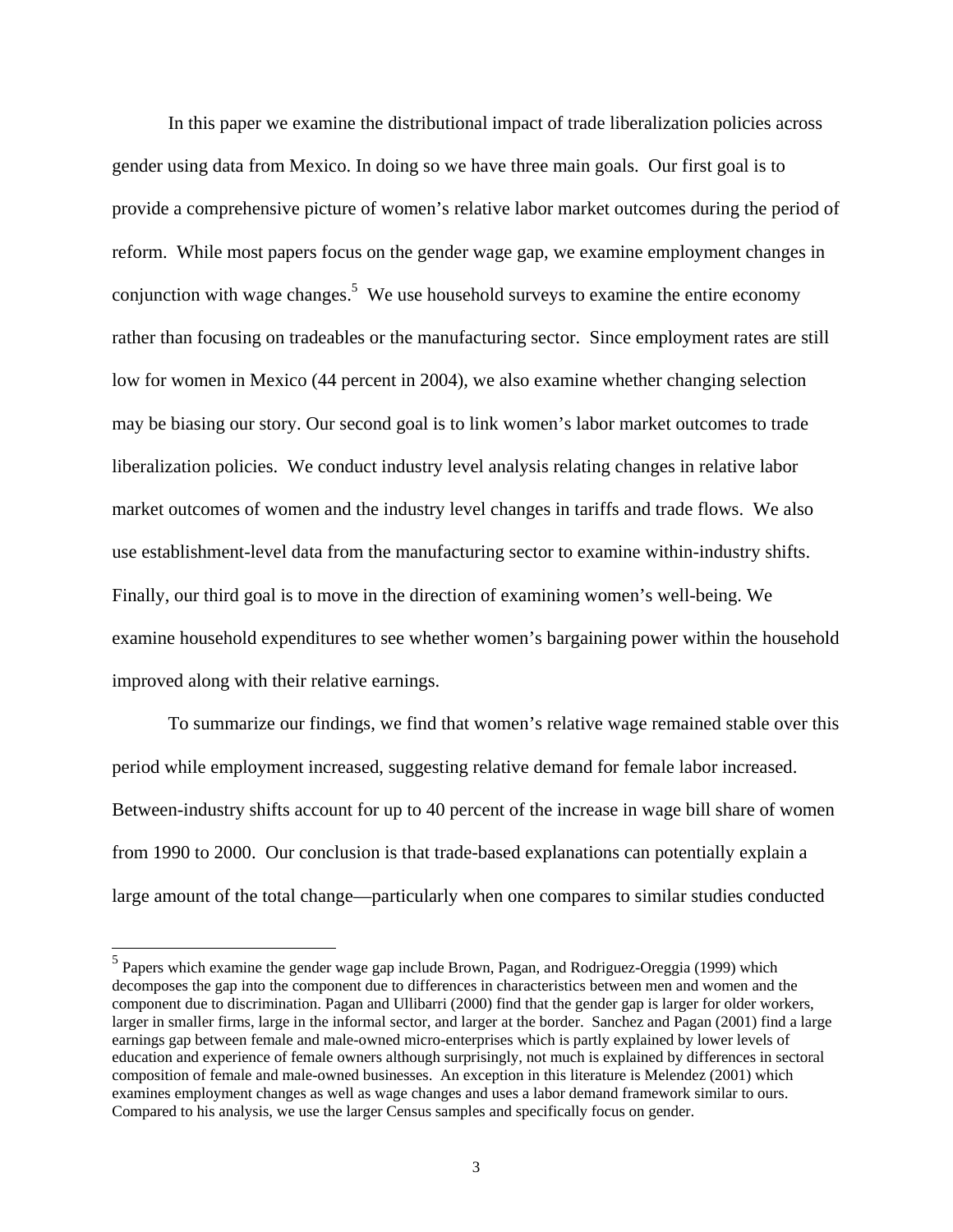in the U.S. (Berman, Bound and Griliches (1994) and Mexico in an earlier period (Revenga (1997) and Hanson and Harrison (1999)). Comparing across industries, we find tariff cuts and exports are positively related to industry growth. Women benefited since some of the fastest growing industries were female-intensive industries. Trade variables, however, cannot explain the large decline in agricultural employment, suggesting the importance of other farm-related policies such as the elimination of price subsidies and land reform. We also use establishment level data for the manufacturing sector to examine within-industry shifts in women's wage bill share. We find that even controlling for detailed industry and maquiladora status, women's wage bill share is positively related to exports by foreign establishments, suggesting that trade liberalization further encouraged outsourcing and assembly-type activity.

Women's relative earnings increased but are they necessarily better off? We end with suggestive evidence that women's bargaining power within the household improved along with their relative earnings. Household expenditures shifted from goods associated with male preference, such as men's clothing and tobacco and alcohol, to those associated with female preference such as education and women's clothing.

This paper is organized as follows. Section II briefly summarizes the tariff reductions resulting from the signing of NAFTA. Section III documents the changes in the gender gap and relative supply of female workers. Section IV examines between and within-industry shifts in female wage bill share and links these changes to trade liberalization policies. Section V reports the results on household expenditure patterns. Section VI concludes.

4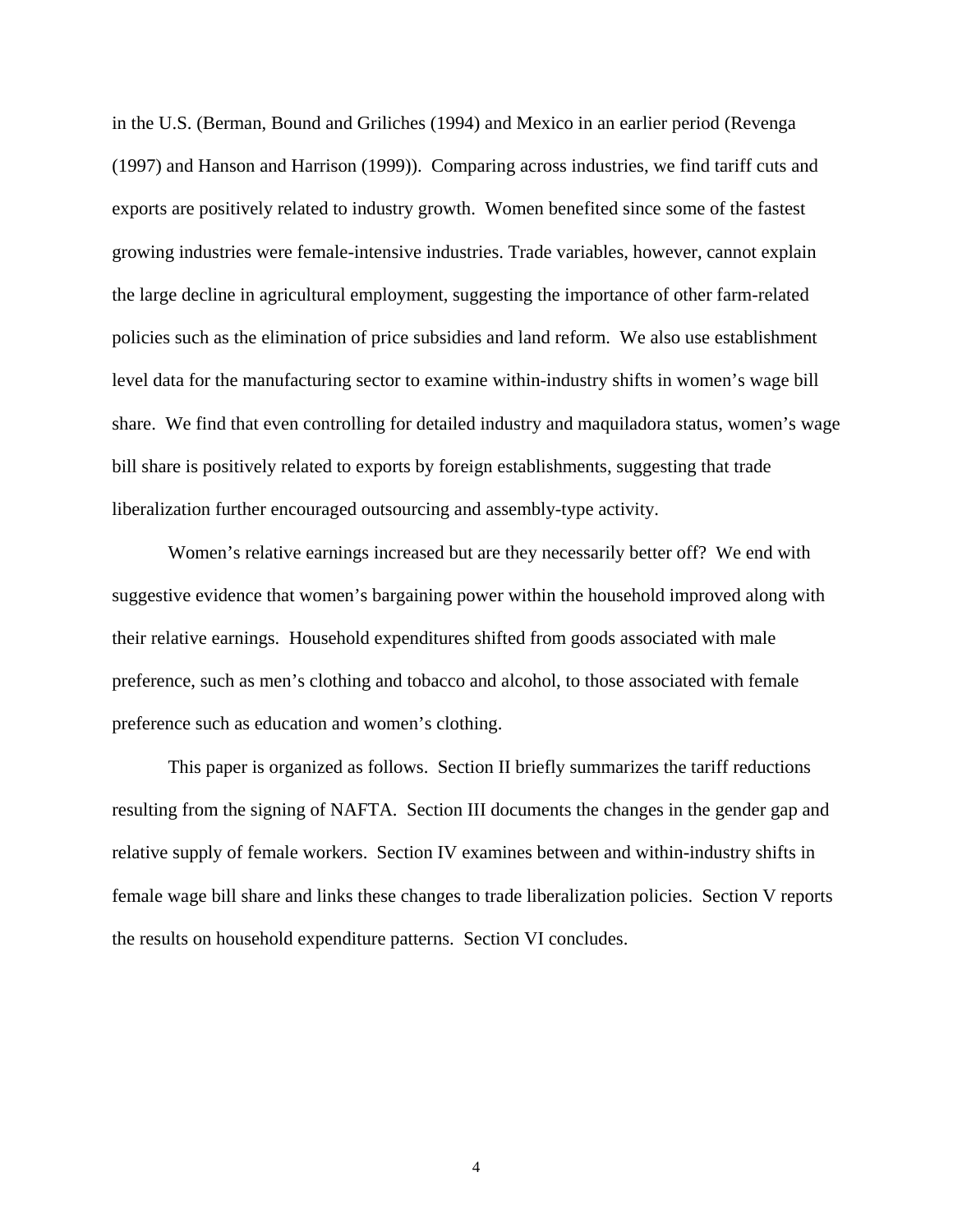## **II. Mexico's Trade Liberalization in the 1990s**

Mexico implemented unilateral tariff reductions in the 1980s to join the GATT in 1986. By 1987, the highest tariff was reduced to 20% and the tariff structure was simplified to include only 5 different rates: 0%, 5%, 10%, 15%, 20%. Starting in 1990, Mexico's opening strategy switched to pursuing bilateral free trade agreements, with the most important being the North American Free Trade Agreement (NAFTA) with U.S. and Canada which took effect in 1994. NAFTA reduced tariff rates with the U.S. from a maximum of 20% to zero in 15 years and many of the reductions to zero took immediate effect (Zabludovsky, 2005). Figure 1 shows trends in effective tariff rates separately for U.S. and other non-NAFTA countries. Table 1 reports tariff changes by industry. Columns (1) and (2) show Mexican import tariffs in 1993 before NAFTA as well as the change in tariffs from 1993-2000. Columns (3) and (4) report U.S. tariff levels in 1993 and the change from  $1993$ - $2000$ .<sup>6</sup> The table illustrates the bilateral nature of the agreement where reductions in Mexican tariffs were accompanied by corresponding reduction in U.S. tariffs. "Textiles" and "Clothing" are especially notable in that NAFTA abolished relatively high tariffs in these industries on both sides of the border.<sup>7</sup> Since more than 80% of the trade occurs with the U.S., the decline in effective tariffs resulted in dramatic increases in trade flows. Figure 2 shows the trends in exports and imports as fractions of GDP. The figure shows that while the unilateral tariff reductions had some impact in the 1980s, trade flows accelerated in the 1990s. Interestingly, trade flows appear to have stagnated again in the 2000s mostly likely due to a recession in the U.S. and China's entry into the WTO.

l

<sup>&</sup>lt;sup>6</sup> The Mexican tariff data are from the volume published by Ministry of the Economy (formerly SeCOFI), Fracciones Arancelarias y Plazos de Desgravacion, Tratado de Libre Comericio de America del Norte (1994). The U.S. tariff data are from Romalis (2002). For both Mexican and U.S tariffs, we begin with 8-digit harmonized tariff system categories and aggregate up to 3-digit SCIAN97 (NAICS) categories using initial import and export shares. Details of the construction of the tariff data are in the data appendix.

 $7$  The correlation of Mexican and U.S. tariffs changes reported in the table is approximately 0.3.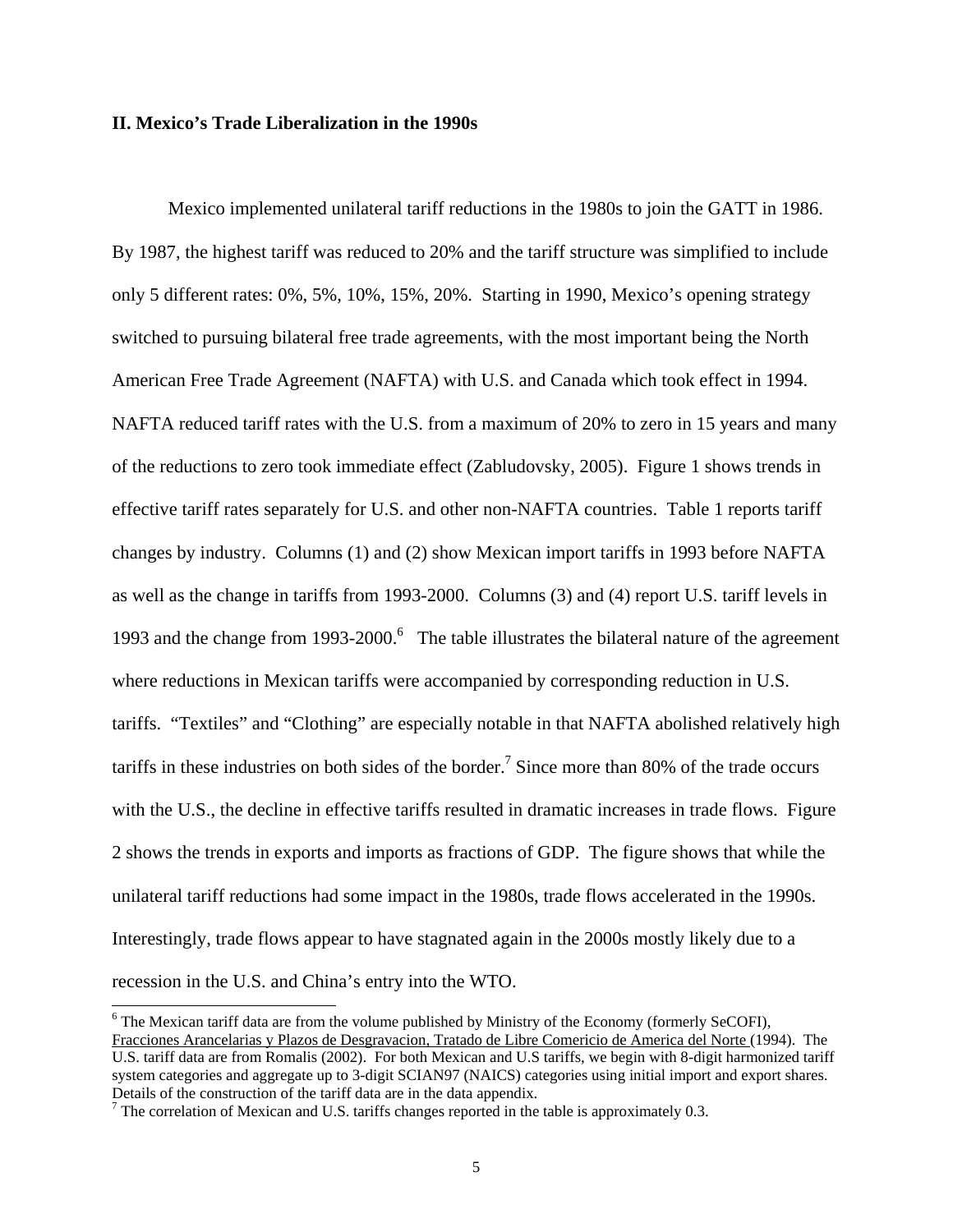In addition to NAFTA, Mexico also engaged in other important reforms during the 1990s which most likely amplified the effects of trade liberalization policies. One of the most important changes was the easing of restrictions on foreign ownership of assets in 1989 with further consolidation and extension upon the signing of NAFTA (Hanson (2007)). Before this change, foreign direct investment occurred exclusively through the "maquiladoras," the export assembly establishments which were largely foreign-owned. The "maquiladoras" were created in the 1960s as an exception to the import-substitution policies that prevailed during the period. Firms were allowed to import duty-free inputs and machinery as long as the final output was exported abroad. The maquiladoras were allowed to be a hundred percent foreign-owned and thus became a vehicle for FDI (Hanson, 2004). With the signing of NAFTA, not only did these firms continue to grow but foreign firms engaged in similar export assembly activity also increased. For example, the share of establishments without the official "maquiladora" designation who report being engaged in export activity and being at least 10 percent foreignowned increased from 10 to 12 percent from 1991 to 2000.<sup>8</sup> Overall, the stock of foreign direct investment in 1990 U.S. dollars increased over 300 percent from 1990 to 2000.<sup>9</sup>

NAFTA impacted the agricultural sector by reducing tariffs on staples such as corn. While the tariff reductions were phased in gradually with the last of the tariffs being eliminated in 2008, other important reforms which impacted the agricultural sector took place in conjunction with the tariff reductions. Price supports were eliminated in favor of direct income transfers with the final programs being phased out by 2008. In addition, the Mexican Constitution was amended in 1991 to allow the "ejidatarios," peasants who had benefited from land reform, to gain property rights and be able to sell their land (McMillan, Zwane, Ashraf

l

 $8$  Based on our calculations using establishment level data, ENESTyC.

<sup>&</sup>lt;sup>9</sup>These numbers are based on Lane and Milesi-Feretti (2007) which reports the stock of FDI investment in 1990 U.S. dollars. They also make adjustments for depreciation and changes in the real exchange rate.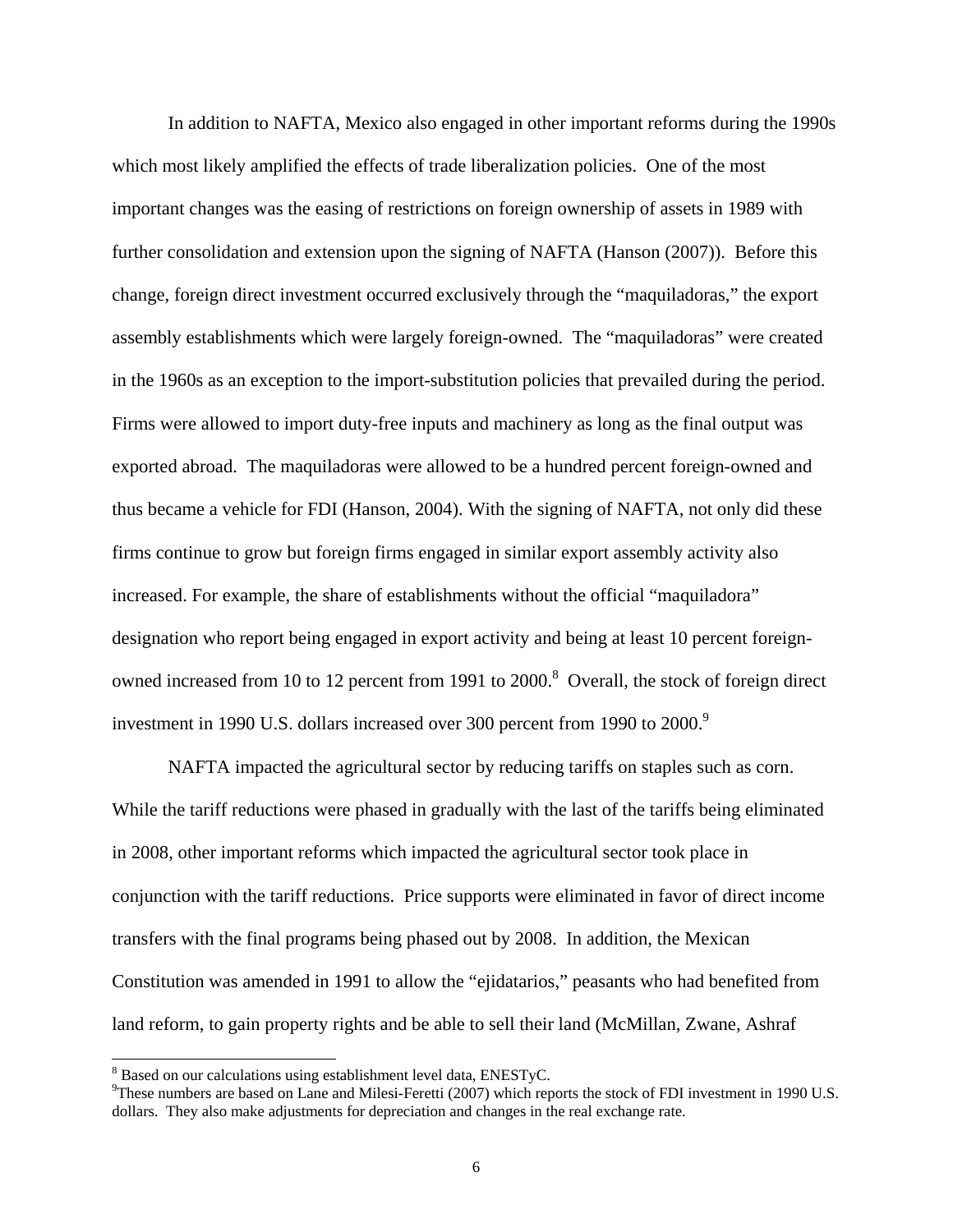(2007)). While it is difficult to separate out the contribution of each policy change, the outcome was a steep decline in employment in the agricultural sector.

### **III. Relative Wage and Employment Trends 1990-2000**

## **A. Women's Relative Wage**

 $\overline{a}$ 

Figure 3 documents changes in relative wage of women during the period 1984-2004. We use the multiple rounds of a representative household survey, Household Income and Expenditure Surveys (ENIGH) and the 10% samples of the Mexican Population Census of 1990 and 2000 available from the Census IPUMS. Our wage sample consists of men and women who are 15-64 years old, who reported working full-time (30 hours or more), and who either did not have self-employment earnings or reported that they were not self-employed. Additionally, since we are calculating means in figure 3, we are wary of outlier observations and proceed by deleting the top and bottom 1 percent of observations by gender. <sup>10</sup> Details of the data construction and sample selection statements are in the data appendix.

Figure 3a graphs the mean female-male wage ratio. The figure shows that women's relative wage fell from 1984 to 1989, but there is no clear trend since that period. In the census data, the wage ratio rose slightly from .81 in 1990 to .84 in 2000. Figure 3b shows mean wage ratios holding fixed the composition of workers across age and education categories.<sup>11</sup> Figure 3b illustrates that correcting for compositional changes makes little difference. In figure 3c we examine whether deleting self-employed workers substantially biases our results. We include self-employed workers in figure 3c and find similar trends. Finally, in figure 3d we examine the

 $10$  We experimented with various alternative cutoffs and other measures such as medians and log wage differences and found similar trends in relative wages.

<sup>&</sup>lt;sup>11</sup> In order to hold composition across education and age constant, we first calculated average wages by single-year age and education categories and aggregated over these groups using a fixed distribution across all years.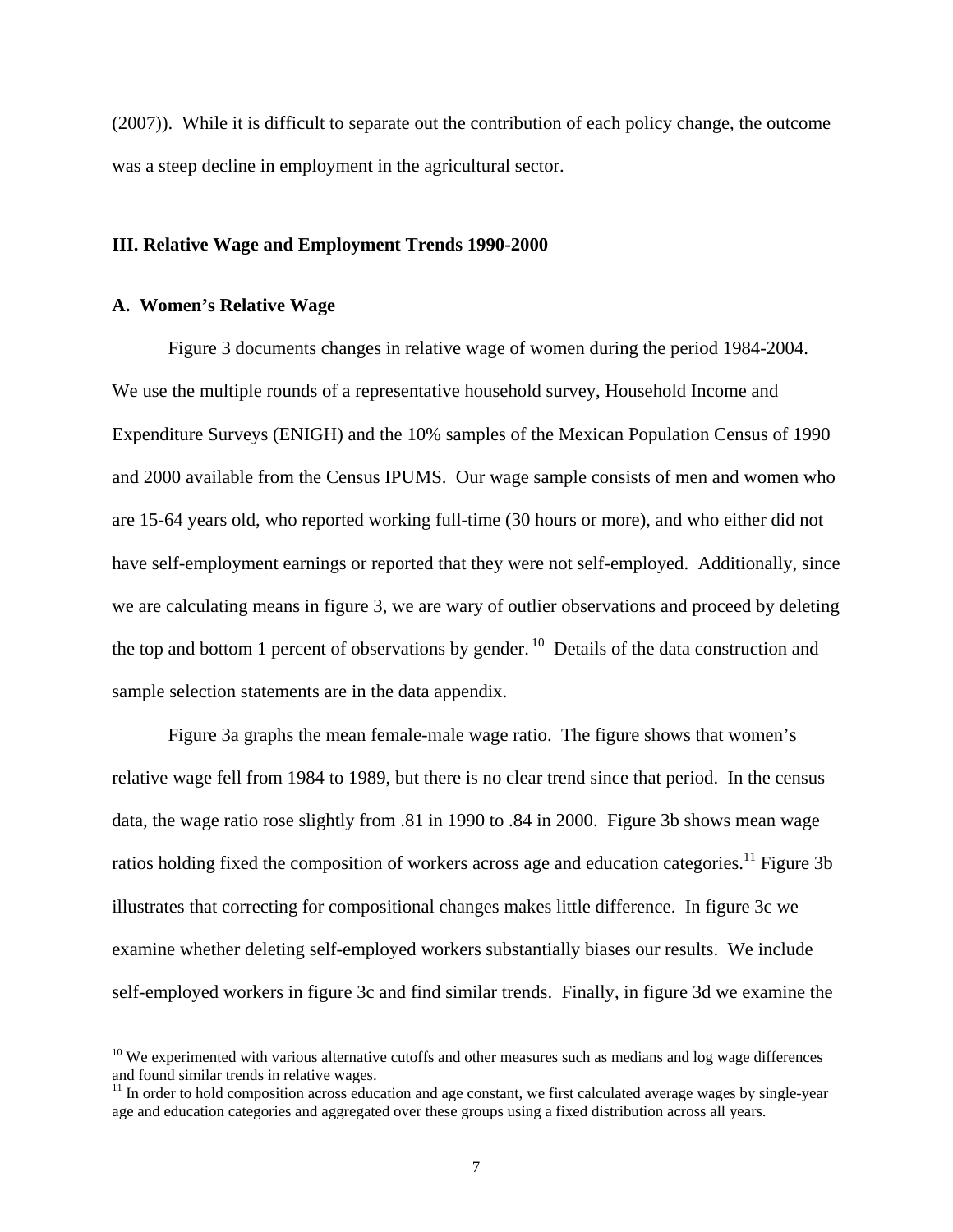most inclusive sample by including self-employed workers and part-time workers. We report hourly wages by dividing weekly wage by hours worked per week. We find that women are paid slightly better than men on an hourly basis (the ratio is often greater than 1) and moreover, at least according to the Census samples, hourly wages of women increased relative to wages of men during the 1990s. This suggests that we may be slightly understating wage gains of women by focusing on full-time wage and salary workers. The basic message we take away from the figure is that the gender wage ratio was relatively constant during the period of reform, 1990 to 2000.

## **B. Employment and Female Share of the Labor Force**

We next examine changes in employment to population ratios of women and changes in the female share of the labor force. Table 2 reports the employment to population ratios of all women who are 15-64 years old, as well as employment to population ratios disaggregated by education category. Employment rates are much lower in Mexico than that observed in developed countries—for example, the ratio for comparable women in the U.S. during this period would be .60 and higher. Over the 1990s, employment-population ratios increased between 12.3 (ENIGH) and 13.4 (Census) percentage points.

Table 3 describes the changes in female share of the labor force. Top panel reports shares based on the ENIGH while the bottom panel refers to data from the Census. Panel A reports female share of total hours worked. Panel B reports labor shares in efficiency units. Focusing on the Census-based results in the bottom panel, the table shows that both measures of

8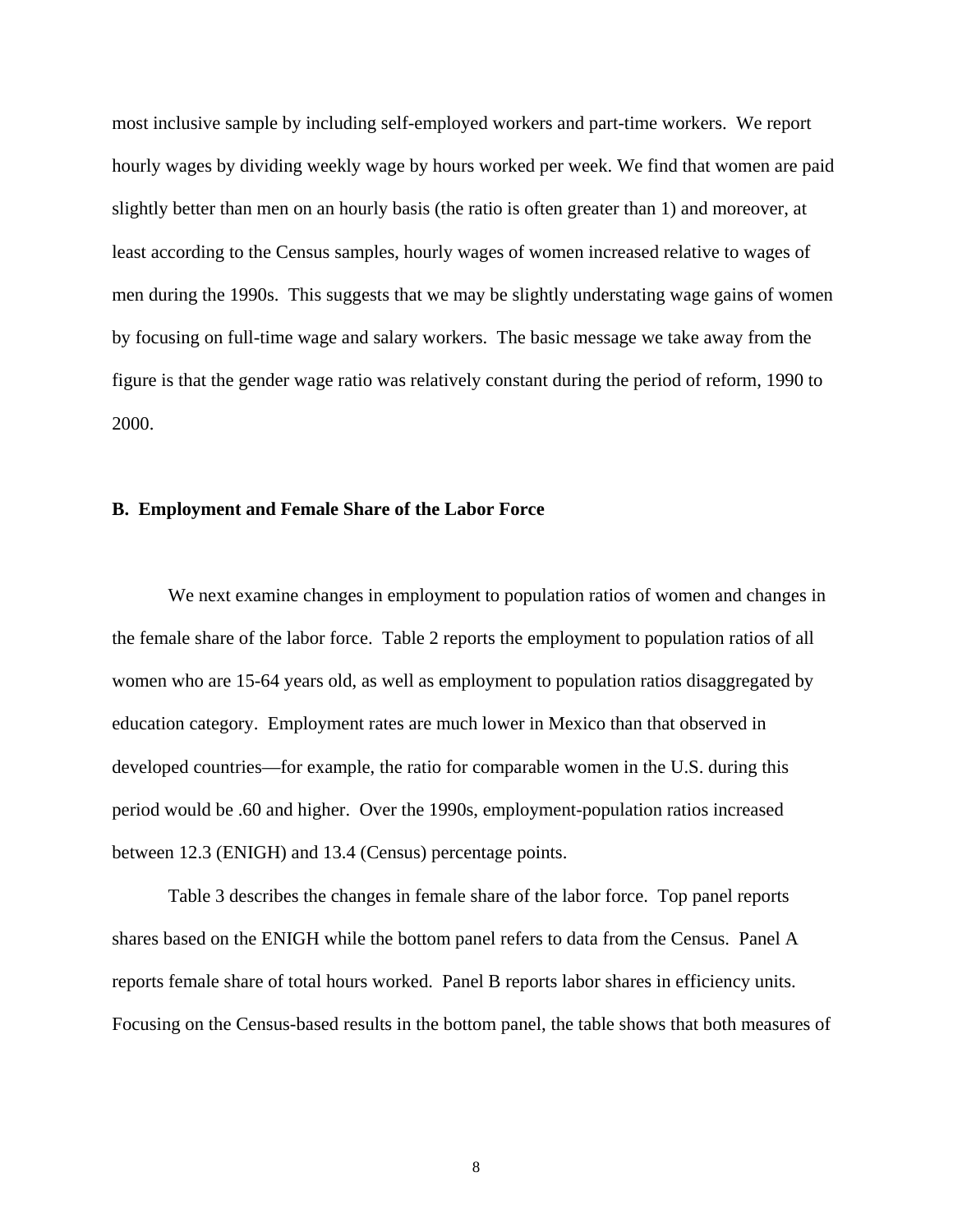female labor share increased by approximately 5 percentage points with the change in hours shares being slightly larger.

The decline in the female/male wage ratio from 1984 to 1989 is consistent with the increase in the relative supply of women where rapid entry of women led to a decline in own wage. Since 1989, however, relative wage of women have remained relatively constant while the relative supply of women have increased. Taken together, the evidence on the gender wage gap and relative supplies suggest that relative demand for women must have increased since 1989. In the special case of Cobb-Douglas production where the elasticity of substitution between male and female labor equals one, one can interpret changes in female wage bill share as an increase in relative demand for female labor (see Autor and Katz (1999)). Wage bill shares are reported in Panel C and the table shows that wage bill shares of women also increased by approximately 5 percentage points.<sup>12</sup> Taking wage changes together with employment changes, the aggregate evidence suggests that women's labor market outcomes improved over the period of trade liberalization.

One possible issue is that selection of working women may have changed during this period. For our purposes, if the selection of working women improved over time, we would be overstating their underlying wage gains. We addressed this issue somewhat by holding the composition of observable characteristics such as age and education fixed in figure 3b. We extend these results further by looking at married women and their spouses' characteristics in

t as  $H_{it} = \sum$ *Hours*<sub>it</sub> *i*∈j  $H_{ii} = \sum$ *Hours*  $=\sum_{i\in j}$  Hours<sub>i</sub>. Wage bill share of women in year t is calculated as follows:  $\sum_{W B_i^f = \frac{j}{\sum (W_i + H_j^f)}}$  $\left( W_{_{it}}\ast H_{_{it}}\right)$ \* \* *f f jt jt j f t jt jt j*  $W$ <sup>*i*</sup></sup> $*$ *H*  $W B_t^f = \frac{f}{\sum_{i=1}^{f} (W_{it} * H_{it})}$ ∑ ∑ .

 $\overline{a}$ 

 $12$  In calculating wage bill shares, we also allow group specific wages to vary by year. More specifically, we define 10 five-year age groups and 5 education groups. We use our wage sample to calculate average wage of group j in year t in the following manner:  $W = \frac{\sum_i n_i \sinh u_i}{\sum_i n_i}$ *jt it i j* ∈ *Wageinc W Hours*  $=\frac{i\epsilon}{\sqrt{2}}$ ∑  $\sum$  and use our quantity sample to sum total hours by group j in year  $\sum$  *Hours*<sub>*n*</sub>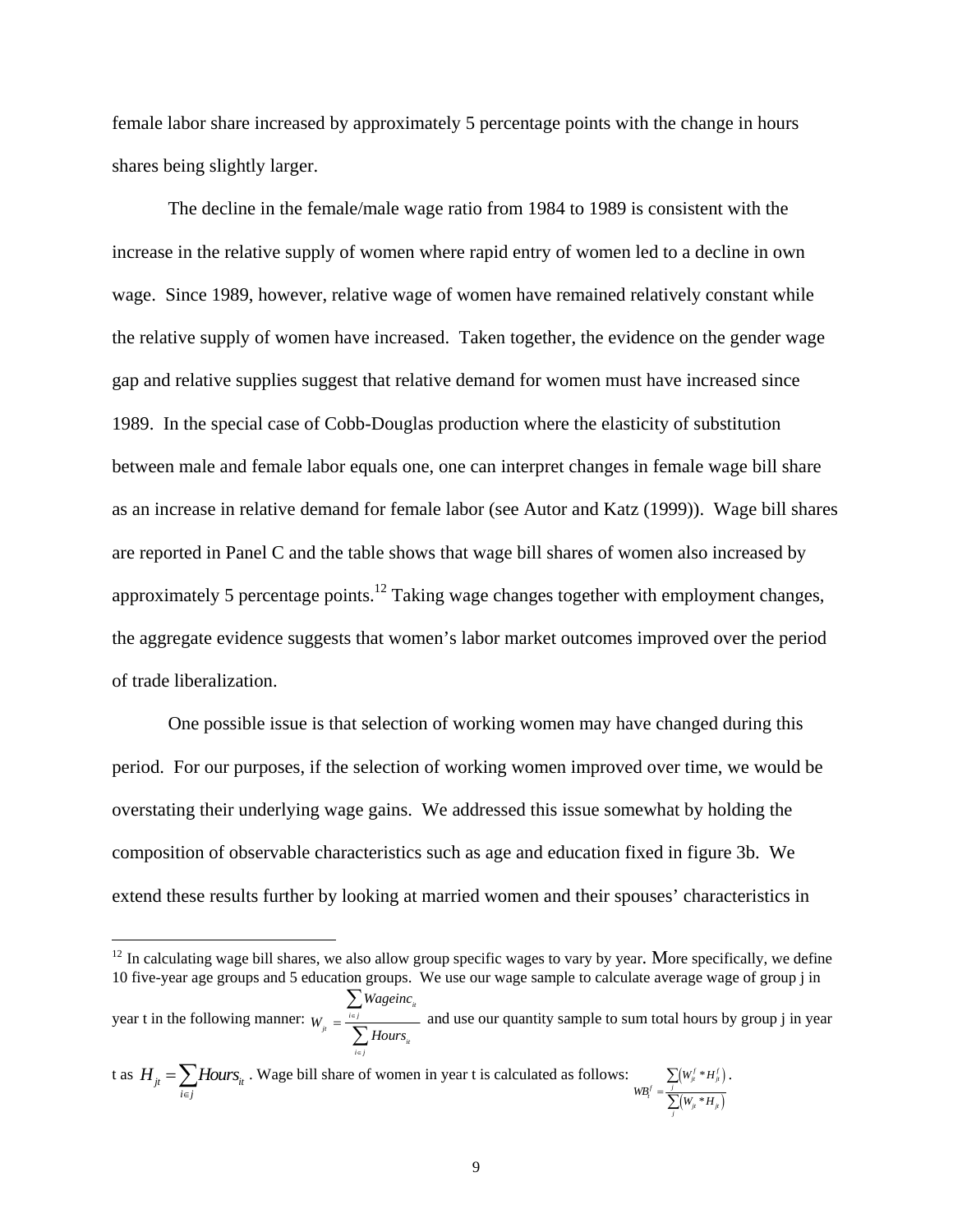table 2 of the appendix. The top panel of appendix table 2 refers to all women. The table shows that 21 percent were working in 1990 and 35 percent were working in 2000. The average difference in years of schooling between workers and non-workers decreased from 3.1 to 2.1 years. For the wage sample, 16 percent of women were in our wage sample in 1990 and 23 percent in 2000. The gap in schooling between women in the wage sample and not in the wage sample also declined from 3.1 to 2.4. The bottom panel examines married women with spouse which consists of approximately 60 percent of women in the 15-64 age range. Among married women the table shows that not only did own education gap fall between working and nonworking women, the education and wage gap of their spouses also fell. Given the strong positive assortative mating patterns, husbands' characteristics can be viewed as another indication of wife's quality. The comparison of working and non-working women over time suggests that working women have become less positively selected over time and that we may in fact be understating the rise in return to female labor.

## **IV. Are Women's Labor Market Outcomes Linked to Trade Liberalization?**

## **A. Theoretical Link between Trade Liberalization and Gender Outcomes**

The previous section showed that women's labor market outcomes improved during the 1990s. Our goal in this section is to explicitly link these changes to trade liberalization policies. Before making our arguments, however, it is first useful to review the theoretical channels that link trade liberalization policies to gender outcomes. Trade liberalization can impact relative wages and employment if men and women are imperfect substitutes in production and different industries utilize male and female labor in different intensities. Qian (2008) discusses how the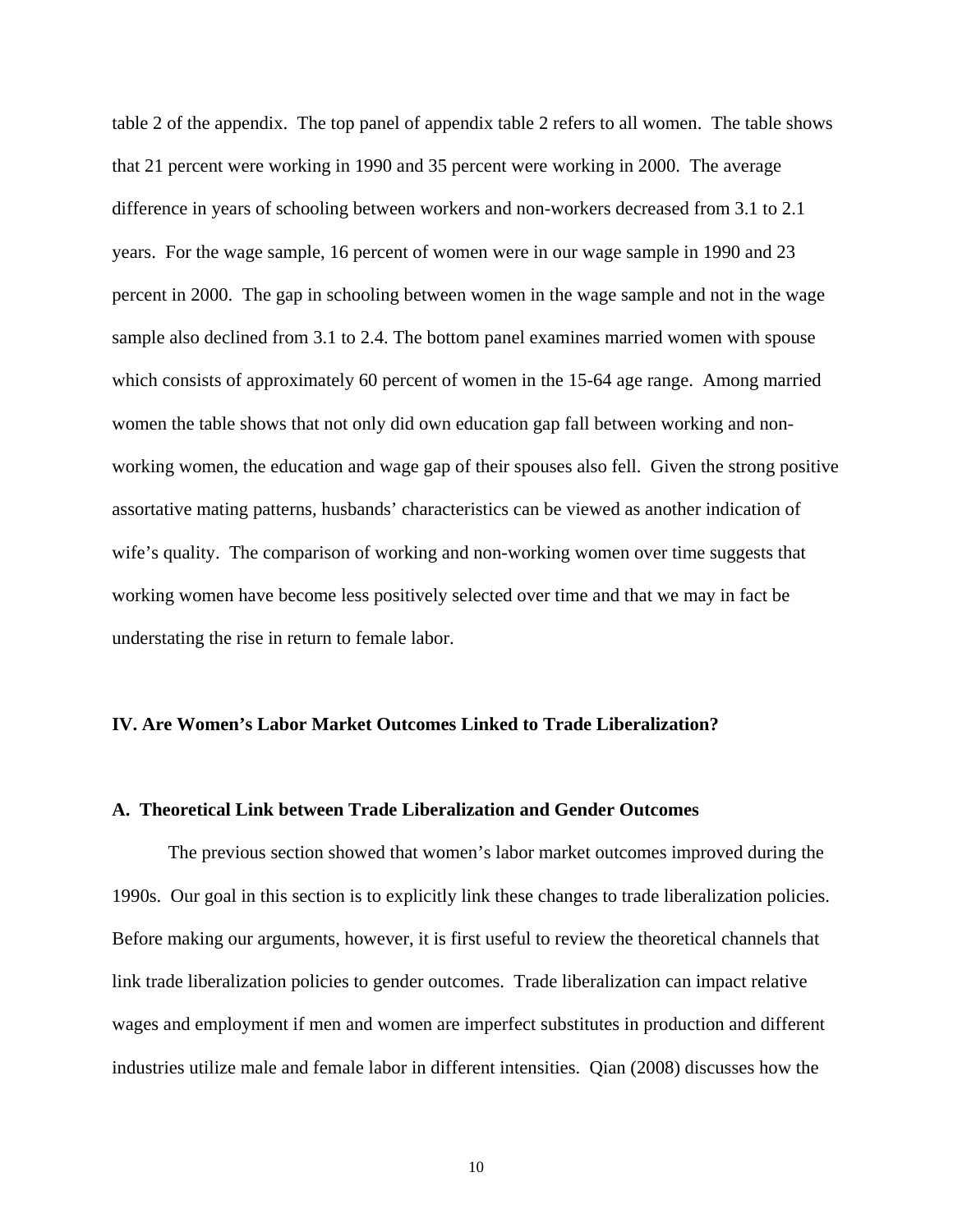tenderness of the tea leaves requires careful plucking, giving women comparative advantage while men's height and stature give them comparative advantage in orchard crops. Similarly, women may have comparative advantage in light assembly manufacturing while men have advantage in heavy manufacturing that requires strength. Assuming men and women are imperfect substitutes in production, the labor demand framework that has been used for skill demand can be applied to discuss and quantify relative demand for female workers.<sup>13</sup> In this framework, factor intensities vary by industry, and trade liberalization, by affecting the growth of different industries, will generate relative demand shifts by gender.<sup>14</sup>

Another channel through which trade liberalization policies can affect gender outcomes is through technology. Trade liberalization can lead to the expansion of the export sector and the presence of foreign-owned exporting firms. These foreign firms may be more capital-intensive and/or bring more advanced technologies (Javorcik (2004), Arnold and Javorcik (2009)). These technologies may be more complementary with female than male labor. Galor and Weil (1996) and Welch (2000) explore the notion that women have advantage in cognitive vs. physical skills and that advances in technology increase the relative demand for women over time. Using U.S. data, Weinberg (2000) shows that female employment growth is positively related to computeruse across industries and occupations.

A third channel is through the reduction in discrimination brought about by foreign competition. Consistent with the original insight of Becker (1957), Black and Brainerd (2002)

 $\overline{a}$ 

<sup>&</sup>lt;sup>13</sup> See for example, Katz and Murphy (1992), Bound and Johnson (1992), Berman, Bound, and Griliches (1994). This framework is adopted by Acemoglu, Autor, and Lyle (2004) who examine the impact of WWII mobilization rates on female labor supply and consequently on their relative wage. Their estimates of the elasticity of substitution between men and women suggest that "men and women are close but far from perfect substitutes."

 $14$  Alternatively, men and women may be perfect substitutes in production but may differ only in terms of the skill levels they embody (Bussolo and De Hoyos (2009)). In this case, to the extent that trade liberalization policies positively impact less skilled workers as predicted by Heckscher-Ohlin, women who are the less skilled workers should benefit. There are two problems with this. First, there is little evidence that trade liberalization benefited less skilled workers. Second, as we show, hourly wages of women are no lower than hourly wages of men suggesting that most of the gender gap is generated by hours differences.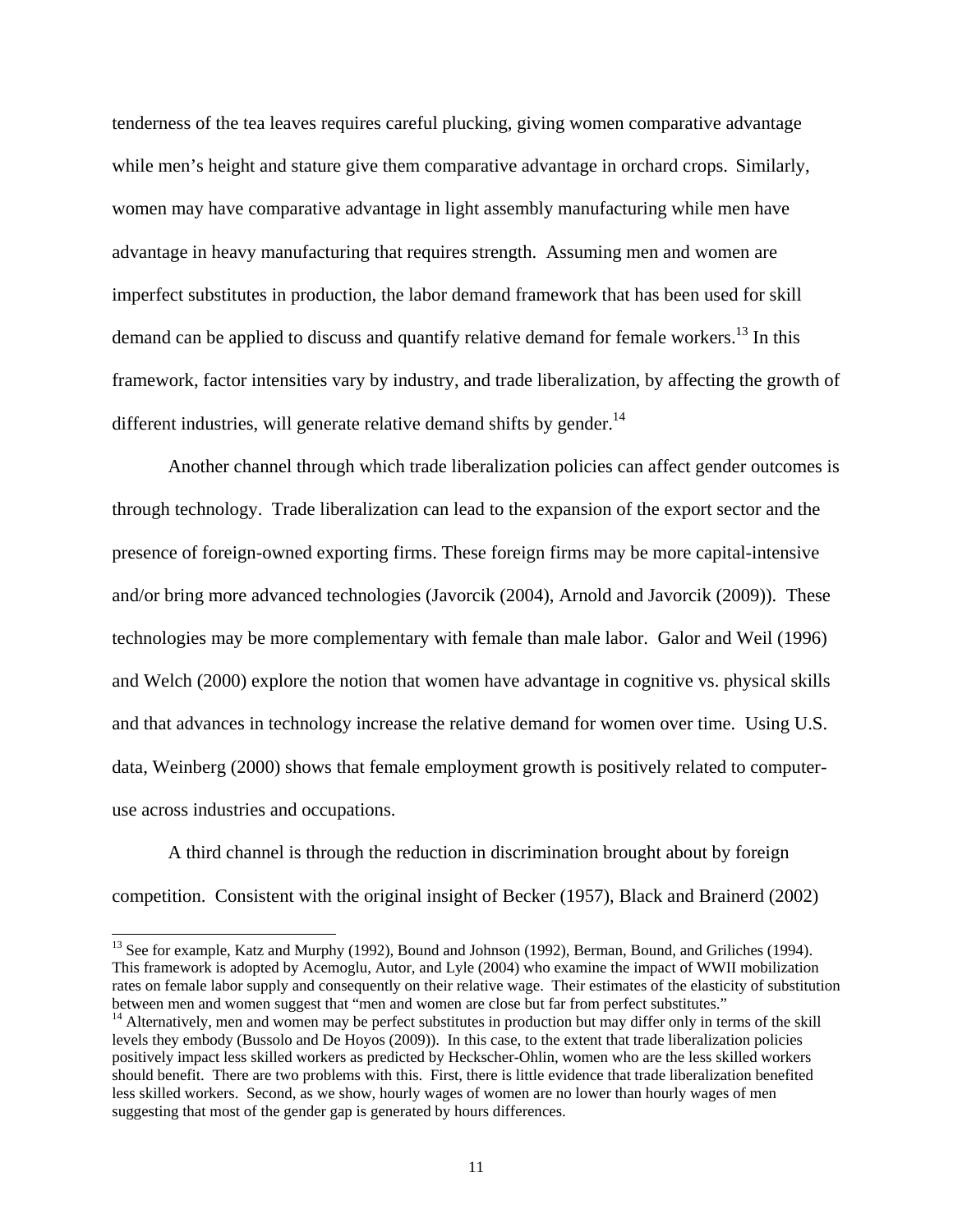report that U.S. industries which were subject to more competition through trade experienced greater reductions in earnings and employment disparities between men and women.<sup>15</sup> A recent paper by Levine, Levkov and Rubinstein (2009) exploits cross-state variation in bank deregulation to show that entry of new firms leads to reductions in racial wage discrimination.

In the following analysis, we focus mainly on the first channel where trade liberalization impacts the growth of different industries. We also examine whether women are complementary with technology or capital in our establishment-level analysis. The important question of whether trade liberalization induces competition and reduces discrimination we reserve for future work.

## **B. Between-Industry Shifts in Female Wage Bill Share**

 $\overline{a}$ 

Table 4 reports labor shares across broad industry classes using Census data. The most significant change reported in the table is the declining share of agricultural employment throughout the period. According to the Census, agriculture's share fell from 12.5 percent in 1990 to 7.7 percent in 2000. As indicated in column (3) female labor share in agriculture in 1990 was only 2.9 percent. Since predominantly men work in agriculture in Mexico, we would expect this to negatively impact men relative to women. Somewhat surprisingly, the manufacturing sector also decreased modestly. Instead, several services sectors registered large growth, such as retail, professional services, education, hotel and restaurants, and other services.

Table 5 disaggregates the manufacturing sector further and shows that while manufacturing employment was flat overall, there have been winners and losers within manufacturing. Female-intensive sectors such as "clothing" and "computers and electronics"

<sup>&</sup>lt;sup>15</sup>Artecona and Cunningham (2002) employ the same methods for Mexico but do not find a significant relationship between tariff changes and reductions in the gender wage gap across industries.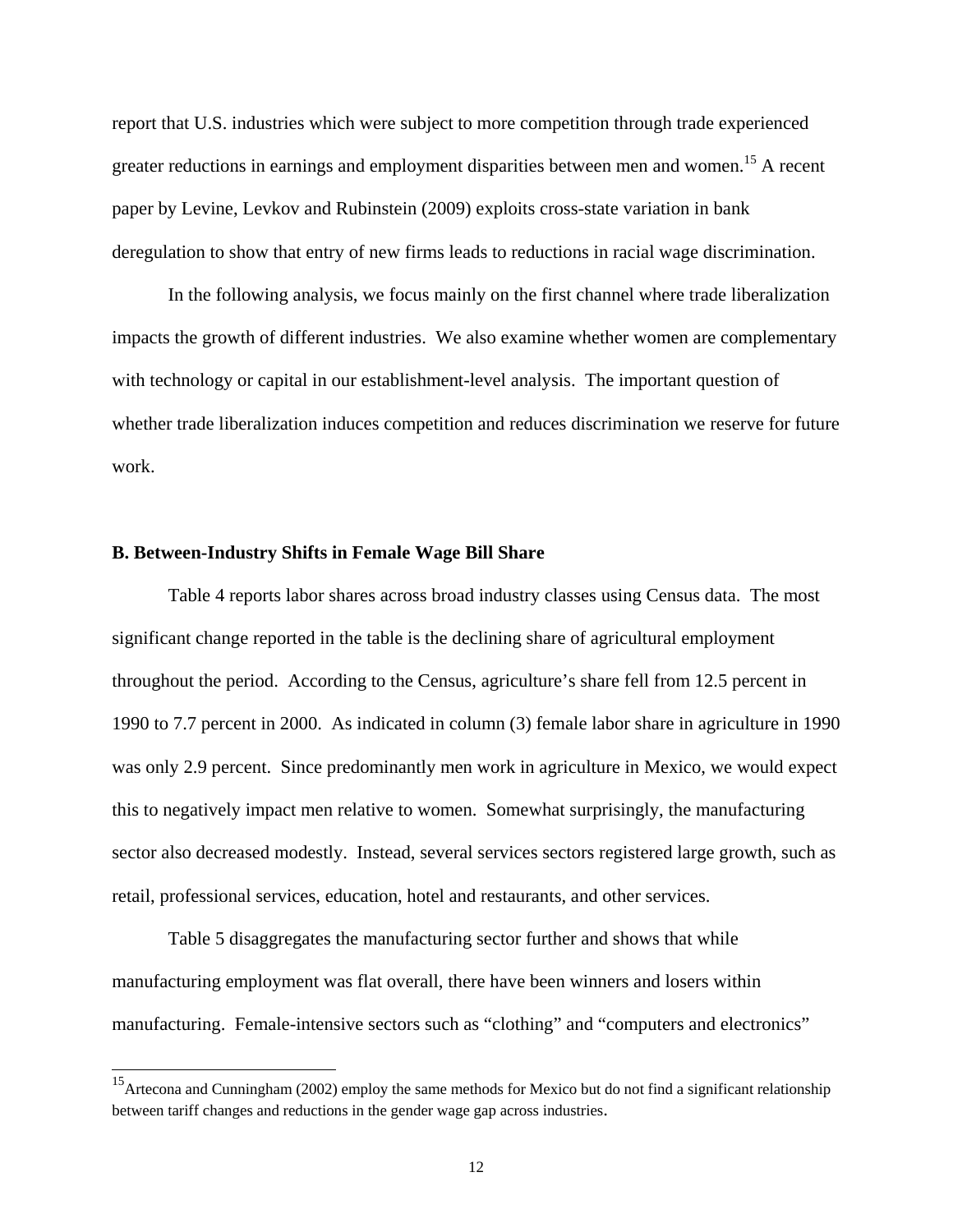grew while predominantly male-intensive sectors such as "petroleum and coal products," "chemicals" and "primary metal" declined. "Transportation equipment" which includes car assembly, on the other hand, grew over this period.

One method of summarizing these changes is to calculate within and between-industry changes in employment and wage bill shares of female workers. Between-industry changes in women's wage bill share would be consistent with trade based explanations. For example, tariff reductions in the advent of NAFTA may have increased the relative size of the manufacturing export sector which more intensively utilizes female labor. These types of changes would be captured by between-industry shifts and we view gauging the importance of between-industry shifts as the first step towards assessing the role of trade liberalization policies.

We decompose the change in the female share into two components according to the following formula:

$$
\Delta Female\_share_t = \sum_{i} \frac{N_{it-1}^f}{N_{it-1}} * \left(\Delta \frac{N_{it}}{N_t}\right) + \sum_{i} \left(\Delta \frac{N_{it}^f}{N_{it}}\right) * \frac{N_{it}}{N_t}
$$
(1)

The term  $\frac{1}{1}$ 1 *f it it N N* − − is the share of women in industry *i* and  $\Delta \frac{N_{ii}}{N_{i}}$ *t N N*  $\Delta \frac{N_{it}}{N}$  is total employment growth of

industry *i*. The first term corresponds to the "between" component and captures the extent to which growth in share of women was due to differential growth across industries. The second term reflects within-industry changes in female share. This type of decomposition analysis is most commonly conducted using detailed industry-level data from the manufacturing sector (Berman, Bound, and Griliches (1994), Berman, Bound, and Machin (1998)). We use household survey data similar to Autor, Katz, and Krueger (1998) and Attanasio, Goldberg and Pavcnik (2004)). An advantage of using household data is that we can examine economy-wide changes,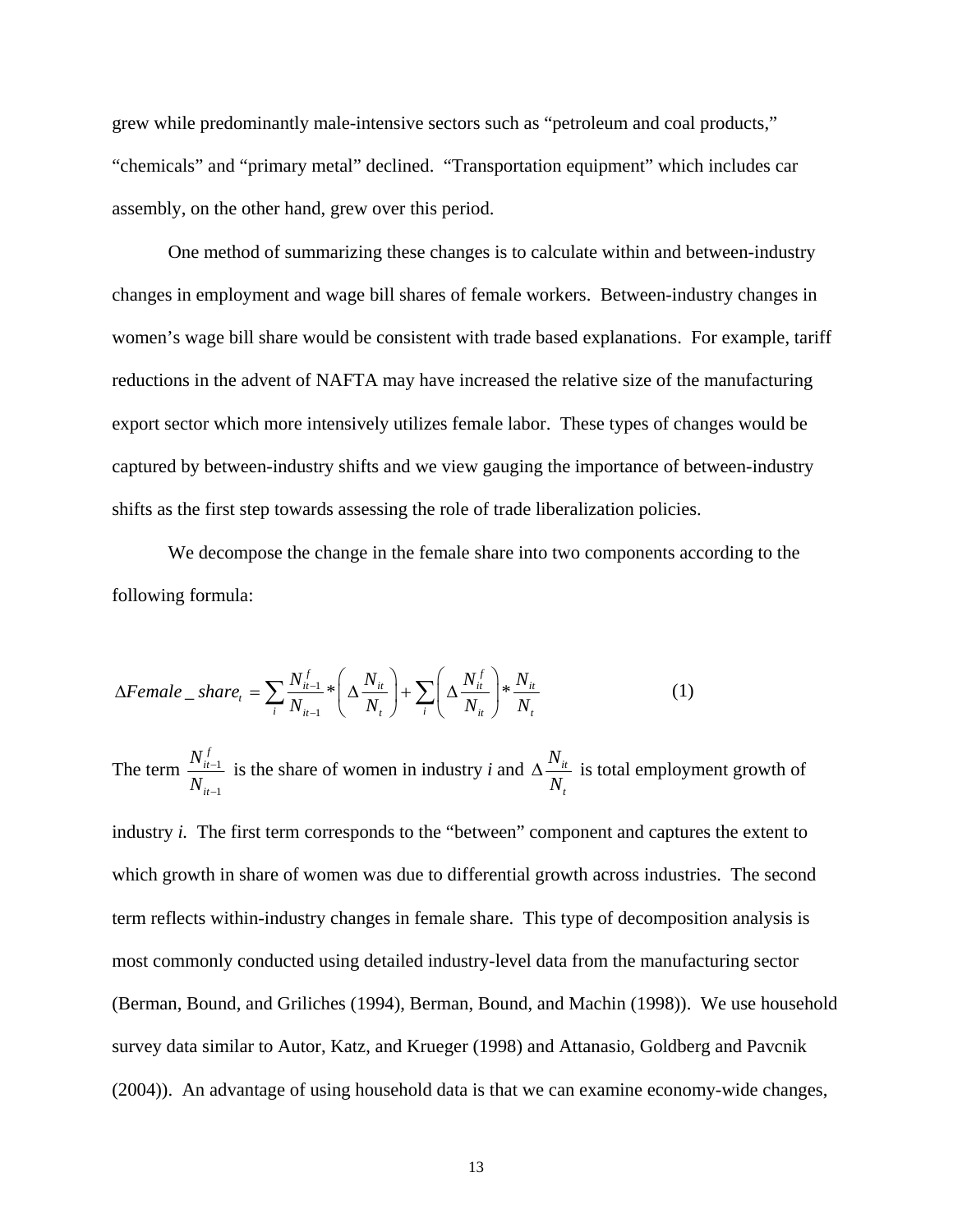including agriculture and services. The disadvantage is that we lack detailed industry-level data and may misclassify between-industry movements as within-industry movements. We use 69 industry classifications which we can consistently match across the 1990 and 2000 Census.

Table 6 reports changes in employment shares (in efficiency units) as well as changes in wage bill shares. We distinguish 4 different groups, less educated  $\left( \langle 12 \rangle \right)$  years of schooling) males and females, and more educated  $(>=12$  years of schooling) males and females. We also report all women's wage bill share in the last row. The table shows that the wage bill share of women increased 5.3 percentage points overall between 1990 and 2000. Between-industry shifts account for 40 percent (2.1/5.25) of the total change. Between-industry shifts account for a smaller (32 percent) but still substantial share of the change in employment share suggesting that employment shifts across industries were important. This is in contrast to Attanasio, Goldberg, and Pavcnik (2004) who find stable employment patterns across industries in Colombia and also Revenga (1997) and Hanson and Harrison (1999) who examine an earlier period in Mexico. These authors conclude that trade liberalization impacted industry wage premiums rather than reallocated labor across sectors. Our finding here is that labor reallocation is an important part of the story in Mexico during the 1990s. It is also important to keep in mind that our aggregate industry categories are likely to under-estimate the true shift in employment across industries thus giving us a lower bound of the importance of between-industry shifts.

The disaggregation by education group also points to which type of women gained the most in a relative sense. Since the wage bill share of less educated men dropped so dramatically (14.5 percentage points), less educated women especially had large gains (in a relative sense) vis a vis their male counter-parts. The four groups are not equally sized and the less educated

14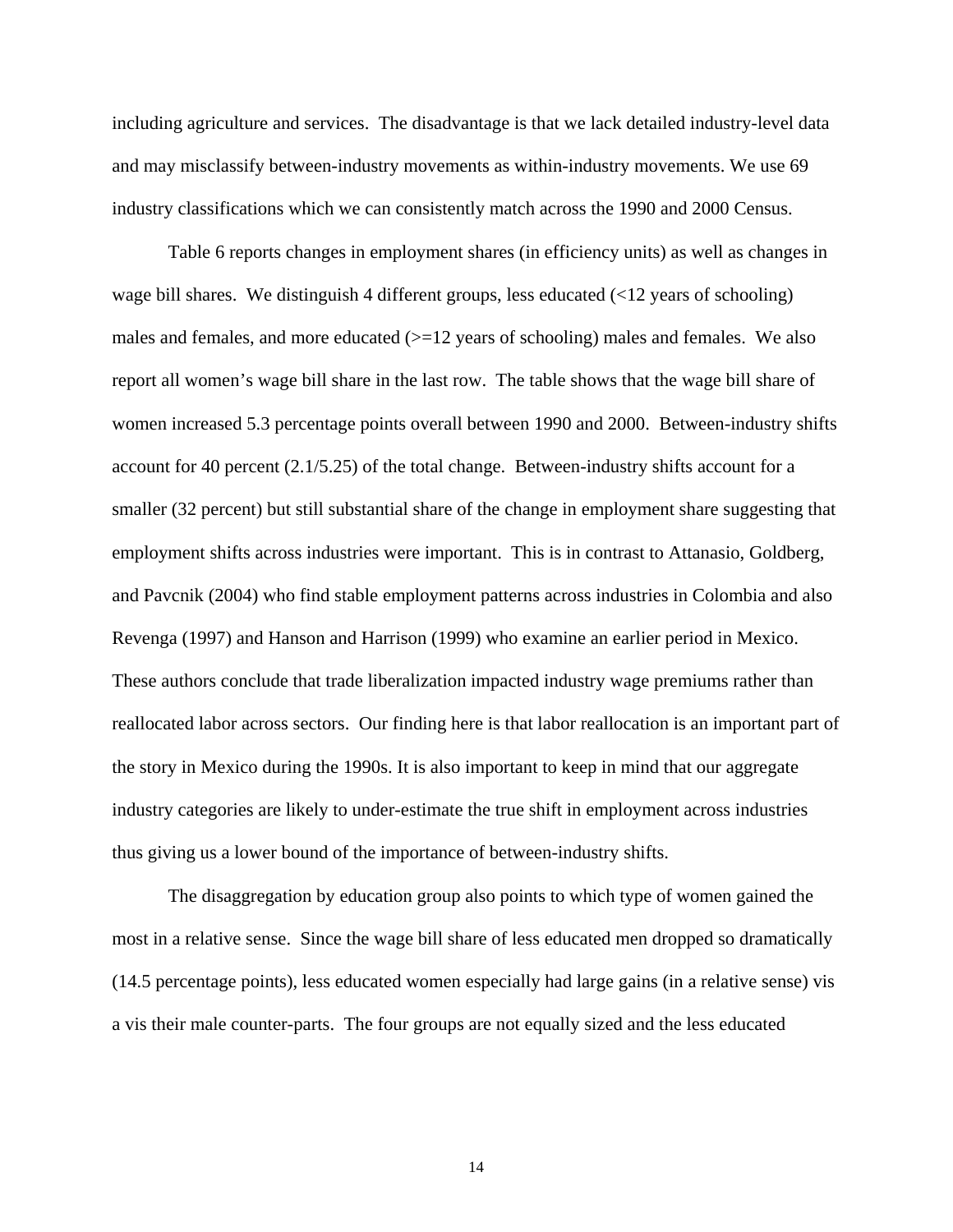groups are much larger in number so that the aggregate change is largely driven by the relative outcomes of less educated women vs. less educated men.

In the following section we will systematically relate these between-industry shifts to trade-related policies such as tariff reductions and increases in imports and exports. This entails focusing on the tradeables sector. Table 3 of the appendix shows that the results for the tradeables sector look similar to the overall decomposition with 40 percent of the rise in female wage bill share being due to between-industry shifts.

### **C. Are Tariff Changes Linked to Between-Industry Shifts?**

The previous section established that a substantial portion of the rise in female wage bill share can be attributed to shifts in industry composition. In this section we go further to examine whether these between-industry shifts were related to trade liberalization. We ask the following two questions: 1) are tariff changes and trade flows systematically related to growth and decline of industries and 2) are the growing industries those that intensively employed women? We investigate the first of these questions in figures 4-7.

Figure 4 relates the change in total industry wage bill share,  $\frac{\Delta V_{ti}}{\Delta V_{ti}}$ *t N*  $\left(\Delta \frac{N_{_{it}}}{N_{_{t}}}\right)$  $\left(\begin{array}{cc} N_t \end{array}\right)$ from 1990 to 2000

to the change in effective tariff rates at the industry level from 1993-2000 for the 29 industries in the tradeables sector for which we are able to match both across Census years and also to the tariff data using the Sistema de Clasificacion Industrial de America del Norte 1997 (SCIAN97). Figure 4 illustrates that the agricultural sector is a major outlier. Tariff changes in agriculture were relatively slowly implemented with the last of the reductions scheduled to go into effect in 2008. In preparation, however, the government implemented land reforms and began to dismantle price supports and subsidies which resulted in a steep decline in agricultural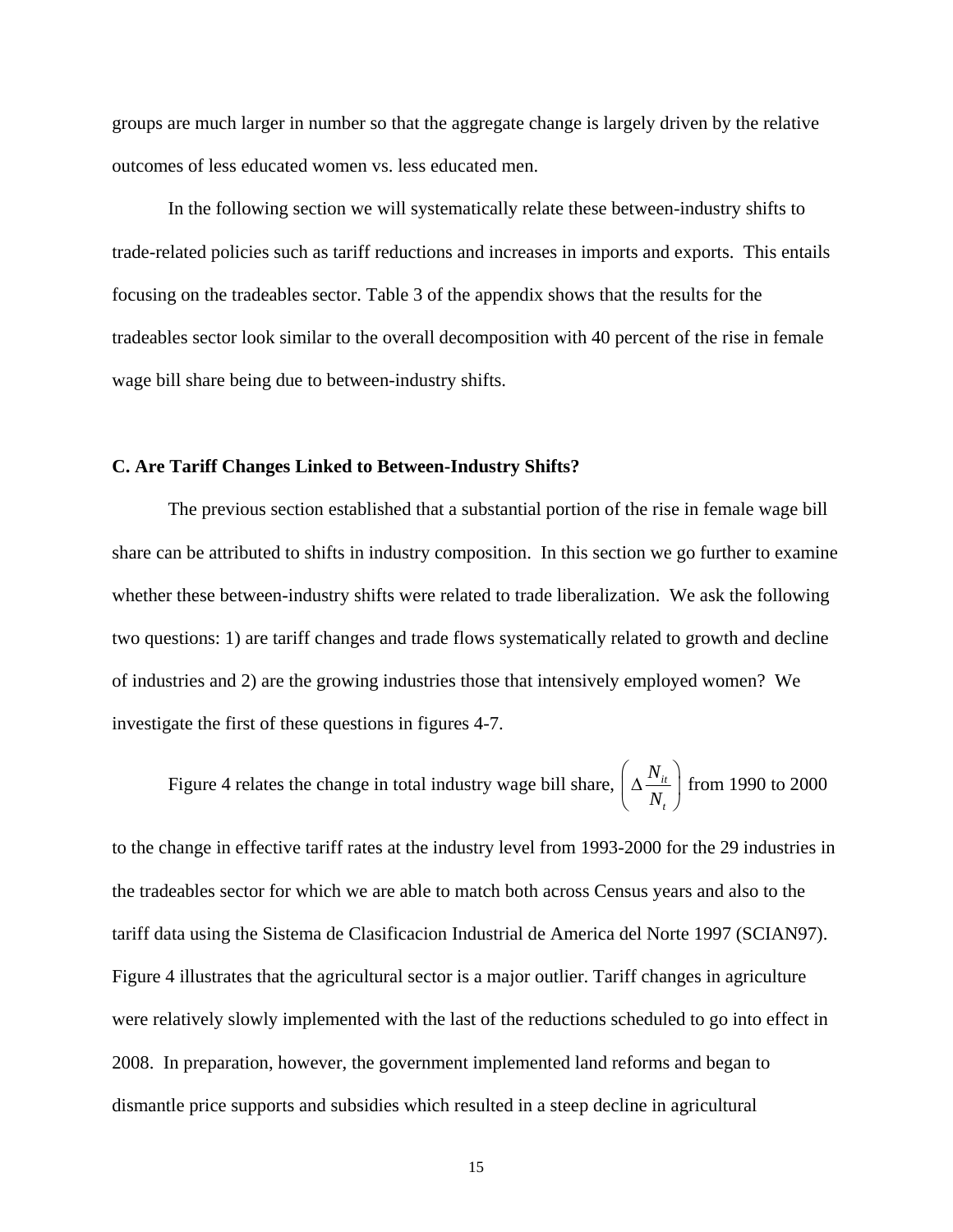employment well before the tariff reductions. For this reason we delete agriculture from subsequent figures and regressions below. Figure 5 shows the same relationship as illustrated in figure 4 but without agriculture. We see from the figure that tariff changes are negatively related to industry growth, meaning that a steep decline in tariffs is associated with growth of the industry.

It is interesting to note that these results are opposite of the standard Stolper-Samuelson effects. For example both Revenga (1997) and Hanson and Harrison (1999) in analyzing the 1980s find that less skilled workers were located in industries which were the most protected. Tariff reductions led to price reductions in sectors which adversely impacted workers who were over-represented in those sectors. We find that tariff reductions from 1993-2000 are actually positively related to industry growth. One important difference between the earlier and later periods of trade liberalization is the pursuit of bilateral trade agreements as opposed to unilateral tariff reductions. Within a broadly defined industry category, tariff reductions in Mexico were accompanied by tariff reductions in the U.S. For example, in the "clothing" industry which experienced a large tariff reduction, intermediate inputs are imported into Mexico at a reduced tariff rate and the output goods are exported to the U.S. also at a reduced tariff rate. This process may describe a sizeable part of the export manufacturing sector.

 While tariff changes are arguably more directly related to policy changes compared to trade flows, we also examine the impact of trade flows on industry growth. Figure 6 shows the relationship between the change in industry wage bill share and trade as share of value added defined as (imports+exports)/value added. In figure 7, we use net exports share. Both total trade and net exports are positively related to industry growth. Net exports exhibit a stronger positive relationship, suggesting that exports were important source of growth during the 1990s.

16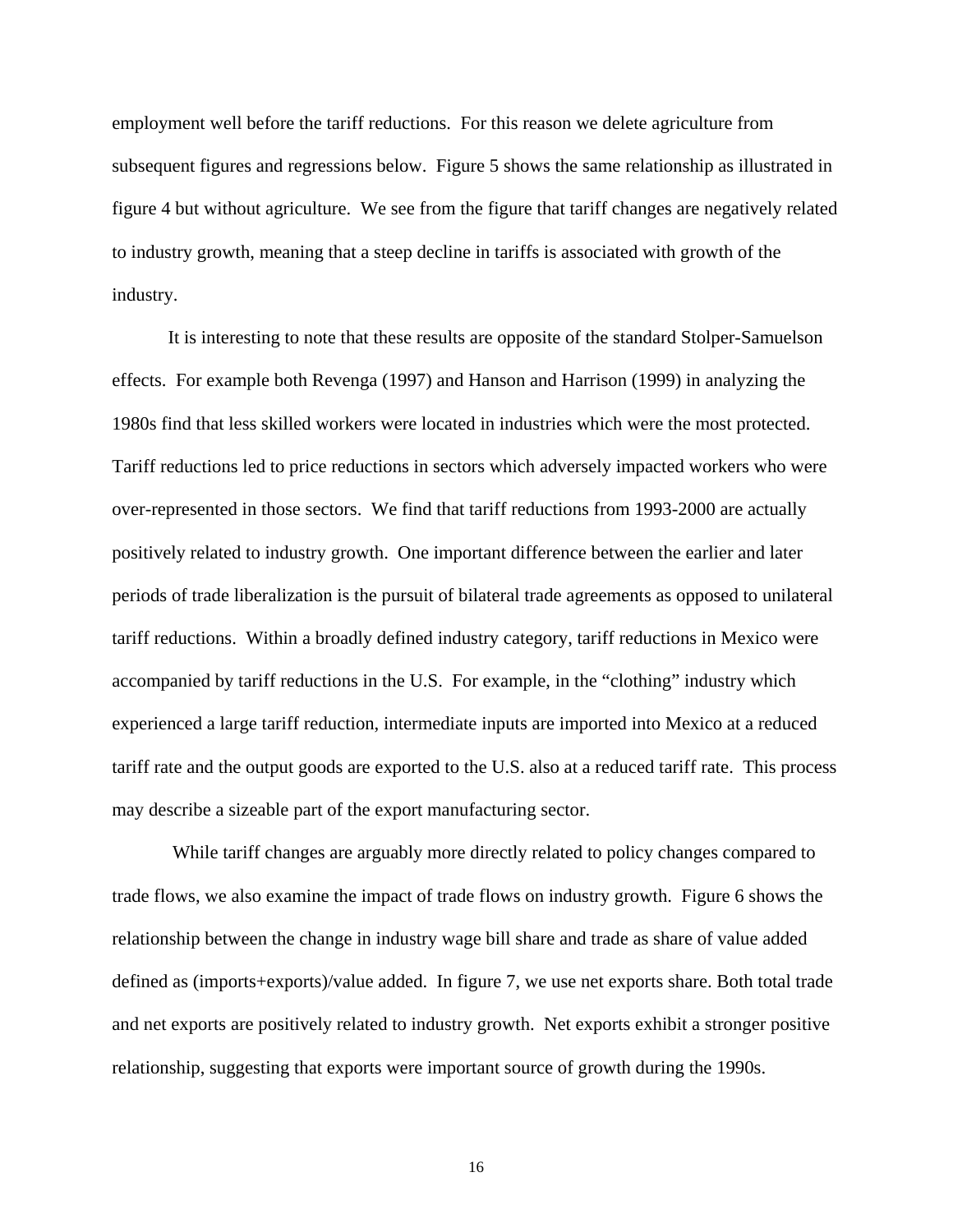The next question is whether the growing industries intensively employed women thereby increasing the relative demand for women. To answer this question we define the predicted "between-industry" wage bill share of group *j* in industry *i* as the following:

$$
\Delta \text{Predicted Female\_share}_{it} = \left(\frac{N_{it}^f}{N_{it}} - \frac{N_t^f}{N_t}\right) * \Delta \frac{N_{it}}{N_t} * 100 \tag{2}
$$

where *i* refers to industry and *f it it N*  $\frac{N_{it}}{N_{it}}$  refers to women's wage bill in industry *i*, *f t t N N* refers to

women's share in the economy, and  $\Delta \frac{N_{ti}}{N_{ti}}$ *t N N*  $\Delta \frac{N_i}{N}$  represents the growth of industry *i*. The above

predicted wage bill share is positive if women are over-represented (relative to aggregate share) in industry *i* and if industry *i* is growing over time. The predicted share is negative if either women are under-represented in growing sectors or over-represented in shrinking sectors. Regression of the above change in predicted wage bill share on the change in tariff changes across 28 industries (excluding agriculture) yielded coefficient of -.035 with standard error of .017. Industries predicted to have faster than average increase in female wage bill share had larger tariff declines. $16$ 

### **D. What Explains the Within-Industry Shifts?**

 $\overline{a}$ 

Table 6 showed that up to 40 percent of the increase in female wage bill share was due to between-industry shifts. In this section we examine what may account for the rise in female wage bill share even *within* industries. To examine this question, we use establishment level data, Encuesta Nacional de Empleo, Salarios, Tecnologia y Capacion (ENESTyC). ENESTyC is

<sup>&</sup>lt;sup>16</sup> Running similar regressions we find a positive and insignificant relationship between predicted female wage bill share and trade flows, and a significant positive relationship between predicted wage bill share and net exports. We weighted the regressions by industry wage bill shares. A handful of industries which are outliers in terms of female share such as clothing manufacture and computer assembly are important for our results. When we do not weight by industry size and run robust regressions, only net exports remain statistically significant.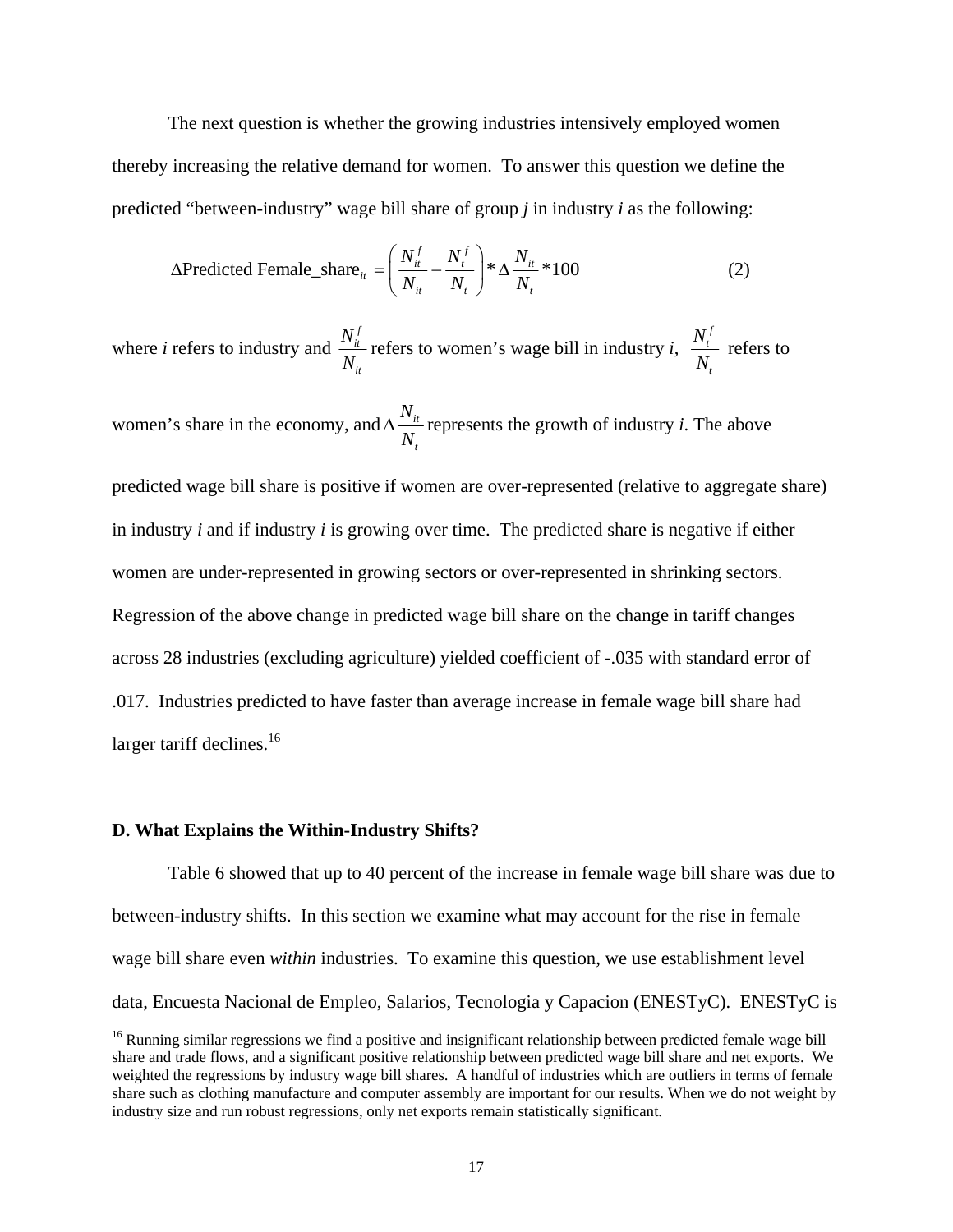a survey of establishments in the manufacturing sector and was carried out in 1992, 1998, and 2001. We use the 1992 and 2001 samples in our analysis which refer to the years 1991 and 2000. We drop micro establishments (those with 15 employees or less) from the analysis since these smaller establishments were oversampled in 2001 but we do not have clear details of the oversampling.<sup>17</sup> Table 7 provides a summary of the main variables. The table shows that exports and foreign ownership increased. The fraction of establishments who export (exports>0) increased from 43 to 55 percent. The fraction of establishments who are at least 10 percent foreign owned increased from 23 to 24 percent. Establishments who are both, "foreign exporter" increased from 17 to 21 percent. Establishments with "maquiladora" status also increased from 9 to 10 percent. The bottom panel which weights by employment shows even more dramatic increases in foreign ownership and exports.

 To investigate what accounted for the within-industry shifts in female wage bill share, we run the following regression at the establishment level:

$$
Female\_Share_{jist} = \alpha + \beta_1 \frac{\ln(K_{jist})}{\ln(Y_{jist})} + \beta_2 \ln(Y_{jist}) + \delta Foreign_{jist} + \phi Exports_{jist} + \gamma Foreign_{jist} * Exports_{jist} + \eta_t + \lambda_i + \pi_s + \varepsilon_{jist}
$$
\n(3)

where  $Female\_Share_{i}$  represents the female wage bill share in establishment *j* in industry *i* in state *s* in year *t, K* represents capital, *Y* represents value-added, "Foreign" refers to share of assets that are foreign-owned, and "Exports" refers to share of sales that are exported. The interaction of "Foreign" and "Exports" refers to exports by foreign owned establishments. Year dummies, state dummies, and detailed industry dummies at the 6 digit level of the Mexican Classification

 $\overline{a}$ 

<sup>&</sup>lt;sup>17</sup> We would like to thank Carolina Villegas-Sanchez for helping us with the programs and we would also like to thank INEGI officials for granting on-site access to the establishment level data used in this study under the commitment of complying with the confidentiality requirements set by the Mexican Laws and in particular, to Maria Luisa Meza Leon, Lizi Ivette Gonzalez Jimenez and Gabriel Romero Velasco.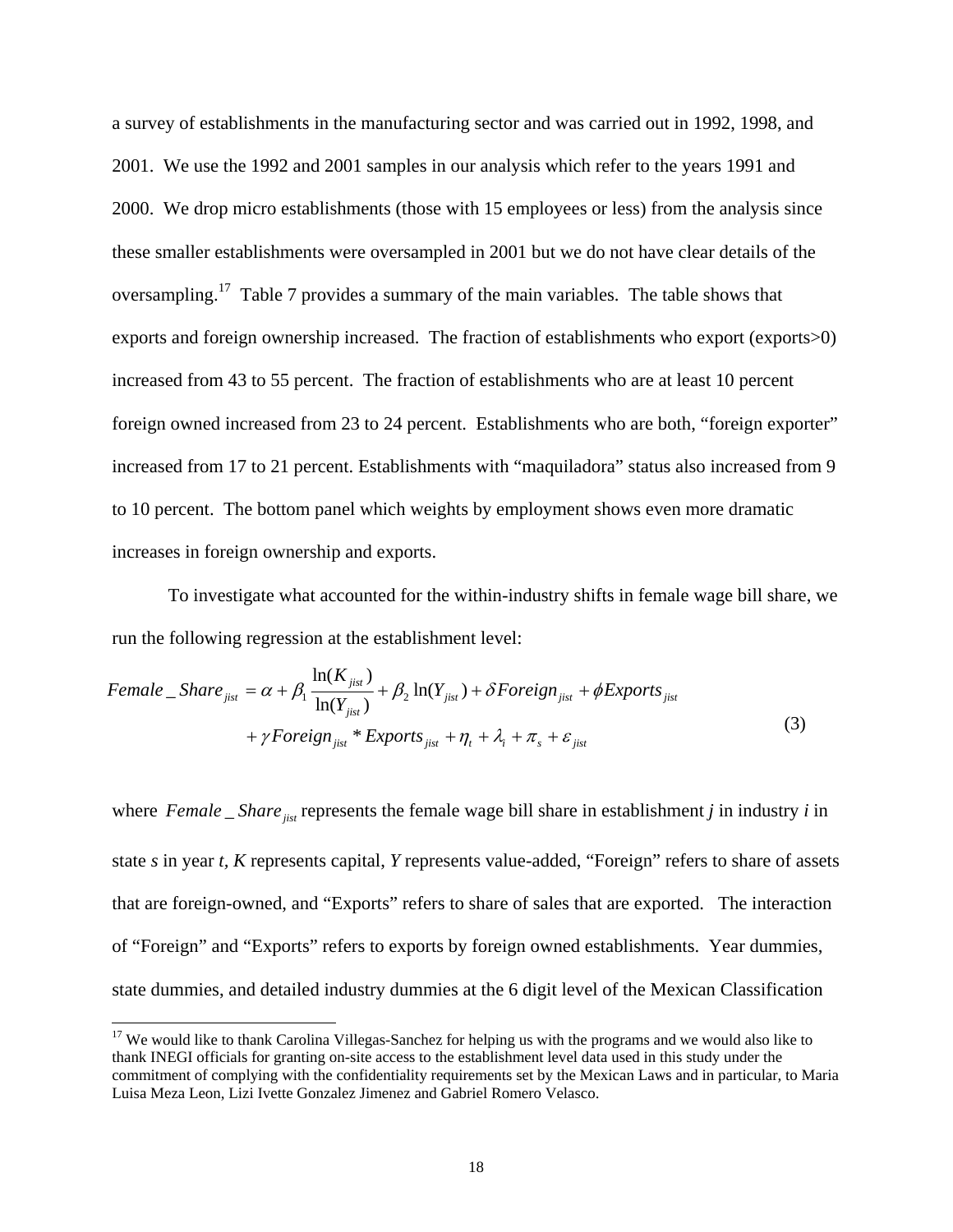of Activities and Products system (CMAP) were also included. Equation (3) is a reduced form relationship which under certain restrictive assumptions can be related to the cost function (see for example, Berman, Bound, and Griliches (1994), and Pavcnik (2003)). Results are reported in table 8. Column (1) pools the two years 1991 and 2000 while columns (2) and (3) report results for the two years separately.

 Table 8 shows that women's wage bill share is negatively related to size, capital intensity, and R&D investment at the establishment level, giving little credence to the notion that women complement capital or technology. The one caveat is that our data only refer to establishments in the manufacturing sector. It is still possible that computers and technology complement female labor in the non-manufacturing and services sector. "Exports" has a strong positive effect on women's wage bill share. While "Foreign" by itself has a negative effect, "Foreign" interacted with "Exports" has a large positive effect. Since approximately 90 percent of foreign establishments are exporters in the sample, the average foreign effect is positive. Note that the positive impact of foreign exporters on women's wage bill share remains even after controlling for "maquiladora" status. Finally, there appears to be little evidence that maquildoras have become less "female-intensive" over time in that the size of the coefficient has increased from .034 in 1991 to .069 in 2000. Table 8 suggests that the reduction of tariffs on both sides of the border encouraged outsourcing and assembly-type activity which increased female wage bill share even *within* industries.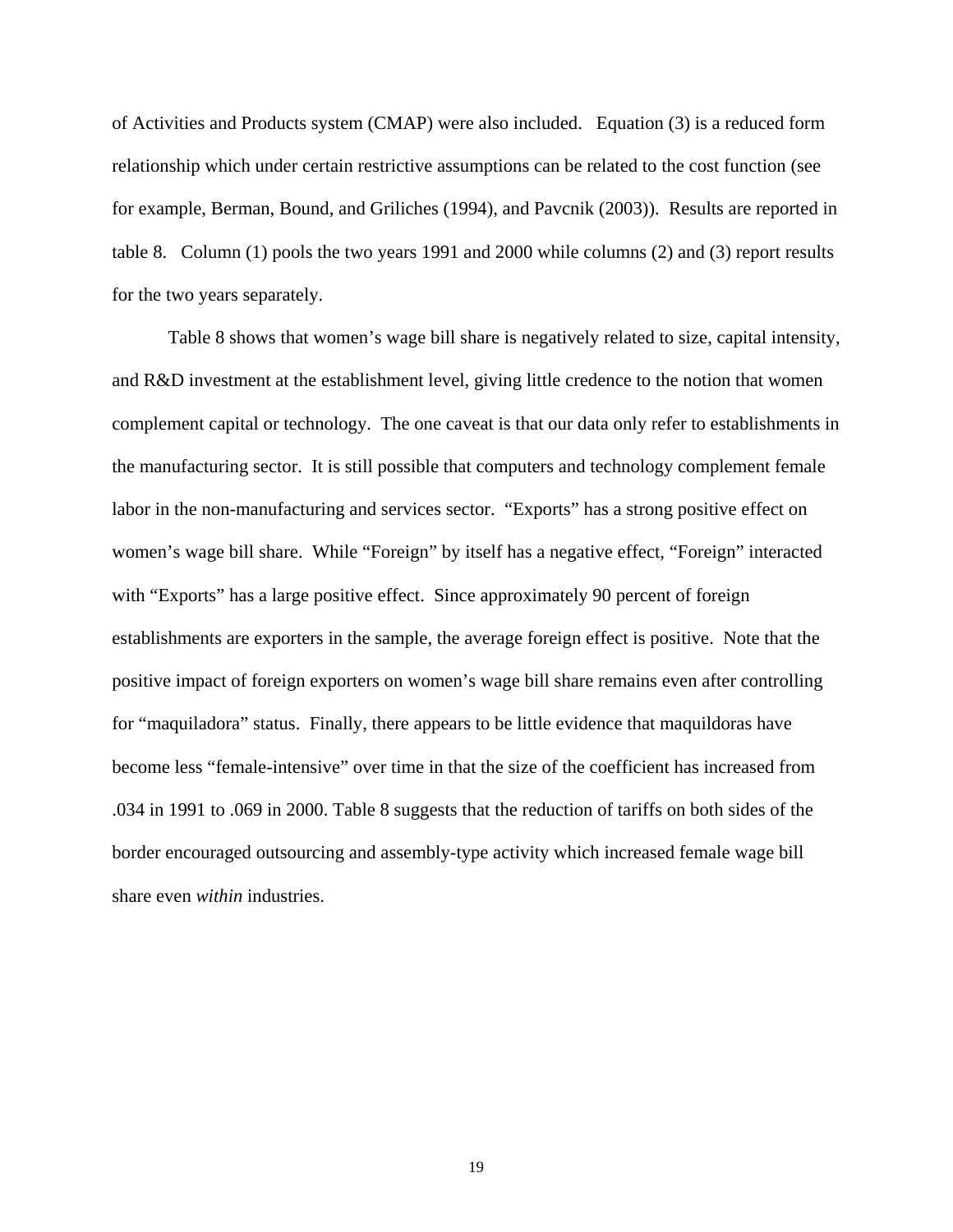#### **V. Household Expenditures and Shifts in Household Bargaining**

We have shown that during the period of trade liberalization women's wage remained stable while they worked more (at least in the non-household sector). This brings us to the question of whether women's well-being improved as a result. Recent papers on household bargaining have rejected the common preference model of the household. Using a policy change in Britain where child allowance was transferred from the husband to the wife as a natural experiment, Lundberg, Pollack and Wales (1996) show that an exogenous shock to wife's income altered household expenditures towards "women's clothing" and "children's clothing" at the expense of "men's clothing" and "tobacco and alcohol." The exogenous shift in relative incomes altered the bargaining position of the wife and shifted household expenditures towards goods reflecting her preferences. Bobonis (2009) also finds that cash transfers to the wife in the Mexican Progressa program shifted expenditures towards children's goods. In this section, we examine changes in household expenditure patterns to see if bargaining position of married women increased to reflect the increase in their relative earnings.

We use two rounds of the Mexican Household Income and Expenditure Survey (ENIGH), 1992 and 2000. Our sample consists of married households with children where the husband and the wife are between 18 and 54 years old. Different households are interviewed in each round, thus we are unable to follow the same household over time. Households report total expenditures as well as expenditures in various categories covering the third quarter of the year previous to the survey. We deflate expenditures by the national consumer price index published by the Bank of Mexico with 2000 as the base year. We construct expenditure shares by dividing by total expenditures and run the following OLS regression:

20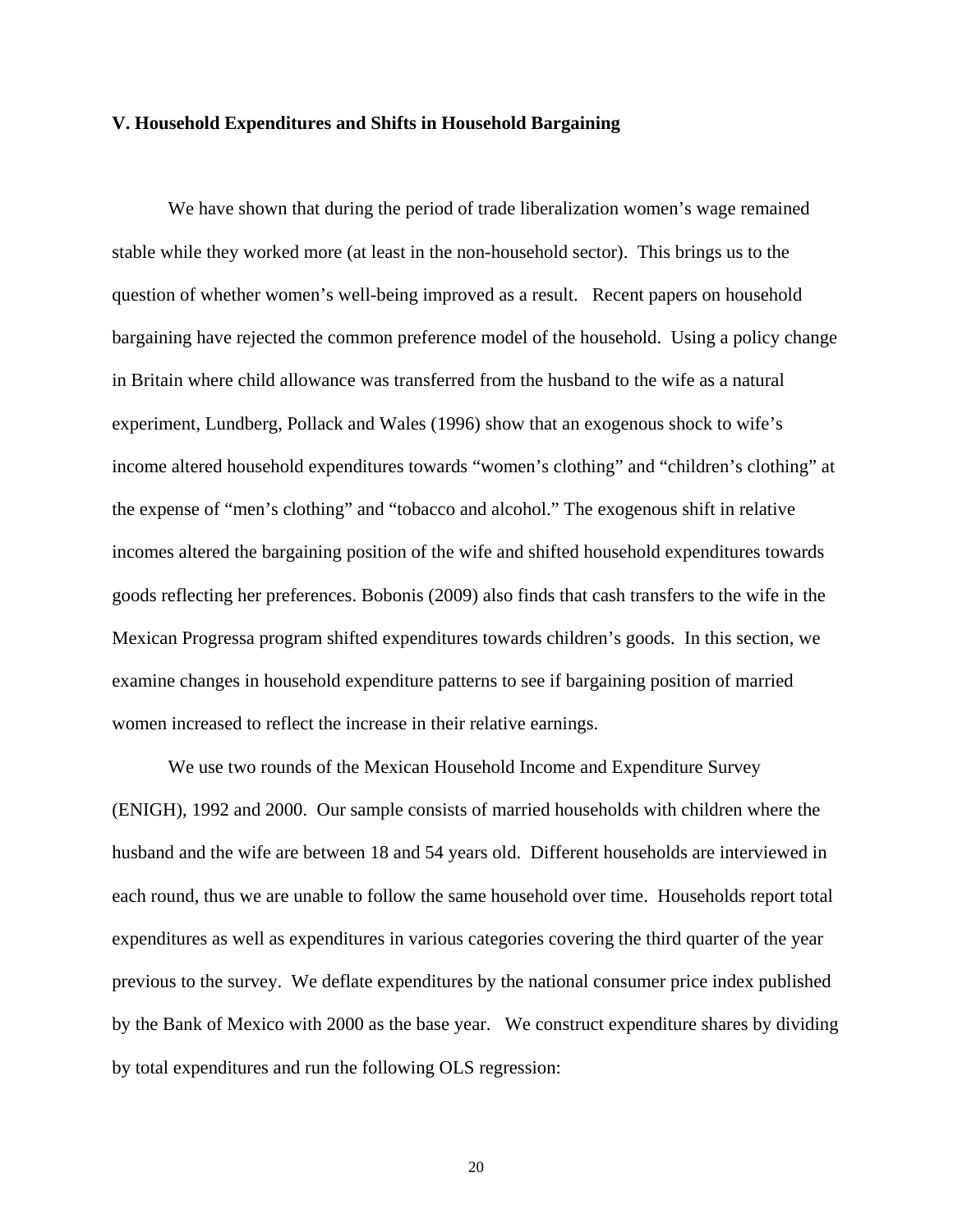$$
Share_{it}^{j} = \alpha + \beta_1 Kids \t_{1} Young_{it} + \beta_2 Kids \t_{1} Old_{it} + \beta_3 Kids_{it} + \beta_4 Tot \exp_{it} + \delta_t + u_{it} \tag{4}
$$

where *Share*<sup>*i*</sup><sub>*it*</sub> refers to expenditure share of good *j* in total expenditures for household *i* in year *t*. We also control for total expenditures, number of children younger than 3, number of children aged 3-5 and total number of children. The year dummies in the above regression indicate whether expenditure share of good *j* increased in 2000 relative to 1992.

Results are reported in table 9. The coefficients on the 2000 year dummy indicate that expenditures on male clothing fell over time while expenditures on female clothing increased. The survey only reports expenditures on "infant and toddler clothing." Expenditures in this category fell over time. "Education" expenditures which are typically associated with female preference increased while "alcohol and tobacco," associated with male preference, fell over time. The bottom three rows investigate the change in the ratio of expenditures. Children's clothing fell relative to male clothing if we include families with older children where clothing may be handed down from older siblings. When we look at families with young children only, we find no significant change in the ratio of children's to male clothing. The ratio of female to male clothing, however, increased from 1992 to 2000. The table offers suggestive evidence that women's bargaining power within the household improved along with their relative earnings over the 1990s. Household expenditures shifted from goods associated with male preference, such as men's clothing and tobacco and alcohol, to those associated with female preference such as education and women's clothing.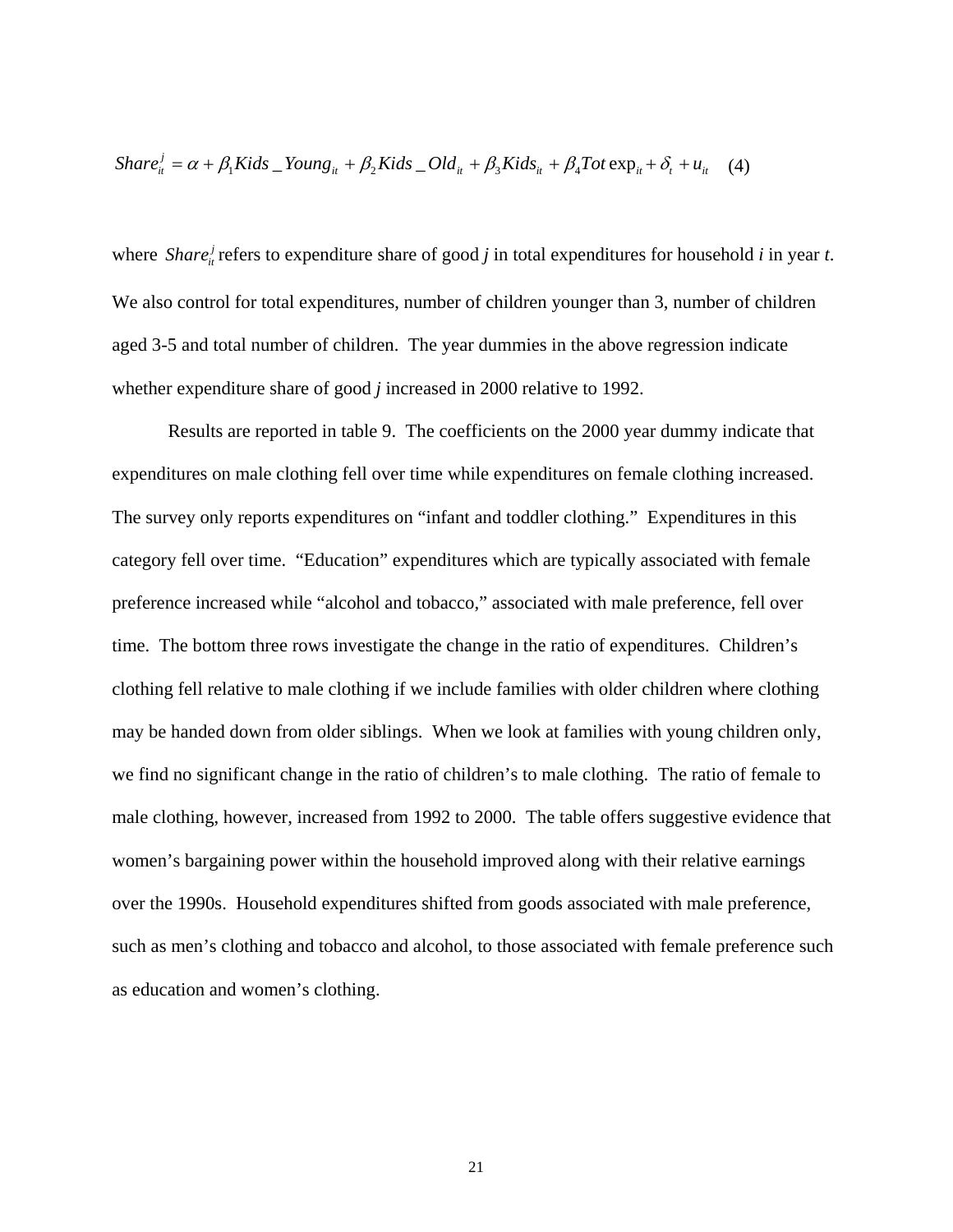### **VI. Conclusion**

Some view rising wage and income inequality in Latin America as an unacceptable consequence of following more efficient market-oriented policies. The impact of trade liberalization and foreign direct investment on domestic wage structure, therefore, is of central policy concern. The evidence in this paper suggests that rather than immiserizing women, trade liberalization improved women's labor market outcomes. Particularly during the reform period, 1990 to 2000, the gender wage ratio remained stable while employment of women increased. This suggests that the relative demand for women must have increased over this period. We find that labor reallocation across sectors was important during the reform period and sectoral shifts can account for up to 40 percent of the rise in wage bill share of women. Bilateral trade agreements such as NAFTA which cut tariffs also spurred exports and led to industry growth. Women benefited since some of the fastest growing industries were female-intensive industries. While tariff cuts alone cannot explain the rapid decline of the agricultural sector, pointing to the importance of land reform and abolition of agricultural subsidies, women also benefited, in a relative sense, from the declining agricultural sector. Within industries and across establishments we find a strong positive relationship between women's wage bill share and foreign exports, suggesting that NAFTA further spurred outsourcing and assembly-type activity. Examining household expenditure data, we find suggestive evidence that household bargaining power shifted in favor of women. Expenditures shifted from "male" goods such as male clothing and tobacco and alcohol to "female" goods such as women's clothing and children's education.

22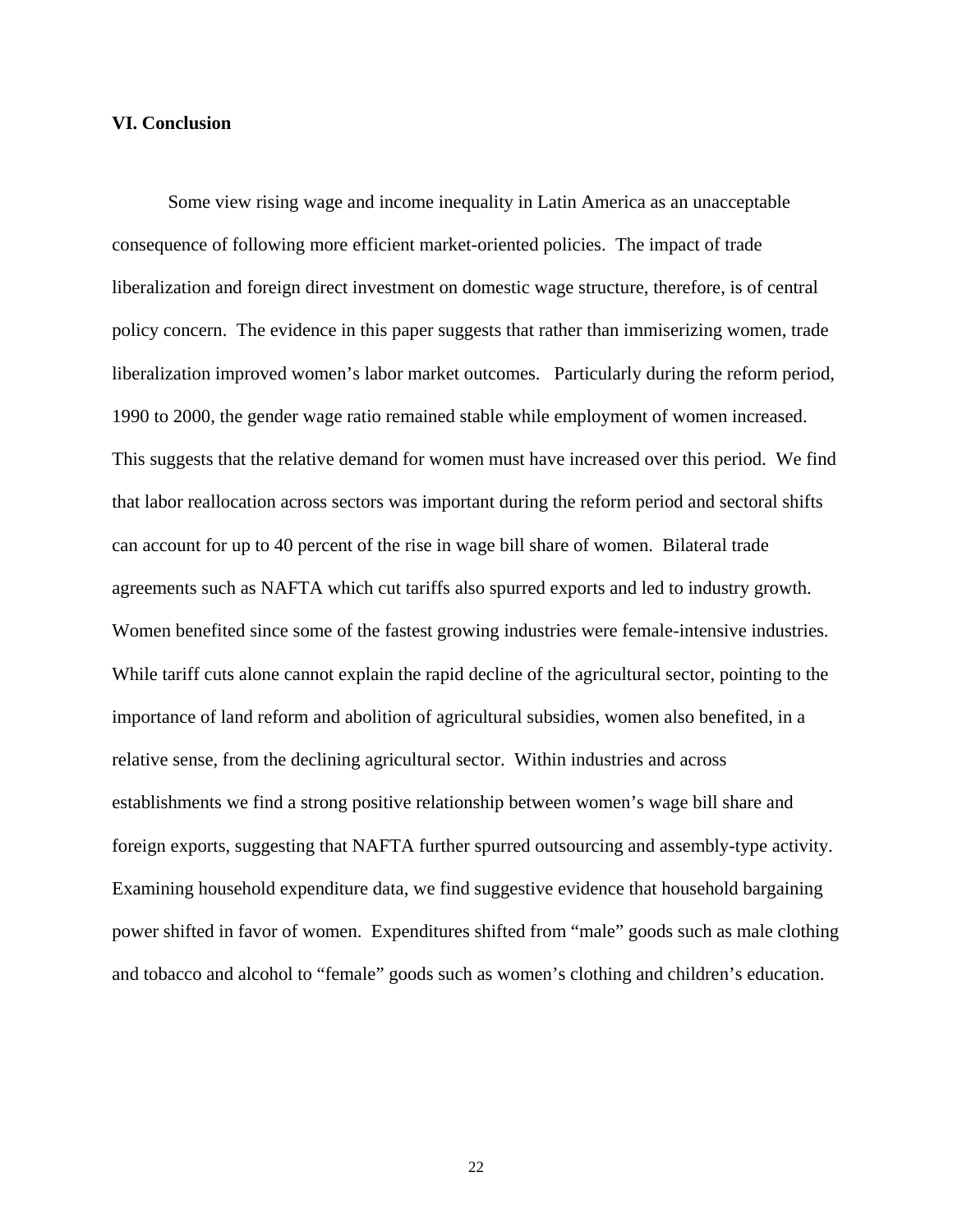# **References**

- Acemoglu, D. Autor, D. and D. Lyle (2004) "Women, War, and Wages: The Effect of Female Labor Supply on the Wage Structure at Midcentury," Journal of Political Economy, 112(3): 495-551.
- Airola, Jim, and Chinhui Juhn (2008), "Wage Inequality in Post-Reform Mexico," Journal of Income Distribution, 17(1): 110-135.
- Arnold, Jens M. and Beata Javorcik (2009), "Gifted Kids or Pushy Parents? Foreign Direct Investment and Plant Productivity in Indonesia," Journal of International Economics, forthcoming.
- Artecona, Raquel, and Wendy Cunningham (2002), "Effects of Trade Liberalization on the Gender Wage Gap in Mexico," Working Paper, The World Bank.
- Attanasio, O., Pinelopi Goldberg, and Nina Pavcnik (2004), "Trade Reforms and Wage Inequality in Colombia," Journal of Development Economics, 74:331-366.
- Autor, D., Katz, L. and A. Krueger (1998), "Computing Inequality: Have Computers Changed the Labor Market?" Quarterly Journal of Economics, 108(4): 1169-1214.
- Autor, D., Katz, L. (1999), "Changes in the Wage Structure and Earnings Inequality," Ashenfelter, Orley; Card,David, eds. Handbook of Labor Economics, Volume 3A New York: North-Holland.
- Becker, Gary (1957), The Economics of Discrimination. Chicago: The University of Chicago Press.
- Behrman, J., Birdsall, N., and M. Szekely (2000), "Economic Reform and Wage Differentials in Latin America," Inter American Development Bank Working Paper No. 435.
- Berman, E., Bound, J., and Z.Griliches (1994) "Changes in the Demand for Skilled Labor Within U.S. Manufacturing: Evidence from the Annual Survey of Manufacturers," Quarterly Journal of Economics, 109: 367-398.
- Berman,Eli; Bound,John, and Stephen Machin (1998), "Implications of Skill-Biased Technological Change: International Evidence," Quarterly Journal of Economics, 113(4): 1245-79.
- Berman, Eli, and Stephen Machin (2000), "Skill-Biased Technology Transfer: Evidence of Factor Biased Technological Change in Developing Countries," Working paper, January 2000.
- Black, Sandra, and Elizabeth Brainerd (2002), "Importing Equality? The Impact of Globalization on Gender Discrimination," NBER Working Paper 9110.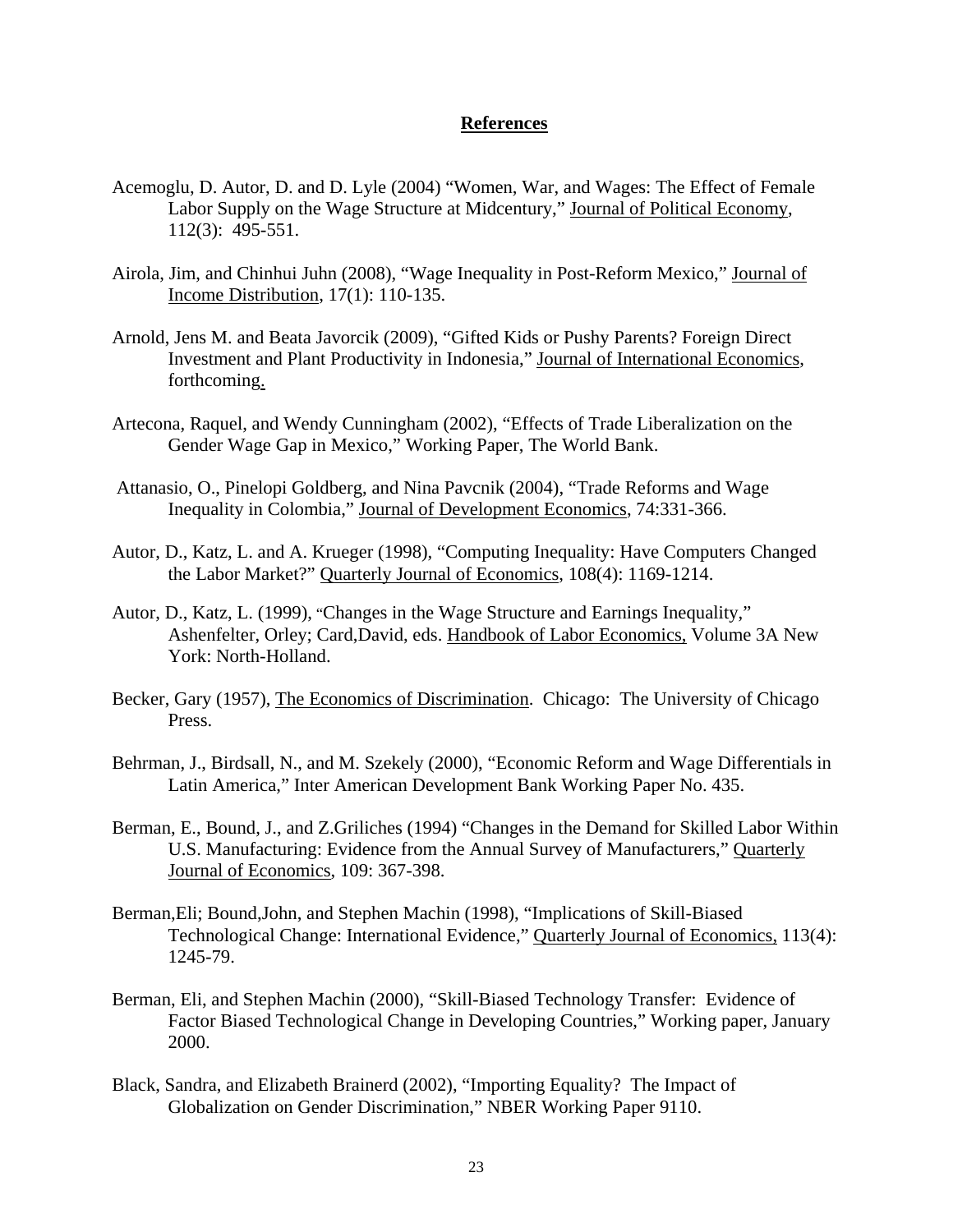- Bobonis, Gustavo (2009), "Is Allocation of Resources within the Household Efficient? New Evidence from a Randomized Experiment," Journal of Political Economy, 117: 453-503.
- Bound, J. and G. Johnson (1992), "Changes in the Structure of Wages in the 1980s: An Evaluation of Alternative Explanations," American Economic Review, 82: 271-392.
- Brown, C., Pagan, Jose, and E. Rodriguez-Oreggia (1999), "Occupational Attainment and Gender Earnings Differentials in Mexico," Industrial and Labor Relations Review, Vol. 53, No.1, pp.123-135.
- Bussolo, Maurizio, R. De Hoyos. (2009), "Introduction and Overview." Bussolo, M. and R. De Hoyoy, ed. Gender Aspects of the trade and Poverty Nexus. Washington, DC: World Bank Press.
- Cragg, Michael and Mario Epelbaum (1996), "Why has Wage Dispersion Grown in Mexico? Is it the Incidence of Reforms or the Growing Demands for Skills?" Journal of Development Economics, 59: 99-116.
- Currie, Janet and Ann Harrison (1997), "Trade Reform and Labor Market Adjustment in Morocco," Journal of Labor Economics, 15:S44-S71.
- Duflo, Esther (2000), "Grandmothers and Granddaughters: Old Age Pension and Intra-Household Allocation in South Africa," NBER Working Paper, No. 8061.
- Feenstra, Robert, and Gordon Hanson (1997), "Foreign Direct Investment and Relative Wages: Evidence from Mexico's Maquiladoras," Journal of International Economics, 42(3): 371- 94.
- Feenstra, Robert, John Romalis, and Peter Schott (2002), "U.S. Imports, Exports, and Tariff Data, 1989-2001," NBER Working Paper, No. 9387.
- Feliciano, Zadia (1994), "Workers and Trade Liberalization: The Impact of Trade Reforms in Mexico on Wages and Employment," Dissertation, Harvard University.
- Galor, Oded and David N. Weil (1996). "The Gender Gap, Fertility, and Growth." American Economic Review, vol. 86, No. 3, pp.374-387.
- Goldberg, P. and N. Pavcnik (2007), "The Effects of the Colombian Trade Liberalization on Urban Poverty," Ann Harrison, ed. Globalization and Poverty, Chicago: University of Chicago Press.
- Hanson, Gordon (2004), "What Has Happened to Wages in Mexico Since NAFTA?" Toni Estevadeordal, Dani Rodrik, Alan Taylor, and Andres Velasco, ed., FTAA and Beyond: Prospects for Integration in the Americas, Cambridge, MA: Harvard University Press.
- Hanson, Gordon, and Ann Harrison (1999), "Trade and Wage Inequality in Mexico," Industrial Labor Relations Review, 52(2): 271-288.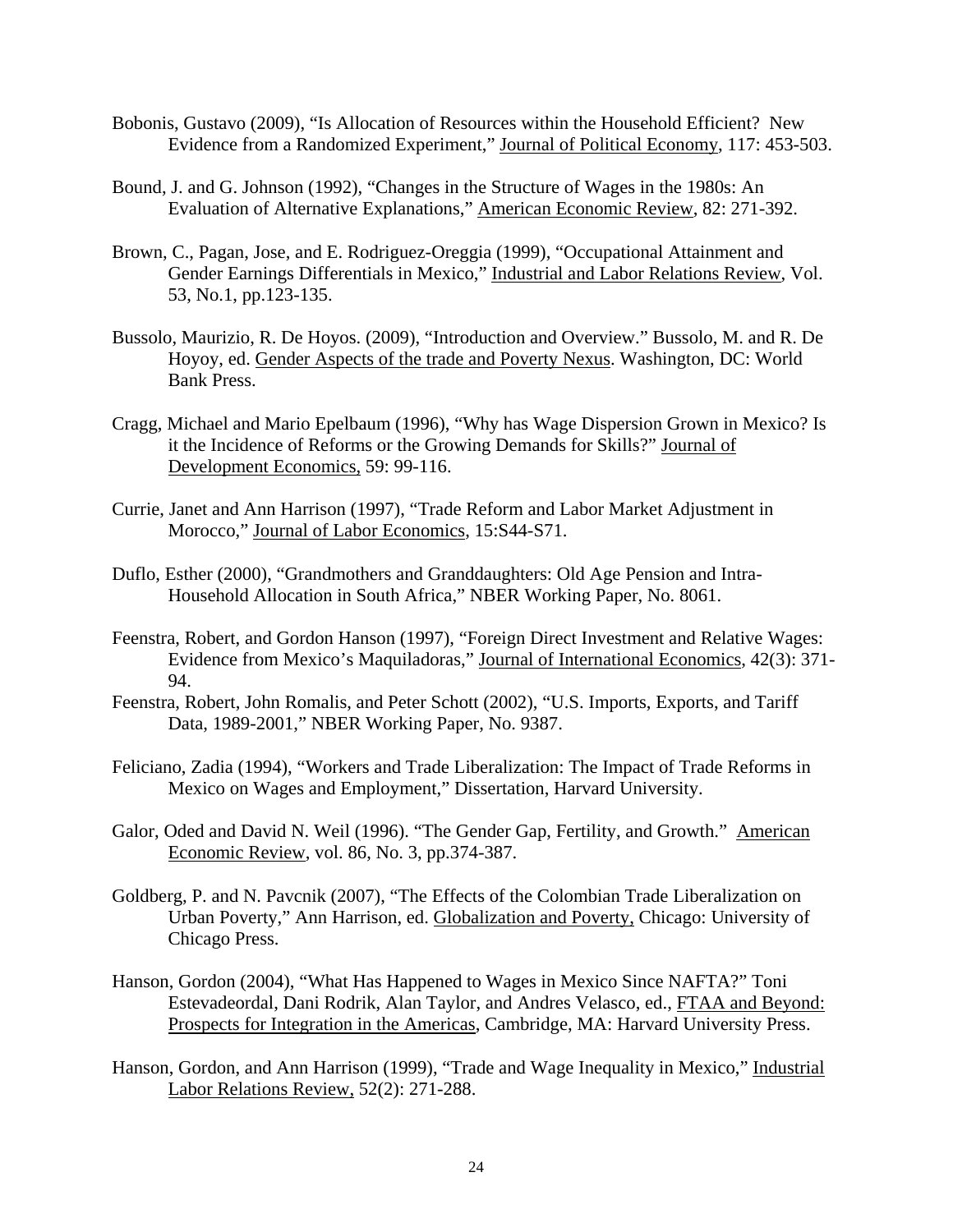- Hanson, Gordon (2007), "Globalization, Labor Income, and Poverty in Mexico," Ann Harrison, ed. Globalization and Poverty, Chicago: University of Chicago Press.
- Javorcik, Beata (2004), "Does foreign Direct Investment Increase the Productivity of Domestic Firms? In Search of Spillovers through Backward Linkages," American Economic Review, 94(3): 605-627.
- Katz, Lawrence, and Kevin M. Murphy (1992), "Changes in Relative Wages, 1963-1987: Supply and Demand Factors," Quarterly Journal of Economics, 107(1): 35-78.
- Lane, P. and G. Milesi-Ferretti (2007) "The External Wealth of Nations: Measurement of Foreign Assets and Liabilities in Industrial and Developing Countries," Journal of International Economics, Vol 55, No.2.
- Levine, R., A. Levkov, and Y. Rubinstein, "Racial Discrimination and Competition," Working paper, Brown University, July 2009.
- Lundberg, Shelly, R. Pollak and T. Wales (1997). "Do Husbands and Wives Pool Resources? Evidence from the UK Child Beneft," Journal of Human Resources, 32: 463-479.
- McMillan, M., A. Awane, and N. Ashraf (2007), "My Policies or Yours: Does OECD Support for Agriculture Increase Poverty in Developing Countries?" Ann Harrison, ed. Globalization and Poverty, Chicago: University of Chicago Press.
- Melendez, Jorge. (2001) "The Structure of Wages under Trade Liberalization: Mexico from 1984 to 1998," Ph..D. Dissertation, University of Chicago.
- Murphy, K, and F. Welch (1992), "The Structure of Wages," Quarterly Journal of Economics, 107(1): 285-326.
- Oostendorp, Remco (2004), "Globalization and the Gender Wage Gap," Working Paper, Free University, Amsterdam.
- Pagan, Jose A. and Miren Ullibarri (2000), "Group Heterogeneity and the Gender Earnings Gap in Mexico", Economia Mexicana. Nueva Epoca. Vol. IX, No. 1
- Pavcnik, Nina (2003), "What Explains Skill Upgrading in Less Developed Countries?" Journal of Development Economics, 71: 311-328.
- Qian, Nancy (2008) "Missing Women and the Price of Tea in China: The Effect of Sex-Specific Earnings on Sex Imbalance," Quarterly Journal of Economics, 123(3): 1251-1285.
- Revenga, Ana L. (1997), "Employment and Wage Effects of Trade Liberalization: The Case of Mexican Manufacturing," Journal of Labor Economics; 15(3): S20-43.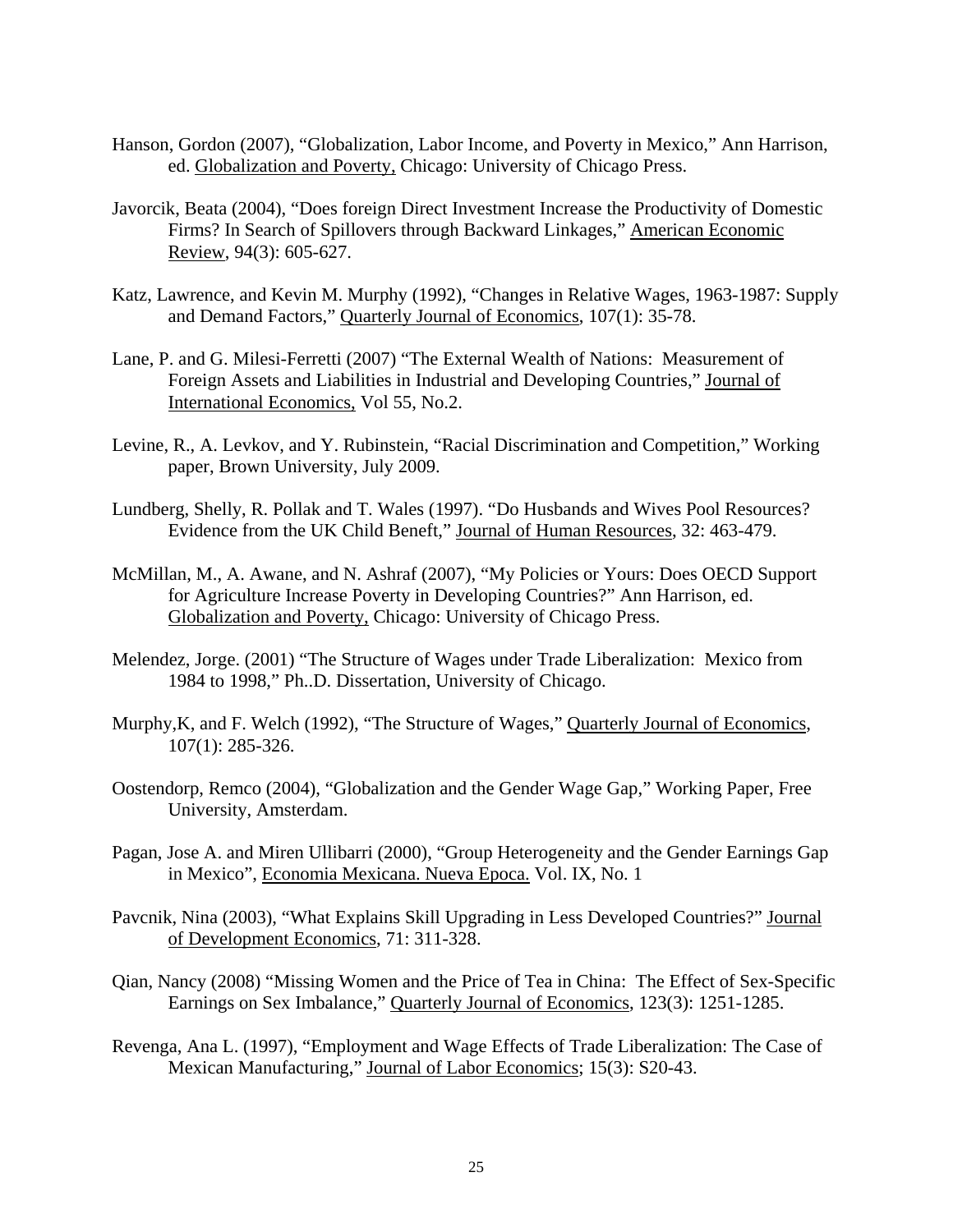- Robbins, Donald J. (1996), "HOS Hits Facts: Facts Win; Evidence on Trade and Wages in the Developing World," Development Discussion Paper No. 557, H.I.I.D.
- Sanchez, Susana M. and Jose A. Pagan (2001), "Explaining Gender Differences in Earnings in the Microenterprise Sector", ," in Maria Correia and Elizabeth Katz (eds.) The Economics of Gender in Mexico: Work, Family, State and Market.
- Szekely, Miguel (1998), The Economics of Poverty, Inequality and Wealth Accumulation in Mexico. St Martin's Press.
- Thomas, Duncan (2000) "Intra-Household Resource Allocation: An Inferential Approach," Journal of Human Resources, 35: 635-654.
- Topalova, Petia (2007), "Trade Liberalization, Poverty, and Inequality: Evidence from Indian Districts," Ann Harrison, ed. Globalization and Poverty, Chicago: University of Chicago Press.
- United Nations (2009), UN Millennium Development Goals Report 2009, New York: United Nations.
- Weinberg, Bruce (2000), "Computer Use and the Demand for Female Workers," Industrial and Labor Relations Review,Vol. 53, No.2, pp.290-307.
- Welch, Finis (2000), "Growth in Women's Relative Wages and in Inequality Among Men: One Phenomenon or Two?" American Economic Review, Vol. 90, No.2, pp. 444-449.
- Wood, Adrian (1997), "Openness and Wage Inequality in Developing Countries: The Latin American Challenge to East Asian Conventional Wisdom," World Bank Economic Review, 11(1): 33-57.
- Zabludovsky, J. (2005), "El Tlcan y La Politica de Comercio Exterior en Mexico: Una Agenda Inconclusa," Informacion Comercial Espanola (821): 59-70.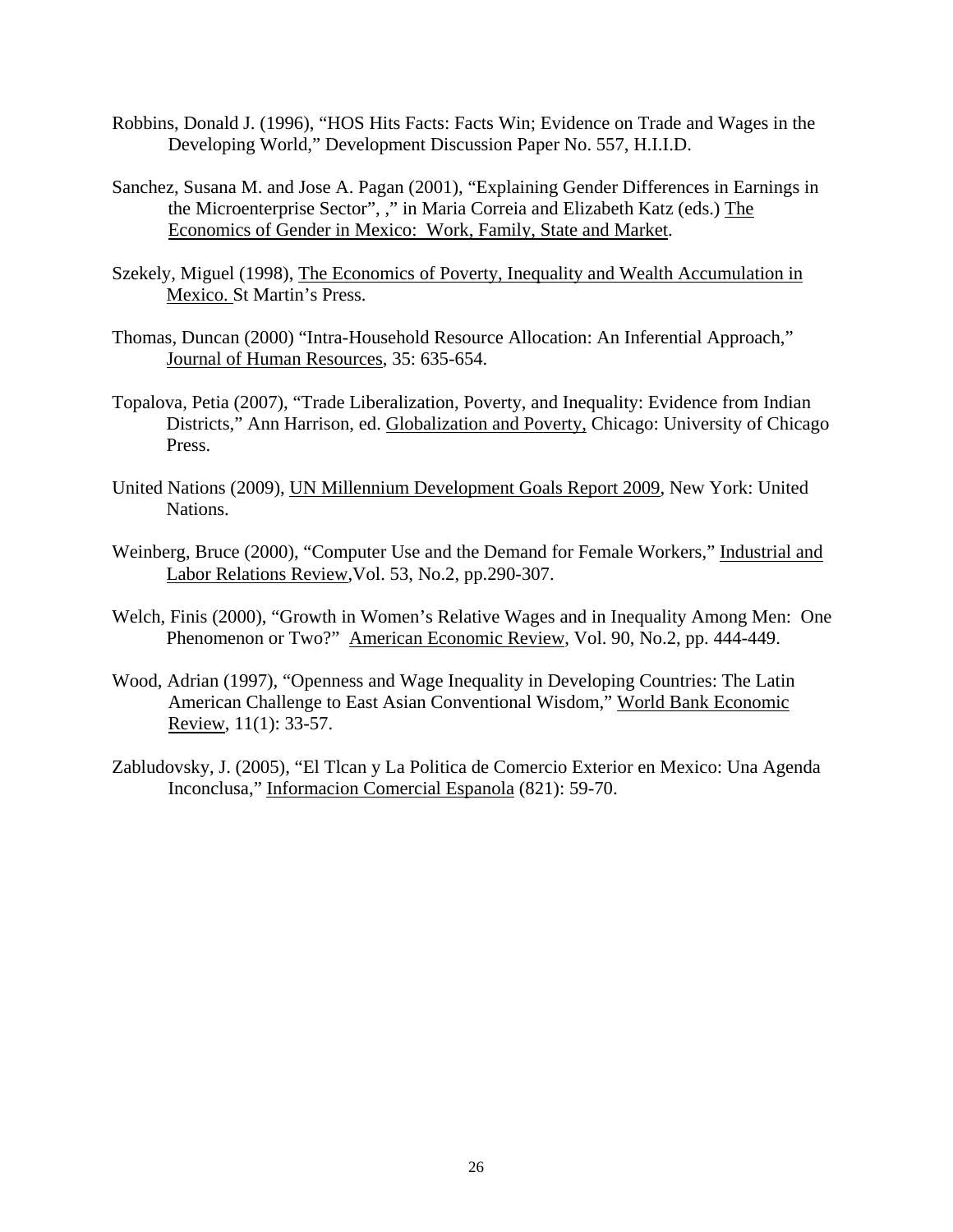## **Data Appendix**

### A. Household Surveys (Census, ENIGH)

We use data from 9 rounds of the Household Income and Expenditure Surveys (ENIGH), a nationally representative survey which spans the period 1984-2004. We also use data from the 10% samples of the Mexican Population Census of 1990 and 2000 available from the Census IPUMS. Unlike the ENIGH, statistical inferences using the larger Census samples are significant at the two-digit industry level (92 categories) and at the state level (32 states). Appendix Table 1 provides summary statistics of the data.

For calculating wages we construct a wage sample consisting of men and women who are 15-64 years old, who worked at least 30 hours during the survey week and reported no selfemployment income. Wages are reported wage and salary earnings last month converted to a weekly wage by dividing by 4.33. Earnings were deflated by the national consumer price index published by the Bank of Mexico with 2000 as the base year.

For reporting quantities of labor by education and by industry, we construct a sample of 15-64 year olds who report positive hours during the survey week, including the self-employed. We report hours-weighted employment shares and employment shares in efficiency units of labor. To calculate efficiency units of labor, we first calculate average wages (fixed across all years) by 2 gender, 10 age and 6 education categories. We weight hours by these average wages to calculate efficiency units of labor. All our calculations are weighted by the household weights to make the sample nationally representative.

27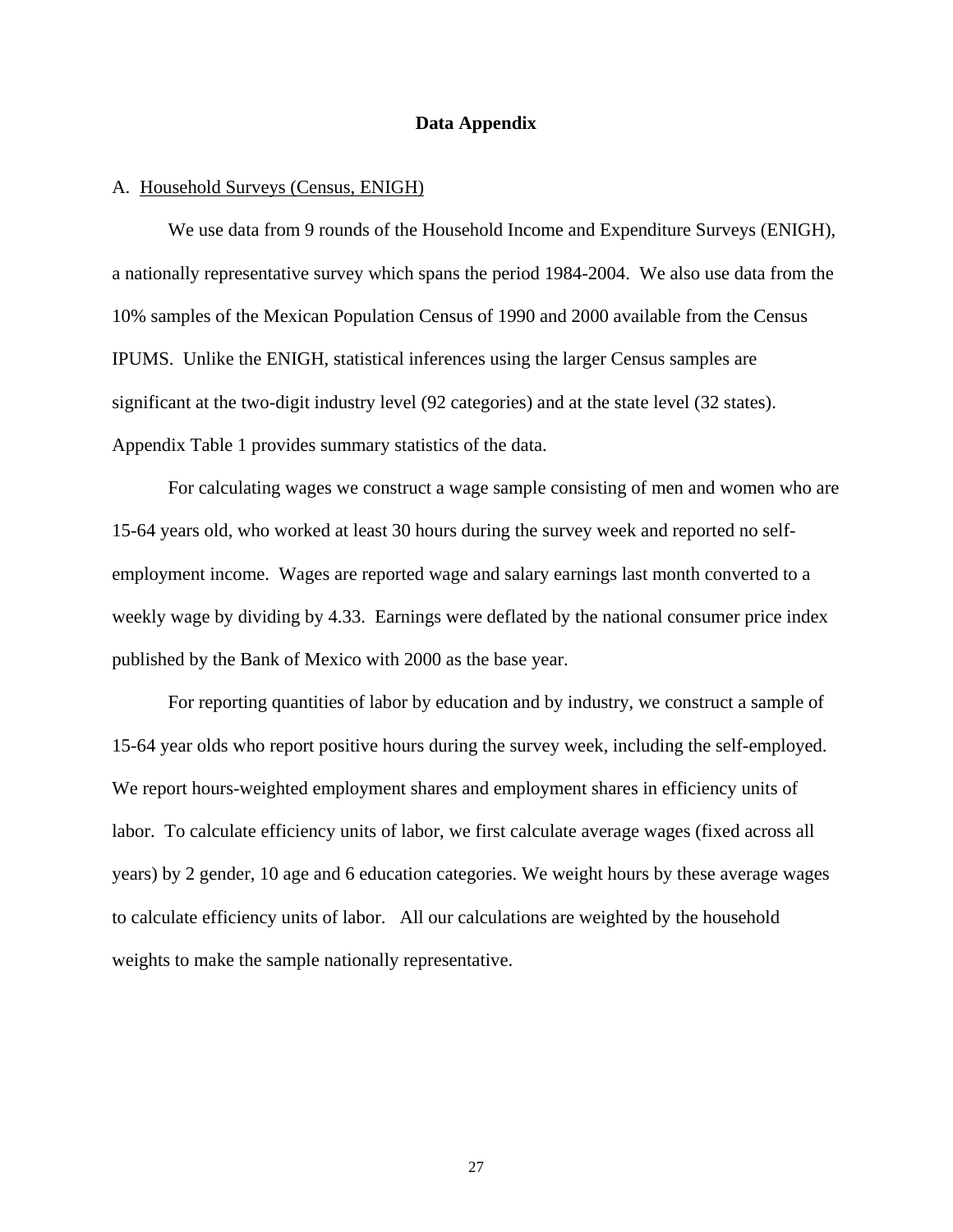#### B. Data on Tariffs, Exports, and Imports

We match industry classifications available in the 1990 and 2000 Census samples to the Sistema de Clasificacion Industrial de America del Norte 1997 (SCIAN97 and also called the NAICS in the U.S.). Tariff, export, and import data for 1993-2000 were obtained from the Ministry of the Economy (formerly SECOFI), international trade statistics (www.economia.gob.mx). Tariffs, exports and imports are reported in "facciones arancelarias" which is a classification system for products. There are more than  $34,000$  products. For tariff schedules we used the book Fracciones Arancelarias y Plazos de Desgravación, Tratado de Libre Comercio de América del Norte (1994), published by the Ministry of Economy. The book publishes each product with the 1993 tariff rates (0,5,10,15,20%) along with a code, A, B, C, D or B6 which describes the rate at which the tariff is reduced to zero. For example, Code A corresponds to a tariff which is reduced to zero in 1994. We aggregated products and tariff schedules up to the SCIAN97 industry codes using the 1993 import shares as weights. U.S tariff data come from John Romalis (http://faculty.chicagobooth.edu/john.romalis/more/) with the description and documentation available in the NBER Working paper 9387. We aggregate the 6 digit harmonized tariff schedules available in the Romalis data up to the 3-digit SCIAN97 categories using the 1993 shares of Mexican exports to the U.S.

#### C. Establishment Surveys (ENESTyC)

The establishment-level data come from Encuesta Nacional de Empleo, Salarios, Tecnologia y Capacion (ENESTyC). The samples in ENESTyC are representative cross sections of establishments in the manufacturing sector for the years 1992, 1998, and 2001. We use the 1992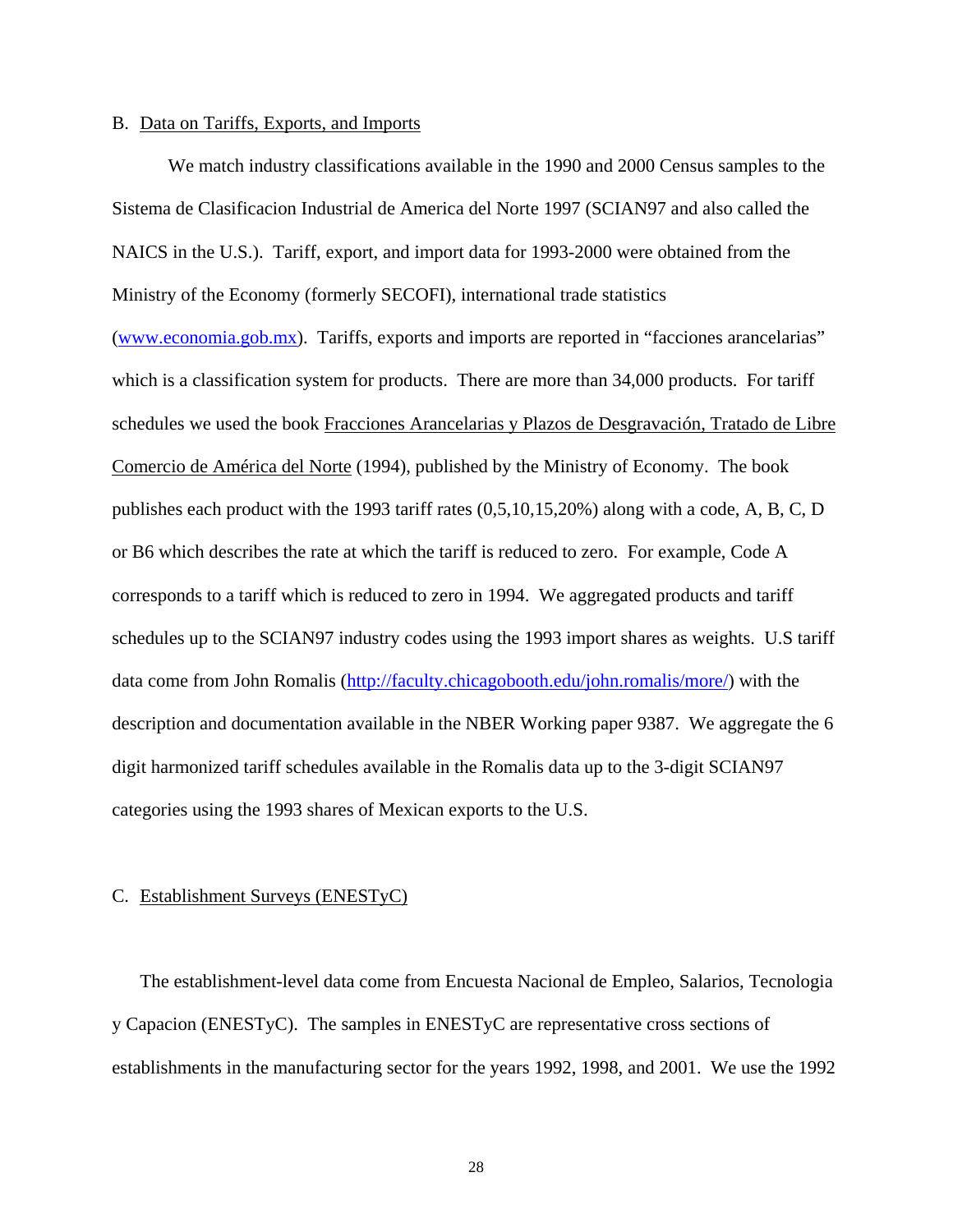and 2001 samples in our analysis which refer to the years 1991 and 2000. We drop micro establishments (those with 15 employees or less) from the analysis since these smaller establishments were oversampled in 2001 but we do not have clear details of the oversampling. "Value added" is defined as the value of output minus materials. We deflate output by the producer price index (PPI) at the industry level and materials by the materials price index (MPI) provided by the Central Bank of Mexico. Wage bills are deflated by the consumer price index (CPI). "Capital" is value of total assets deflated by PPI. "R&D Share" refers to share of income devoted to research and development. To construct female wage bill share, we first aggregate wage bills of workers in different white and blue collar categories, supervisors, clerical workers, special production workers, and general production workers, all of which are reported separately by gender. Some categories have missing values in which case we replace with zeros before adding. The wage bill shares refer to basic salary for full time workers and exclude payment for extra hours or contributions to social security. We also exclude part time workers, hourly employees, and subcontractors from wage bill calculations. "Foreign" refers to establishments where 10 percent or more of the assets are foreign-owned. "Exporter" refers to establishments with positive exports. "Foreign exporter" refers to establishments which fulfill both conditions.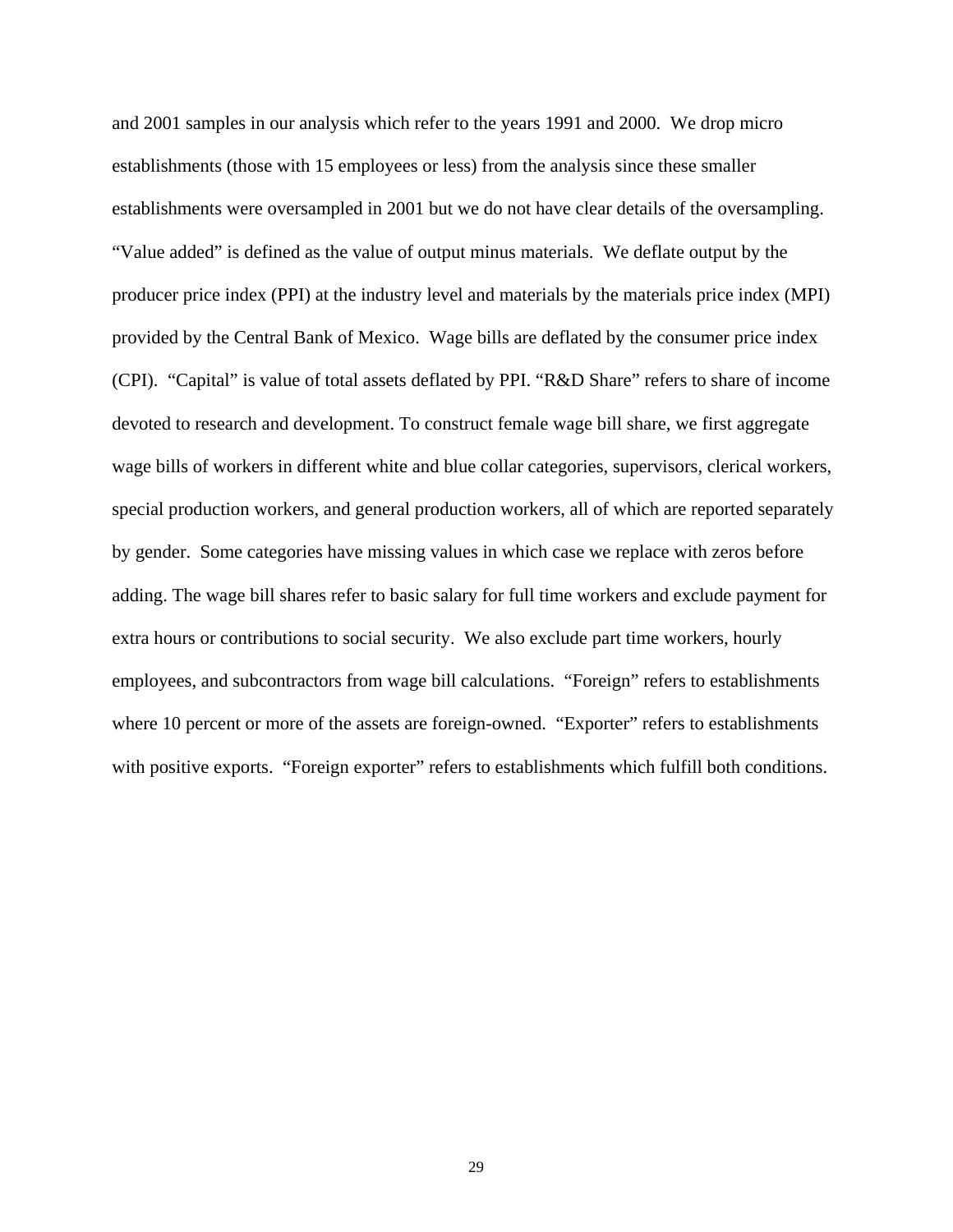| Tariff Rates Pre and Post-NAFTA  |                |         |           |         |  |  |  |  |  |
|----------------------------------|----------------|---------|-----------|---------|--|--|--|--|--|
|                                  | U.S.<br>Mexico |         |           |         |  |  |  |  |  |
|                                  | 1993 Rate      | Change  | 1993 Rate | Change  |  |  |  |  |  |
|                                  | $\%$           | 93-00   | $\%$      | 93-00   |  |  |  |  |  |
| Industry                         | (1)            | (2)     | (3)       | (4)     |  |  |  |  |  |
| Agriculture                      | 4.5            | $-3.8$  | 4.1       | $-3.6$  |  |  |  |  |  |
| Livestock                        | 4.5            | $-3.2$  | 0.0       | 0.0     |  |  |  |  |  |
| Fish                             | 0.0            | 0.0     | 0.0       | 0.0     |  |  |  |  |  |
| Oil and Gas                      | 10.0           | $-7.0$  | 0.5       | $-0.5$  |  |  |  |  |  |
| Minerals                         | 6.1            | $-5.9$  | 0.3       | $-0.3$  |  |  |  |  |  |
| Food                             | 12.4           | $-9.1$  | 3.6       | $-2.0$  |  |  |  |  |  |
| Beverage and Tobacco             | 18.9           | $-14.4$ | 3.7       | $-3.2$  |  |  |  |  |  |
| <b>Textiles and Fabrics</b>      | 12.9           | $-10.0$ | 13.2      | $-13.1$ |  |  |  |  |  |
| <b>Textile Mill Products</b>     | 19.3           | $-14.4$ | 6.1       | $-6.0$  |  |  |  |  |  |
| Clothing                         | 20.0           | $-17.1$ | 13.2      | $-12.9$ |  |  |  |  |  |
| Leather                          | 9.3            | $-7.6$  | 11.6      | $-8.8$  |  |  |  |  |  |
| Wood                             | 17.5           | $-14.4$ | 1.2       | $-1.1$  |  |  |  |  |  |
| Paper                            | 8.3            | $-6.2$  | 0.0       | 0.0     |  |  |  |  |  |
| <b>Printed Matters</b>           | 9.0            | $-8.1$  | 0.0       | $0.0\,$ |  |  |  |  |  |
| Petroleum and Coal               | 1.9            | $-1.4$  | 1.5       | $-1.1$  |  |  |  |  |  |
| Products                         |                |         |           |         |  |  |  |  |  |
| Chemicals                        | 9.4            | $-7.8$  | 1.8       | $-1.6$  |  |  |  |  |  |
| <b>Plastics and Rubber</b>       | 15.2           | $-11.5$ | 1.2       | $-1.0$  |  |  |  |  |  |
| Nonmetallic Mineral              | 14.9           | $-12.5$ | 4.7       | $-1.8$  |  |  |  |  |  |
| Products                         |                |         |           |         |  |  |  |  |  |
| Primary Metal                    | 8.8            | $-6.5$  | 3.2       | $-2.6$  |  |  |  |  |  |
| <b>Fabricated Metal</b>          | 13.8           | $-12.1$ | 0.5       | $-0.5$  |  |  |  |  |  |
| Machinery, Except                | 14.6           | $-13.9$ | 0.0       | 0.0     |  |  |  |  |  |
| Electrical                       |                |         |           |         |  |  |  |  |  |
| <b>Computers and Electronics</b> | 12.8           | $-12.0$ | 1.7       | $-1.7$  |  |  |  |  |  |
| Electrical Equip &<br>Appliances | 14.0           | $-10.9$ | 0.2       | $-0.2$  |  |  |  |  |  |
| <b>Transportation Equip</b>      | 11.4           | $-8.9$  | 1.3       | $-1.3$  |  |  |  |  |  |
| Furniture                        | 16.1           | $-11.9$ | 0.0       | 0.0     |  |  |  |  |  |
| Miscellaneous                    | 15.3           | $-14.0$ | 0.8       | $-0.8$  |  |  |  |  |  |

Source: Mexican tariff data, Fracciones Arancelarias y Plazos de Desgravacion, Tratado de Libre Comericio de America del Norte, 1994. U.S. tariff data, from Romalis (2002). For both U.S. and Mexican tariff data we begin with 8-digit harmonized tariff system categories and aggregate up to 3-digit SCIAN97 (NAICS) categories using initial import and export shares as weights. Details of the data construction are in the data appendix.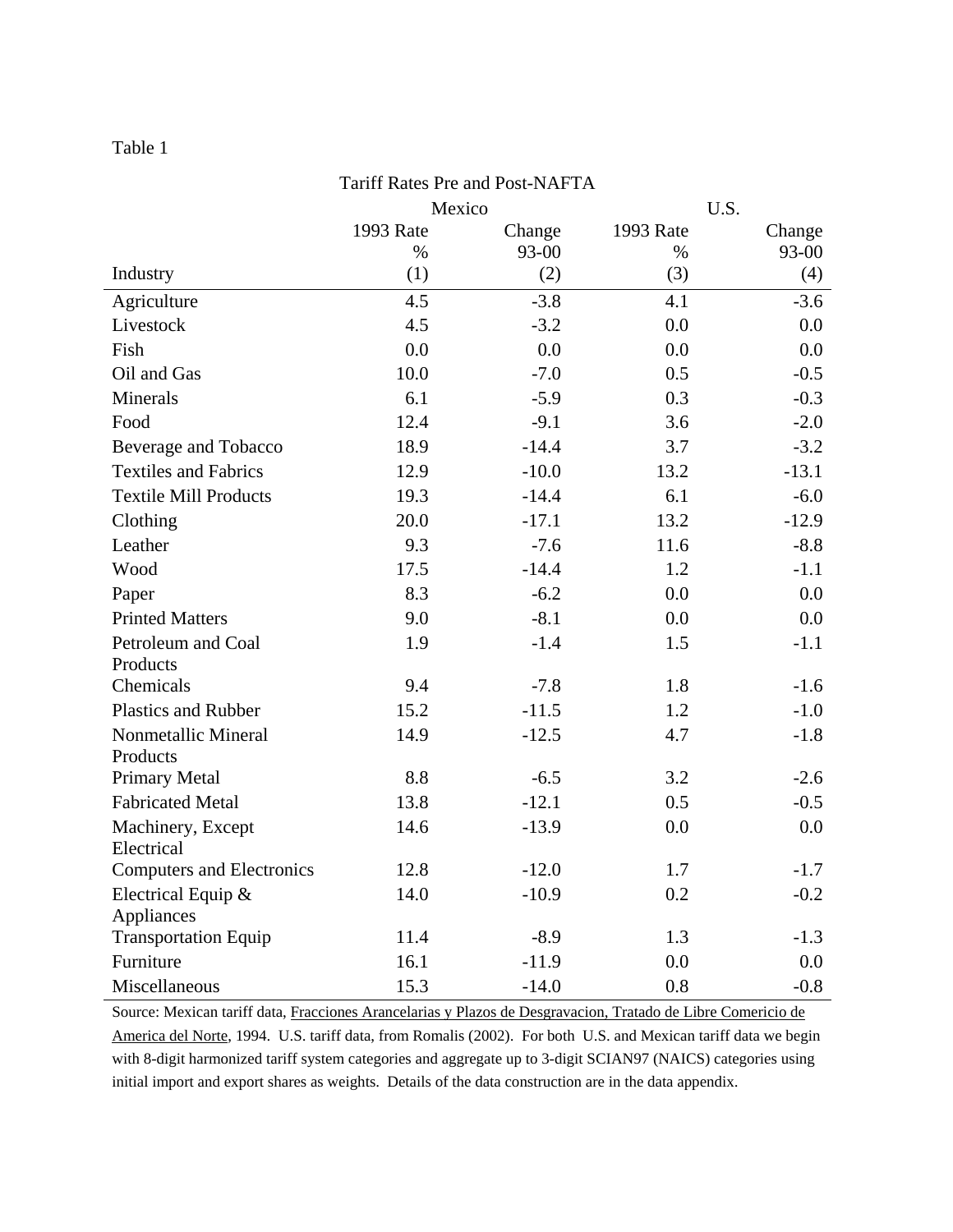

Figure 2 Non-oil Exports and Imports as share of GDP,

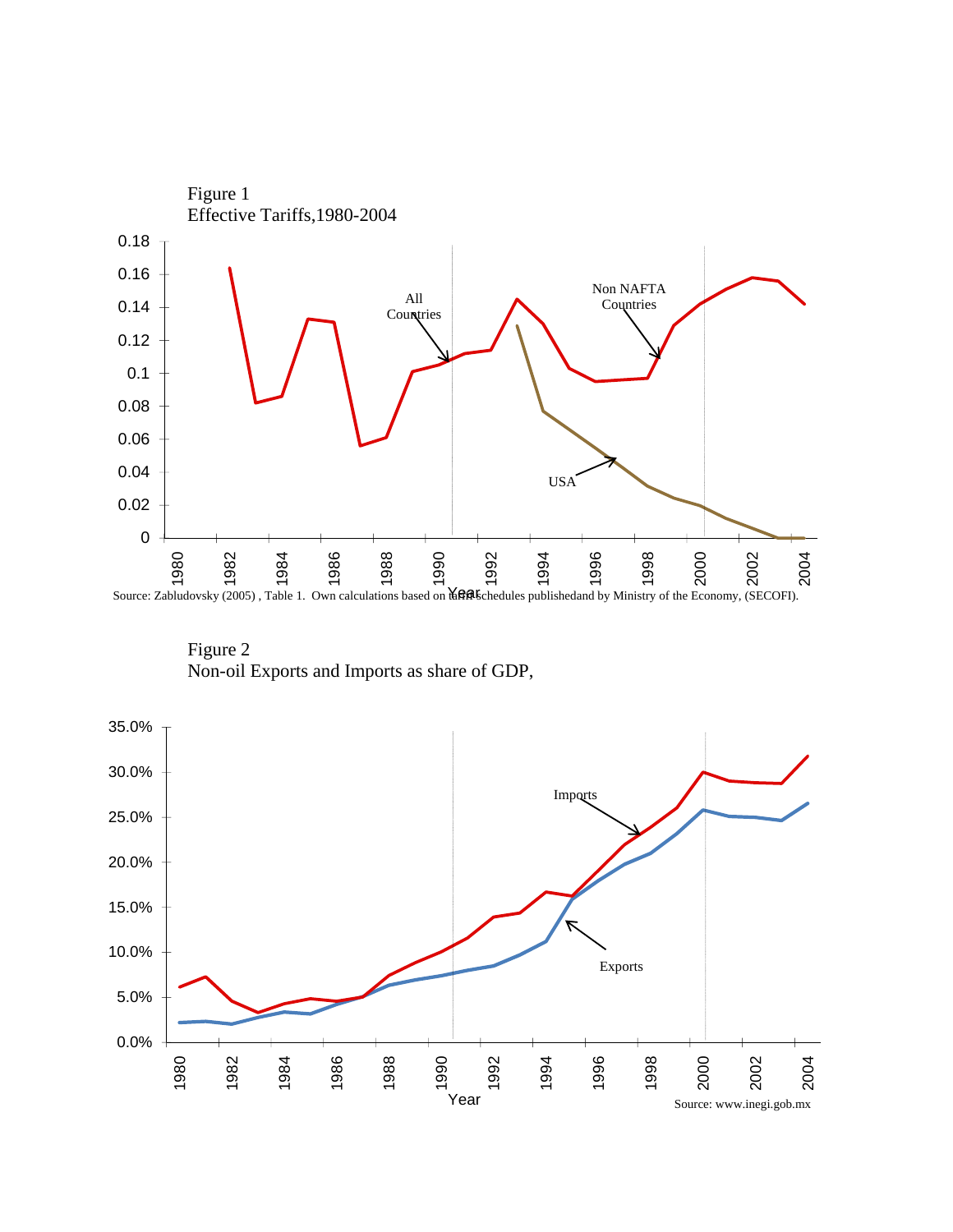

**Figure 3a. Female/Male Mean Weekly Wage Ratio**

**Figure 3b. Female/Male Mean Weekly Wage Ratio Composition Fixed**

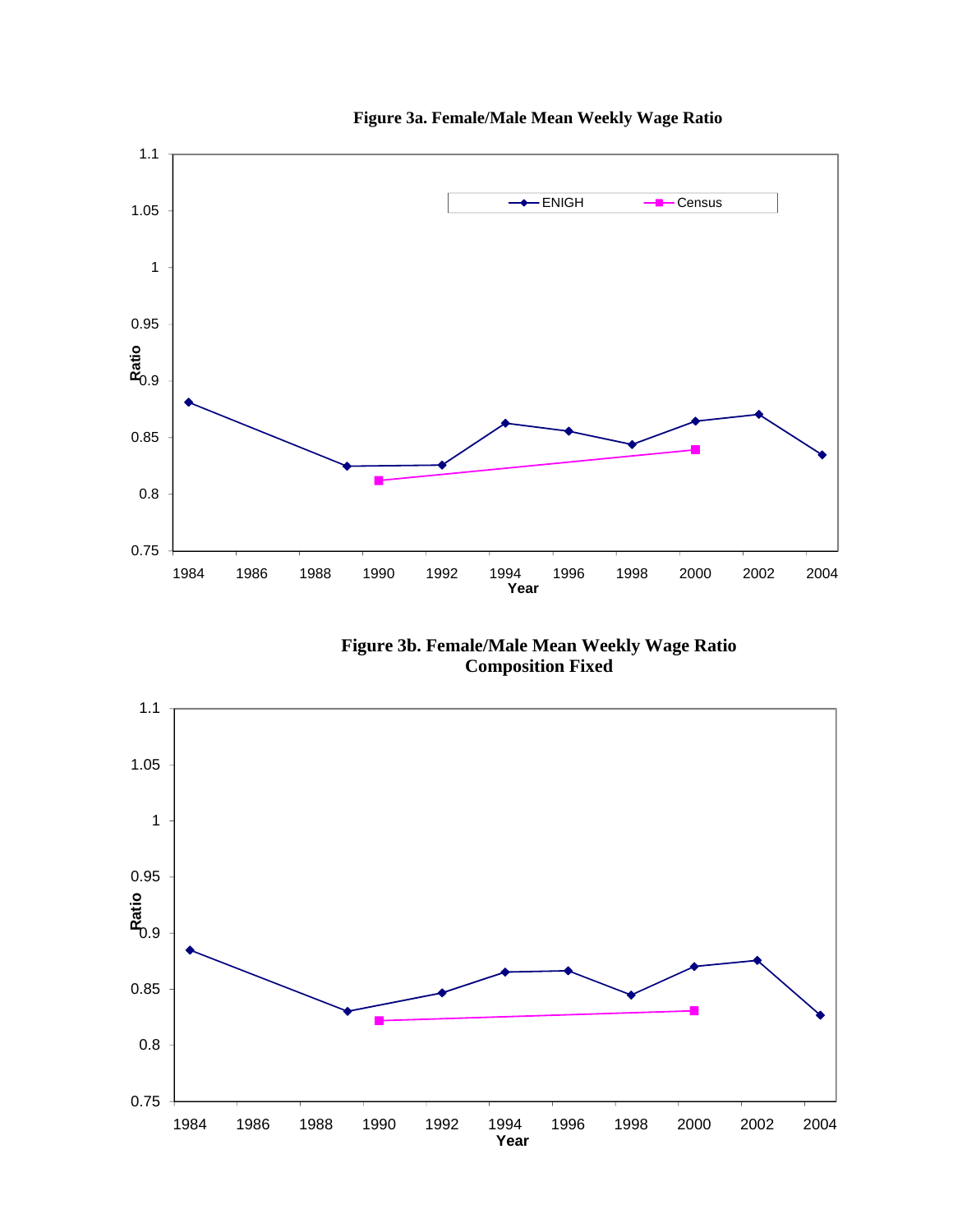

**Figure 3c. Female/Male Mean Weekly Wage Ratio Including Self-Employed**

**Year**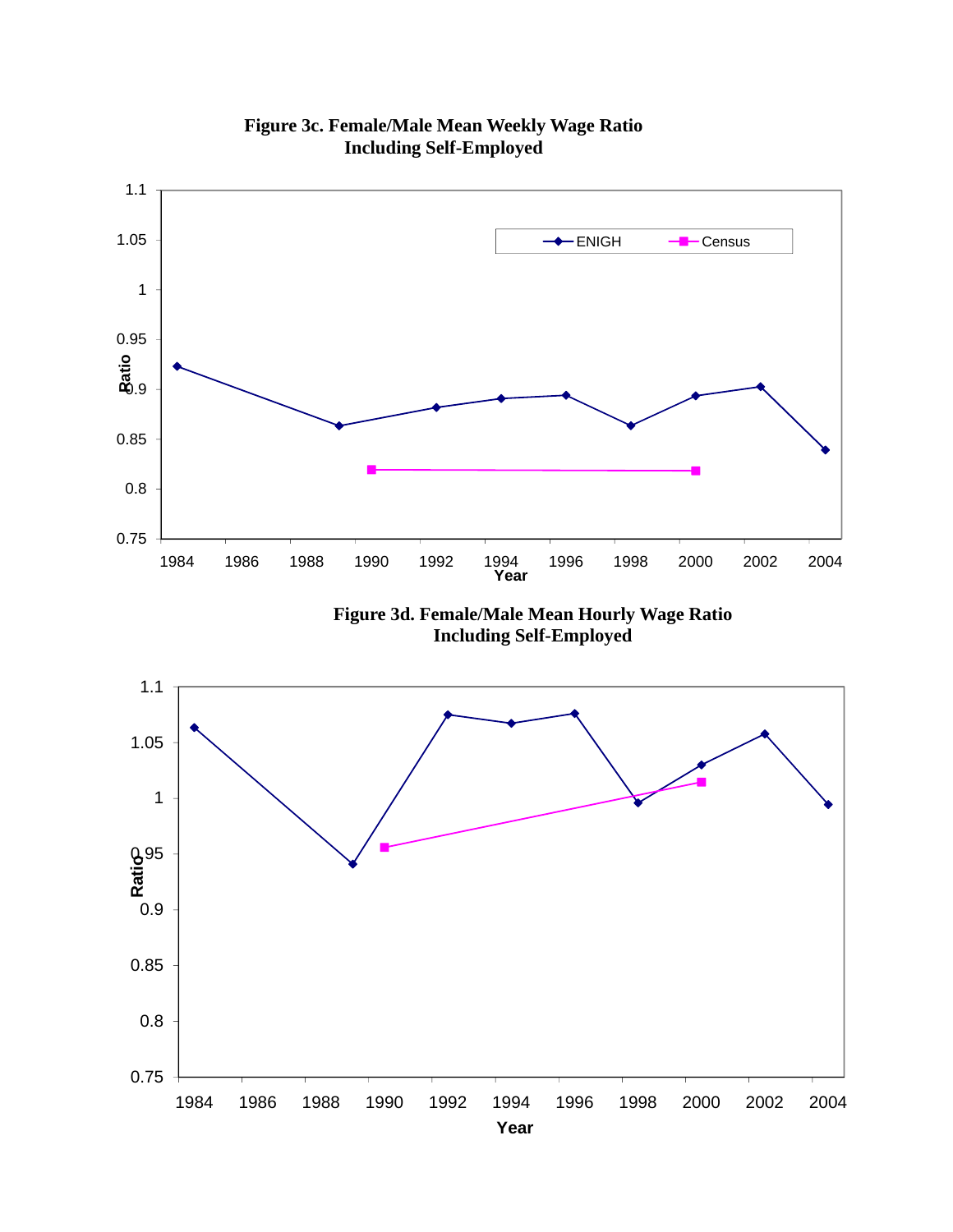÷

|               |       |       |       |       | Year  |       |       |       |       |
|---------------|-------|-------|-------|-------|-------|-------|-------|-------|-------|
| Education     | 1984  | 1989  | 1992  | 1994  | 1996  | 1998  | 2000  | 2002  | 2004  |
| 0 Years       | 0.225 | 0.207 | 0.247 | 0.310 | 0.361 | 0.340 | 0.299 | 0.346 | 0.311 |
| 1-5 Years     | 0.232 | 0.228 | 0.278 | 0.336 | 0.385 | 0.409 | 0.381 | 0.422 | 0.386 |
| 6-8 Years     | 0.308 | 0.293 | 0.282 | 0.325 | 0.377 | 0.402 | 0.397 | 0.412 | 0.421 |
| 9-11 Years    | 0.332 | 0.337 | 0.361 | 0.394 | 0.410 | 0.436 | 0.444 | 0.452 | 0.421 |
| $12-15$ Years | 0.432 | 0.511 | 0.455 | 0.493 | 0.507 | 0.491 | 0.474 | 0.505 | 0.536 |
| $16+Years$    | 0.577 | 0.696 | 0.698 | 0.754 | 0.756 | 0.745 | 0.746 | 0.722 | 0.746 |
| All           | 0.267 | 0.289 | 0.315 | 0.363 | 0.402 | 0.419 | 0.412 | 0.440 | 0.441 |

# **ENIGH - Employment-Population Ratio of Women 15-64 Years Old**

Source: ENIGH 1984-2004. Sample includes 15-64 year old males and females. Employment is defined as those with positive hours of work during the survey week.

| Education     | 1990  | 2000  |  |
|---------------|-------|-------|--|
| 0 Years       | 0.094 | 0.229 |  |
| 1-5 Years     | 0.115 | 0.243 |  |
| 6-8 Years     | 0.188 | 0.296 |  |
| 9-11 Years    | 0.301 | 0.343 |  |
| $12-15$ Years | 0.378 | 0.470 |  |
| $16+Years$    | 0.601 | 0.700 |  |
| All           | 0.214 | 0.348 |  |

# Census - Employment-Population Ratio of Women 15-64 Years Old

Source: Census, 1990,1995,2000. Sample includes 15-64 year old males and females. Employment is defined as those with positive hours of work during the survey week.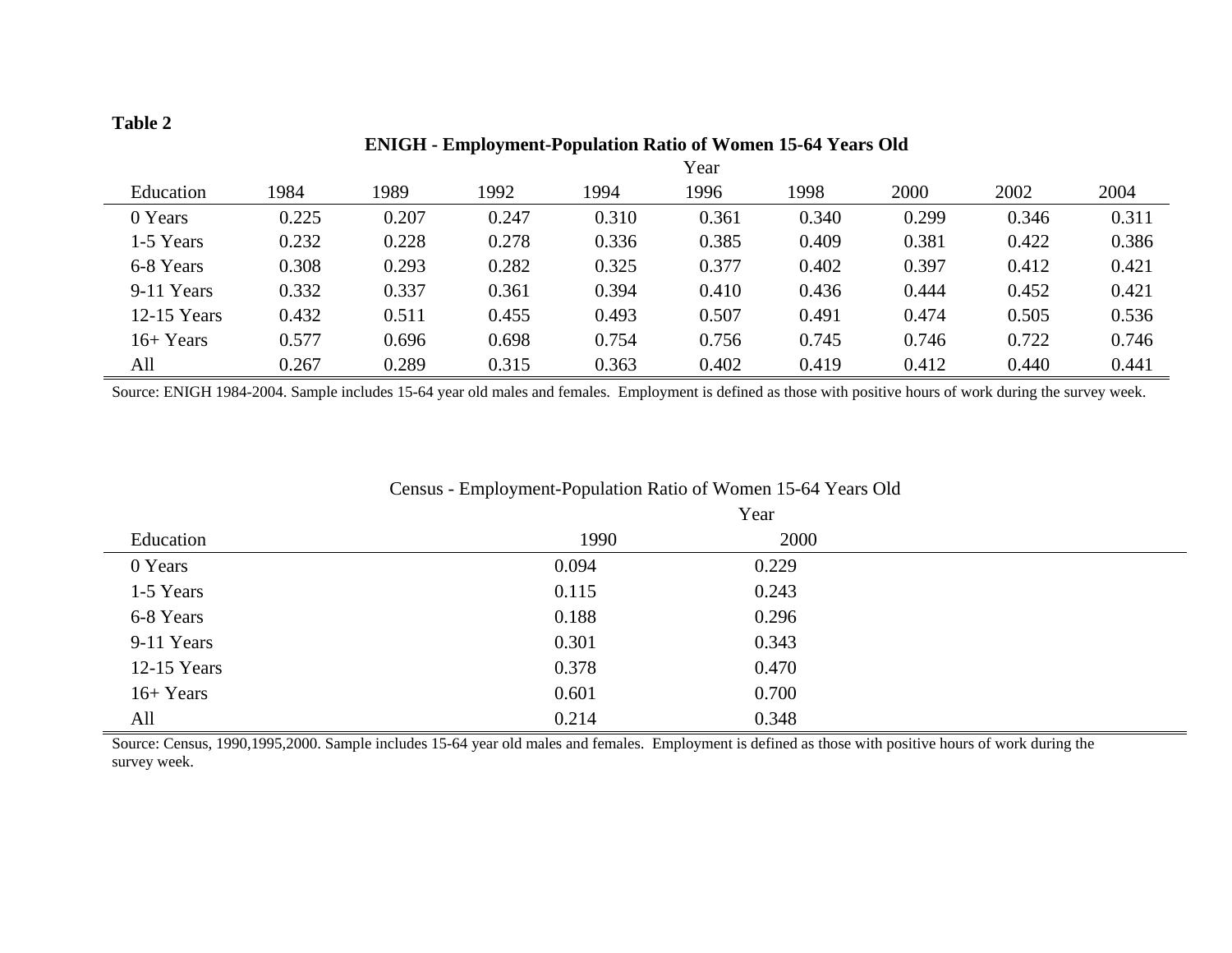| аη | ונ |  |
|----|----|--|
|    |    |  |

| ENIGH - Female Labor as a Share of Total Labor |       |       |       |       |       |       |       |       |       |  |
|------------------------------------------------|-------|-------|-------|-------|-------|-------|-------|-------|-------|--|
|                                                | 1984  | 1989  | 1992  | 1994  | 1996  | 1998  | 2000  | 2002  | 2004  |  |
| A. Hours                                       |       |       |       |       |       |       |       |       |       |  |
| $<$ 12 Years                                   | 0.215 | 0.238 | 0.247 | 0.269 | 0.293 | 0.300 | 0.303 | 0.310 | 0.312 |  |
| $>=12$ Years                                   | 0.232 | 0.273 | 0.275 | 0.301 | 0.316 | 0.321 | 0.316 | 0.349 | 0.387 |  |
| All                                            | 0.217 | 0.244 | 0.252 | 0.274 | 0.298 | 0.304 | 0.306 | 0.319 | 0.333 |  |
| <b>B.</b> Efficiency Units                     |       |       |       |       |       |       |       |       |       |  |
| $<$ 12 Years                                   | 0.195 | 0.223 | 0.229 | 0.251 | 0.270 | 0.278 | 0.289 | 0.295 | 0.291 |  |
| $>=12$ Years                                   | 0.177 | 0.211 | 0.219 | 0.240 | 0.262 | 0.261 | 0.247 | 0.285 | 0.321 |  |
| All                                            | 0.190 | 0.219 | 0.225 | 0.246 | 0.266 | 0.271 | 0.270 | 0.290 | 0.306 |  |
| C. Wage Bill Shares                            |       |       |       |       |       |       |       |       |       |  |
| $<$ 12 Years                                   | 0.209 | 0.221 | 0.230 | 0.249 | 0.266 | 0.282 | 0.285 | 0.292 | 0.279 |  |
| $>=12$ Years                                   | 0.174 | 0.211 | 0.223 | 0.233 | 0.267 | 0.254 | 0.241 | 0.311 | 0.327 |  |
| All                                            | 0.201 | 0.218 | 0.227 | 0.242 | 0.266 | 0.270 | 0.265 | 0.301 | 0.303 |  |

Sample includes 15-64 year old males and females. The table reports the female shares of total labor measured in hours, in efficiency units of labor, and in wage bill shares. To calculate shares in efficiency units, we weight hours by the group specific average wage, fixed over years. With wage bill shares, average wages by group vary by year.

#### Census - Female Labor as a Share of Total Labor

|              | A. Hours |       | <b>B.</b> Efficiency Units | C. Wage Bill Shares |
|--------------|----------|-------|----------------------------|---------------------|
|              | 1990     | 2000  | 2000<br>1990               | 2000<br>1990        |
| $<$ 12 Years | 0.215    | 0.254 | 0.207<br>0.238             | 0.212<br>0.232      |
| $>=12$ Years | 0.280    | 0.356 | 0.230<br>0.301             | 0.228<br>0.309      |
| All          | 0.226    | 0.281 | 0.215<br>0.267             | 0.217<br>0.270      |

Sample includes 15-64 year old males and females. The table reports the female shares of total labor measured in hours, in efficiency units of labor, and in wage bill shares. To calculate shares in efficiency units, we weight hours by the group specific average wage, fixed over years. With wage bill shares, average wages by group vary by year.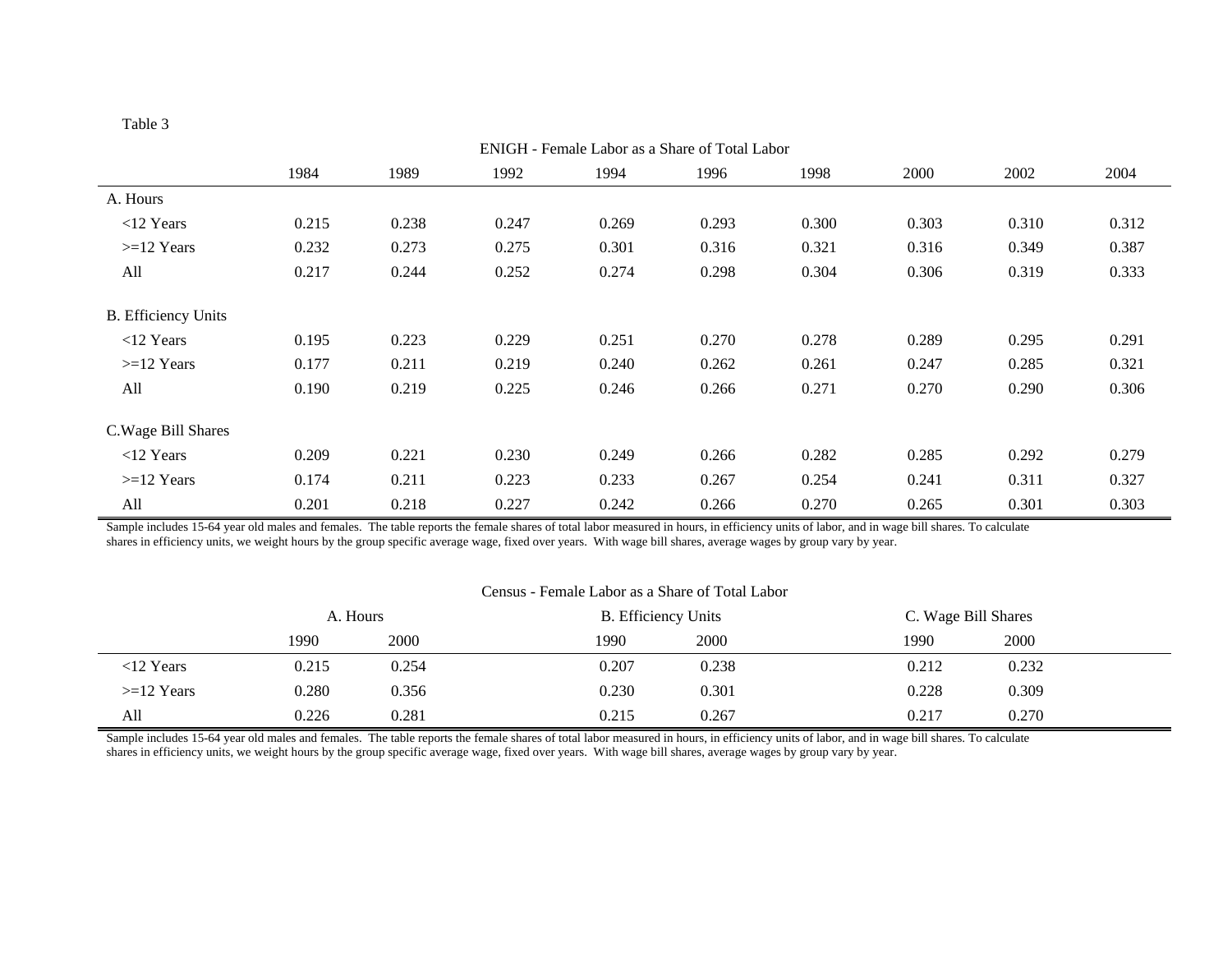# **Industrial Distribution (Census)**

|                                   |      | Year |                          |
|-----------------------------------|------|------|--------------------------|
| Industry (SCIAN97)                | 1990 | 2000 | Female Share in 1990 (%) |
| Agriculture                       | 12.5 | 7.7  | 2.9                      |
| Fishing                           | 2.5  | 1.8  | 3.6                      |
| Oil and Gas                       | 1.3  | 0.8  | 9.0                      |
| Electricity and Water             | 1.0  | 0.7  | 9.7                      |
| Construction                      | 5.8  | 7.9  | 1.8                      |
| <b>Light Manufacturing</b>        | 7.2  | 7.0  | 25.7                     |
| Medium Manufacturing              | 4.9  | 4.1  | 14.4                     |
| Heavy Manufacturing               | 6.6  | 7.1  | 14.4                     |
| Wholesale                         | 2.2  | 1.6  | 13.8                     |
| Retail                            | 13.8 | 14.6 | 28.4                     |
| <b>Transportation and Storage</b> | 9.1  | 8.9  | 4.4                      |
| Communications                    | 1.2  | 1.2  | 25.5                     |
| <b>Financial Services</b>         | 2.2  | 1.5  | 29.1                     |
| <b>Real State Services</b>        | 0.4  | 0.6  | 24.3                     |
| <b>Professional Services</b>      | 3.3  | 4.8  | 21.5                     |
| Education                         | 7.7  | 8.1  | 46.9                     |
| <b>Health Services</b>            | 5.3  | 5.1  | 48.4                     |
| <b>Recreation Services</b>        | 0.7  | 0.8  | 21.1                     |
| <b>Hotels and Restaurants</b>     | 3.6  | 4.5  | 35.4                     |
| <b>Other Services</b>             | 3.3  | 5.2  | 62.0                     |
| Government                        | 5.5  | 6.1  | 21.8                     |
| Total                             | 100  | 100  | 21.7                     |

Source: Mexican Census IPUMS, 1990 and 2000. The table reports shares of labor in efficiency units.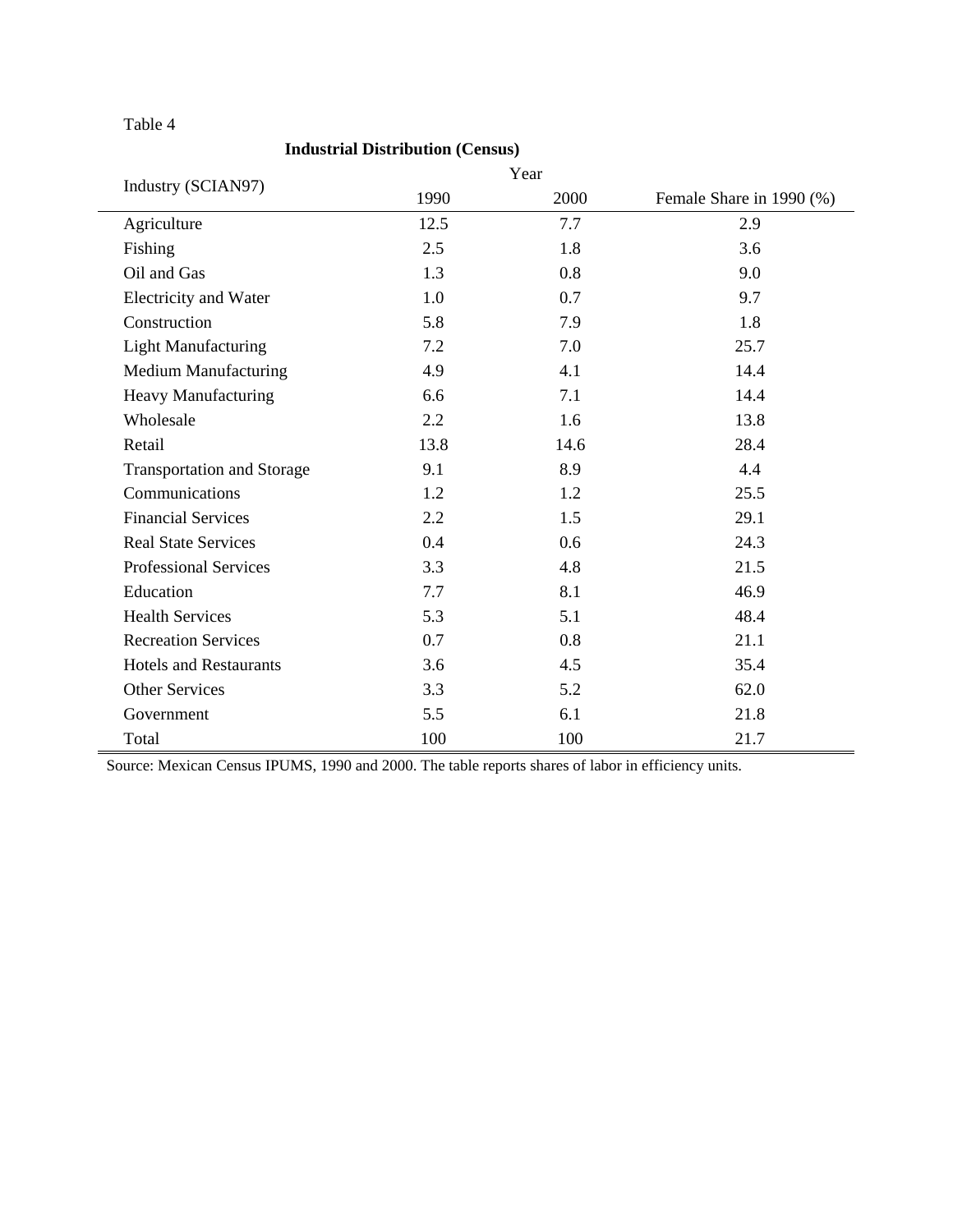Industrial Distribution: Manufacturing (Census)

|                                 | Year |      |                              |
|---------------------------------|------|------|------------------------------|
| Industry                        | 1990 | 2000 | Female Share in 1990<br>(% ) |
| Food                            | 16.4 | 15.3 | 19.3                         |
| Beverages and Tobacco           | 4.8  | 3.8  | 7.7                          |
| <b>Textiles and Fabrics</b>     | 3.5  | 2.5  | 12.7                         |
| <b>Textile Mill Products</b>    | 0.9  | 1.4  | 30.3                         |
| Clothing                        | 8.2  | 11.9 | 55.6                         |
| Leather                         | 5.1  | 3.8  | 21.3                         |
| Wood                            | 1.4  | 1.6  | 5.9                          |
| Paper                           | 1.8  | 1.9  | 11.3                         |
| Printing                        | 4.7  | 2.6  | 19.2                         |
| Petroleum and Coal Products     | 2.8  | 1.7  | 10.2                         |
| Chemicals                       | 5.7  | 4.6  | 20.3                         |
| Plastic and Rubber              | 2.6  | 2.5  | 17.7                         |
| Nonmetallic Mineral Products    | 6.8  | 7.4  | 8.5                          |
| Primary Metal                   | 3.7  | 2.6  | 6.4                          |
| <b>Fabricated Metal</b>         | 7.0  | 7.1  | 14.1                         |
| Machinery, Except Electrical    | 2.7  | 2.1  | 7.6                          |
| Computers and Electronics       | 2.7  | 4.5  | 30.2                         |
| Electrical Equip & Appliances   | 4.1  | 3.4  | 32.0                         |
| <b>Transportation Equipment</b> | 5.9  | 8.4  | 12.9                         |
| Furniture                       | 6.3  | 6.9  | 5.1                          |
| Miscellaneous                   | 2.7  | 4.0  | 25.1                         |
| Total                           | 100  | 100  | 18.7                         |

Source: Mexican Census IPUMS, 1990 and 2000. The table reports shares of labor in efficiency units.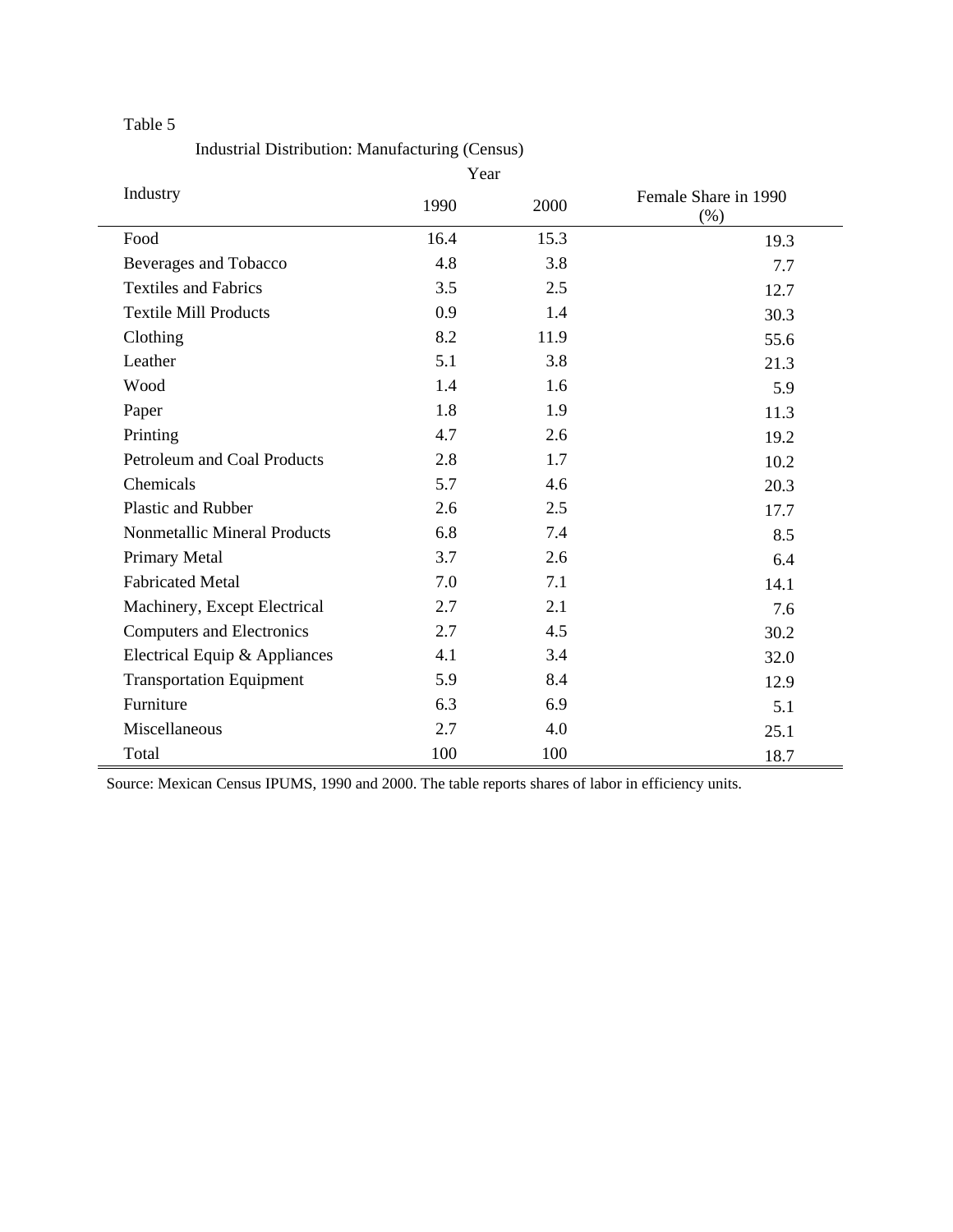| Change in Share of Workers by Education and Gender, 1990-2000 |                |                         |          |                |                 |          |  |  |  |  |  |  |
|---------------------------------------------------------------|----------------|-------------------------|----------|----------------|-----------------|----------|--|--|--|--|--|--|
| Group                                                         |                | <b>Employment Share</b> |          |                | Wage Bill Share |          |  |  |  |  |  |  |
|                                                               | <b>Between</b> | Within                  | Total    | <b>Between</b> | Within          | Total    |  |  |  |  |  |  |
| Men $<$ 12                                                    | $-2.39$        | $-8.59$                 | $-10.98$ | $-4.15$        | $-10.38$        | $-14.53$ |  |  |  |  |  |  |
| Women $<$ 12                                                  | 1.42           | $-2.22$                 | $-0.80$  | 1.05           | $-3.68$         | $-2.63$  |  |  |  |  |  |  |
| Men $>=12$                                                    | 0.73           | 5.04                    | 5.77     | 2.04           | 7.23            | 9.28     |  |  |  |  |  |  |
| Women $>=12$                                                  | 0.24           | 5.78                    | 6.01     | 1.05           | 6.83            | 7.88     |  |  |  |  |  |  |
| Men                                                           | $-1.66$        | $-3.55$                 | $-5.21$  | $-2.10$        | $-3.15$         | $-5.25$  |  |  |  |  |  |  |
| Women                                                         | 1.66           | 3.55                    | 5.21     | 2.10           | 3.15            | 5.25     |  |  |  |  |  |  |

Source: Mexican Census IPUMS 1990 and 2000. Decompositions are based on 69 industry categories. Employment shares are reported in efficiency units.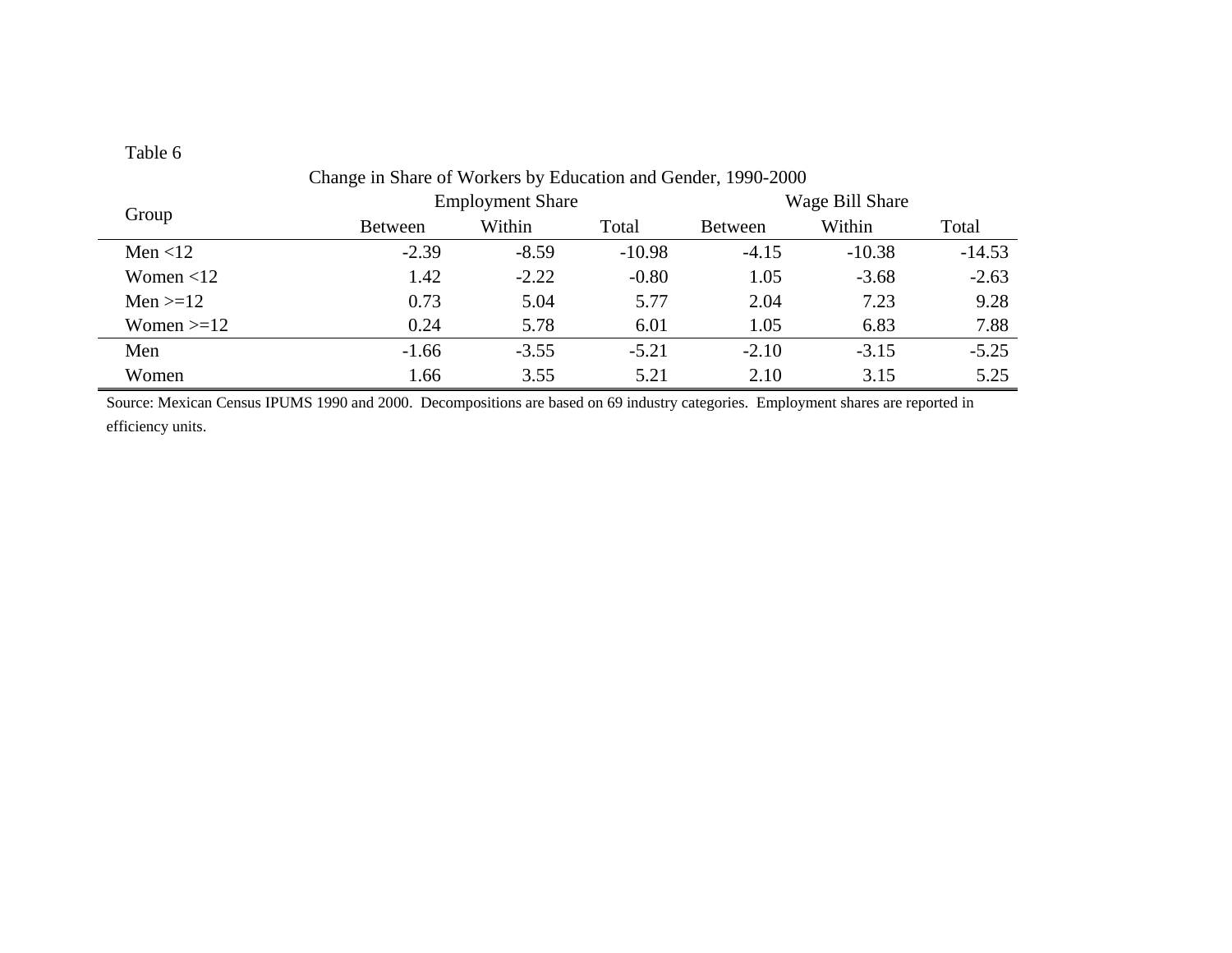

**Figure 4. Industry Growth and Tariff Changes**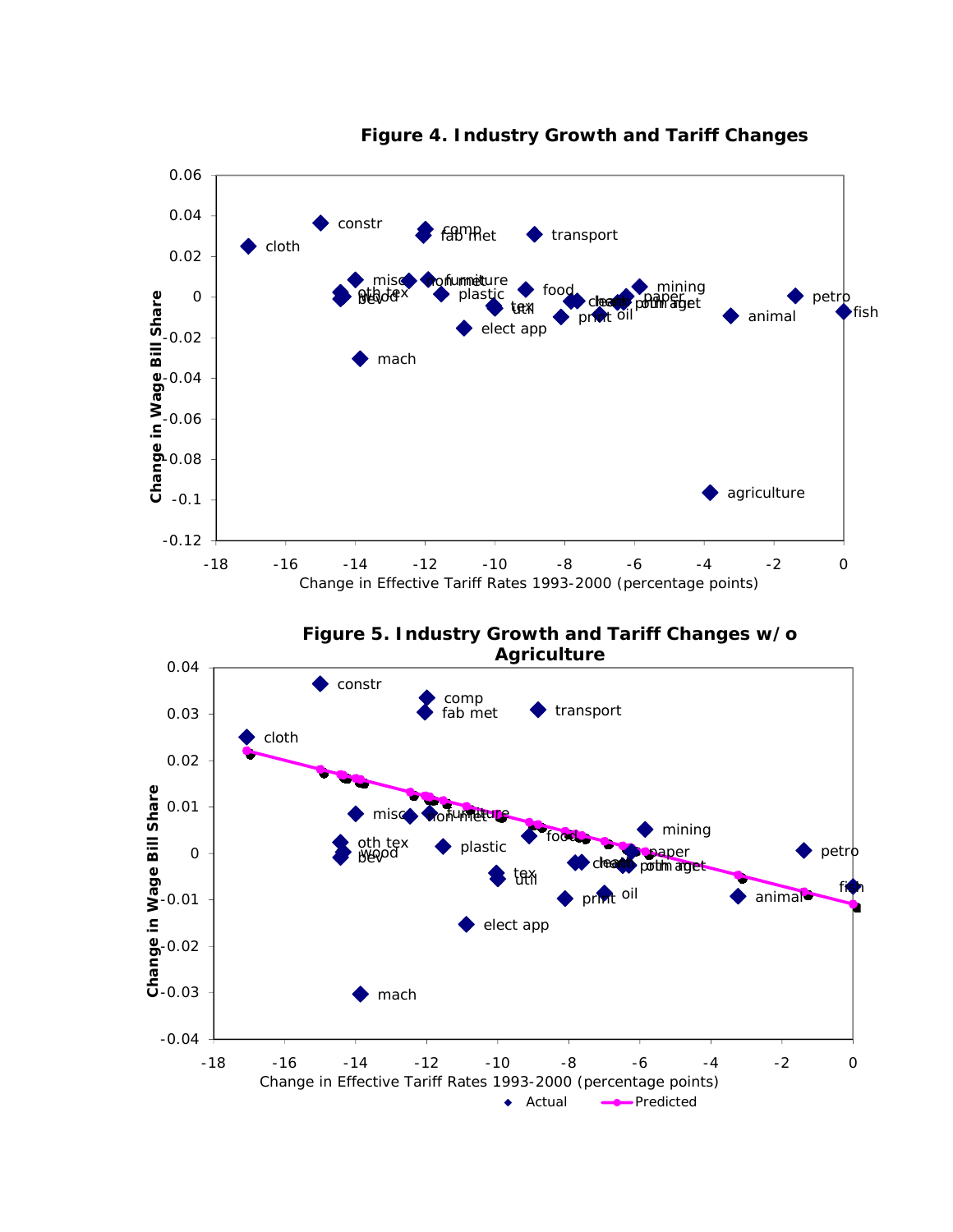

**Figure 7. Industry Growth and Net Export Growth**

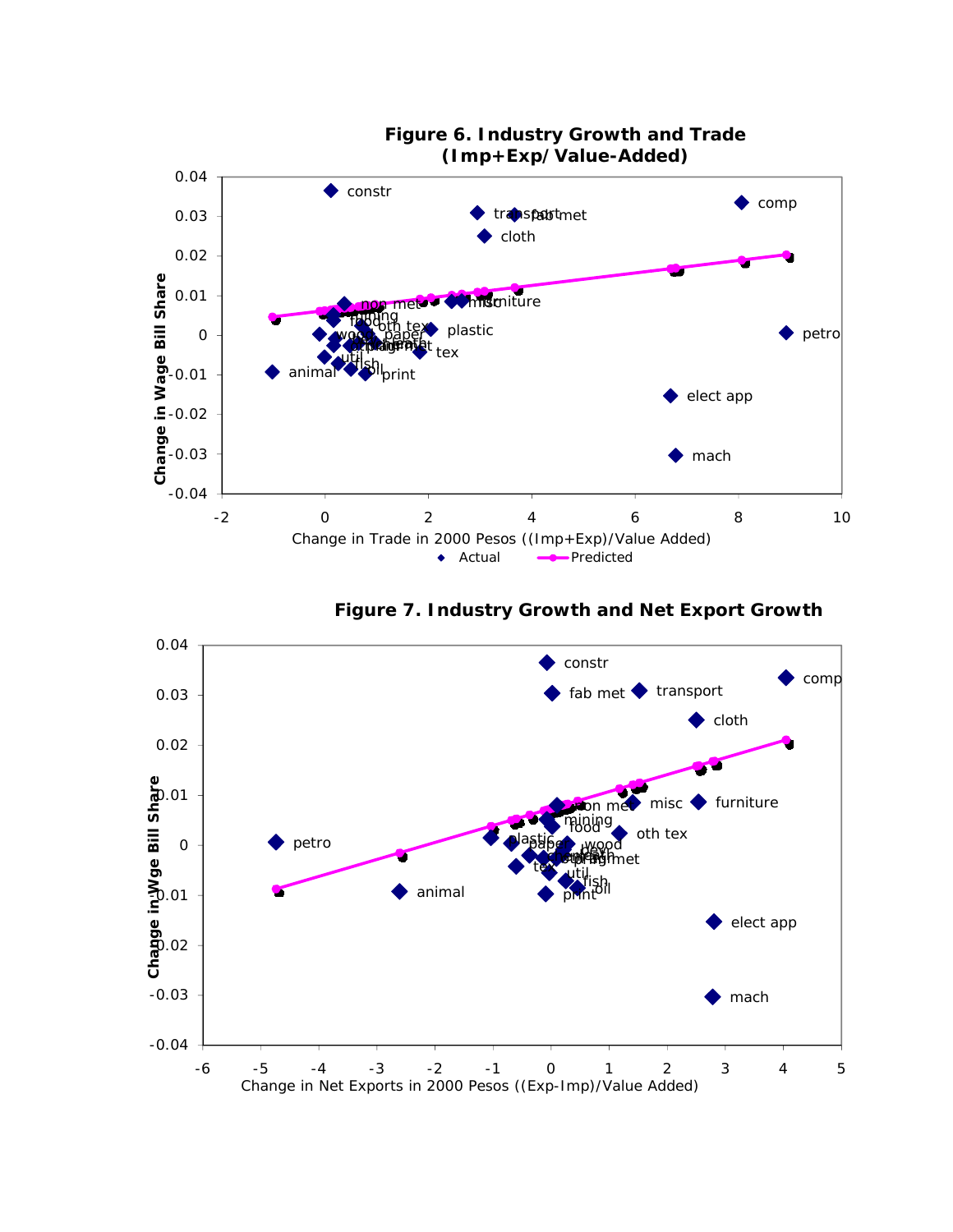# Summary Statistics - Establishment Survey (ENESTyC) A. Unweighted

|                                   |      | 1991    |      |      | 2000    |      |
|-----------------------------------|------|---------|------|------|---------|------|
| Variable                          | N    | Mean    | Std  | N    | Mean    | Std  |
| Log (Capital/Value Added)         | 4151 | $-0.38$ | 1.41 | 5272 | $-0.52$ | 1.68 |
| Log Value Added                   | 4151 | 10.61   | 1.70 | 5272 | 10.31   | 1.96 |
| R&D/Income                        | 4238 | 0.01    | 0.02 | 4848 | 0.00    | 0.01 |
| Share of White Collar             |      |         |      |      |         |      |
| Workers                           | 4238 | 0.29    | 0.17 | 5654 | 0.28    | 0.19 |
| Foreign Ownership $(>=10\%)$      | 4238 | 0.23    | 0.42 | 5037 | 0.24    | 0.43 |
| Exports>0                         | 4238 | 0.43    | 0.50 | 5570 | 0.55    | 0.50 |
| Foreign Exporter                  | 4238 | 0.17    | 0.38 | 4975 | 0.21    | 0.50 |
| Share of Foreigned Owned          |      |         |      |      |         |      |
| Assets                            | 4238 | 0.19    | 0.37 | 5037 | 0.21    | 0.39 |
| Exports as Share of Sales         | 4238 | 0.20    | 0.36 | 5570 | 0.22    | 0.34 |
| <b>Export Share*Foreign Share</b> | 4238 | 0.09    | 0.27 | 4975 | 0.12    | 0.29 |
| Maquildora                        | 4238 | 0.09    | 0.29 | 5654 | 0.10    | 0.30 |

# B. Weighted by Employment

|                                   |      | 1991    |      |      | 2000    |      |
|-----------------------------------|------|---------|------|------|---------|------|
| Variable                          | N    | Mean    | Std  | N    | Mean    | Std  |
| Log (Capital/Value Added)         | 4151 | $-0.04$ | 1.34 | 5272 | $-1.07$ | 1.97 |
| Log Value Added                   | 4151 | 11.98   | 1.70 | 5272 | 12.32   | 1.98 |
| R&D/Income                        | 4238 | 0.01    | 0.02 | 4848 | 0.00    | 0.01 |
| Share of White Collar             |      |         |      |      |         |      |
| Workers                           | 4238 | 0.27    | 0.16 | 5654 | 0.26    | 0.19 |
| Foreign Ownership $(>=10\%)$      | 4238 | 0.39    | 0.49 | 5037 | 0.51    | 0.50 |
| Exports>0                         | 4238 | 0.59    | 0.49 | 5570 | 0.75    | 0.43 |
| Foreign Exporter                  | 4238 | 0.33    | 0.47 | 4975 | 0.46    | 0.50 |
| Share of Foreigned Owned          |      |         |      |      |         |      |
| Assets                            | 4238 | 0.34    | 0.45 | 5037 | 0.47    | 0.48 |
| Exports as Share of Sales         | 4238 | 0.28    | 0.40 | 5570 | 0.43    | 0.43 |
| <b>Export Share*Foreign Share</b> | 4238 | 0.19    | 0.37 | 4975 | 0.33    | 0.44 |
| Maquildora                        | 4238 | 0.13    | 0.29 | 5654 | 0.33    | 0.47 |

Source: Encuesta Nacional de Empleo, Salarios, Tecnologia y Capacitacion (ENESTyC) survey 1991 and 2001. The table reports means for establishments with more than 15 employees.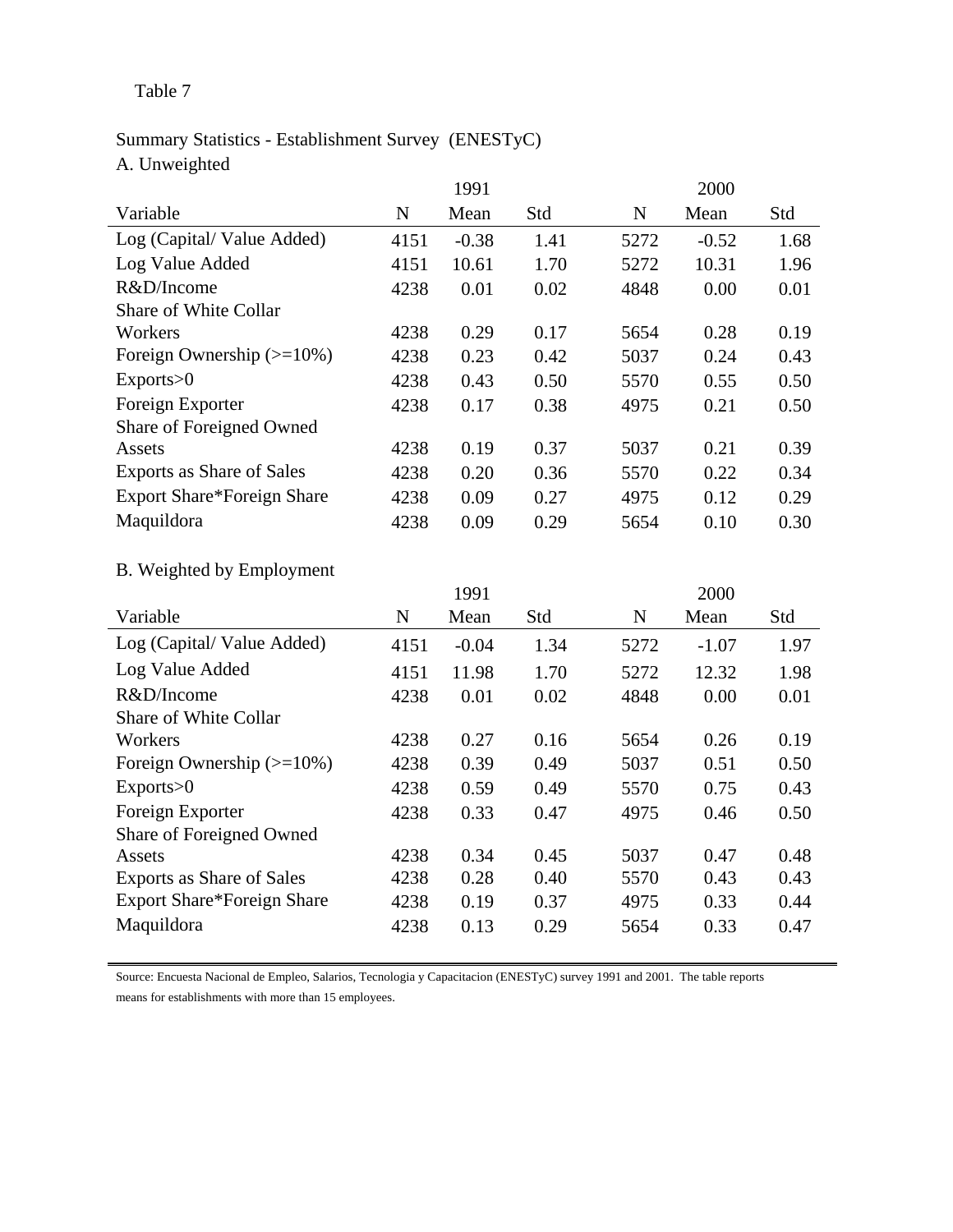| Female Wage Bill Share and FDI - Firm-level Regressions |             |       |          |       |          |       |  |  |  |  |  |
|---------------------------------------------------------|-------------|-------|----------|-------|----------|-------|--|--|--|--|--|
| Dependent Variable = Female                             | (1)         |       | (2)      |       | (3)      |       |  |  |  |  |  |
| wage bill share in 1991,2000                            | 1991 & 2000 |       | 1991     |       | 2000     |       |  |  |  |  |  |
|                                                         |             |       |          |       |          |       |  |  |  |  |  |
| ln(capital/value added)                                 | $-0.010$    | $**$  | $-0.007$ | $***$ | $-0.011$ | $***$ |  |  |  |  |  |
|                                                         | (0.000)     |       | (0.00)   |       | (0.00)   |       |  |  |  |  |  |
|                                                         |             |       |          |       |          |       |  |  |  |  |  |
| ln(value added)                                         | $-0.016$    | $**$  | $-0.017$ | $**$  | $-0.013$ | $***$ |  |  |  |  |  |
|                                                         | (0.000)     |       | (0.00)   |       | (0.00)   |       |  |  |  |  |  |
|                                                         |             |       |          |       |          |       |  |  |  |  |  |
| R&D share                                               | $-0.067$    |       | $-0.026$ |       | $-0.221$ |       |  |  |  |  |  |
|                                                         | (0.100)     |       | (0.13)   |       | (0.18)   |       |  |  |  |  |  |
|                                                         |             |       |          |       |          |       |  |  |  |  |  |
| Share of white collar workers                           | $-0.071$    | $**$  | $-0.103$ | $***$ | $-0.047$ | $***$ |  |  |  |  |  |
|                                                         | (0.010)     |       | (0.02)   |       | (0.01)   |       |  |  |  |  |  |
|                                                         |             |       |          |       |          |       |  |  |  |  |  |
| Foreign share                                           | $-0.028$    | $**$  | $-0.029$ | **    | $-0.024$ | $***$ |  |  |  |  |  |
|                                                         | (0.010)     |       | (0.01)   |       | (0.01)   |       |  |  |  |  |  |
|                                                         |             |       |          |       |          |       |  |  |  |  |  |
| Exports as percent of sales                             | 0.033       | $***$ | 0.051    | $***$ | 0.008    | $***$ |  |  |  |  |  |
|                                                         | (0.010)     |       | (0.01)   |       | (0.01)   |       |  |  |  |  |  |
|                                                         |             |       |          |       |          |       |  |  |  |  |  |
| Foreign*Exports                                         | 0.073       | $***$ | 0.074    | $***$ | 0.063    | $***$ |  |  |  |  |  |
|                                                         | (0.010)     |       | (0.02)   |       | (0.02)   |       |  |  |  |  |  |
|                                                         |             |       |          |       |          |       |  |  |  |  |  |
| Maquila dummy                                           | 0.051       | $***$ | 0.034    | $***$ | 0.069    | $***$ |  |  |  |  |  |
|                                                         | (0.010)     |       | (0.02)   |       | (0.02)   |       |  |  |  |  |  |
|                                                         |             |       |          |       |          |       |  |  |  |  |  |
|                                                         |             |       |          |       |          |       |  |  |  |  |  |
| <b>Number of Observations</b>                           | 8515        |       | 4151     |       | 4364     |       |  |  |  |  |  |
| R <sub>2</sub>                                          | 0.565       |       | 0.609    |       | 0.562    |       |  |  |  |  |  |
|                                                         |             |       |          |       |          |       |  |  |  |  |  |

Source: ENESTyC. Standard errors in parentheses; \*\*significant at 1 percent level. The dependent variable is female wage bill share. Micro etablishments (those with 15 or less employees) are excluded. The regression also includes 6-digit industry year dummies, state and year dummies. The regression is unweighted.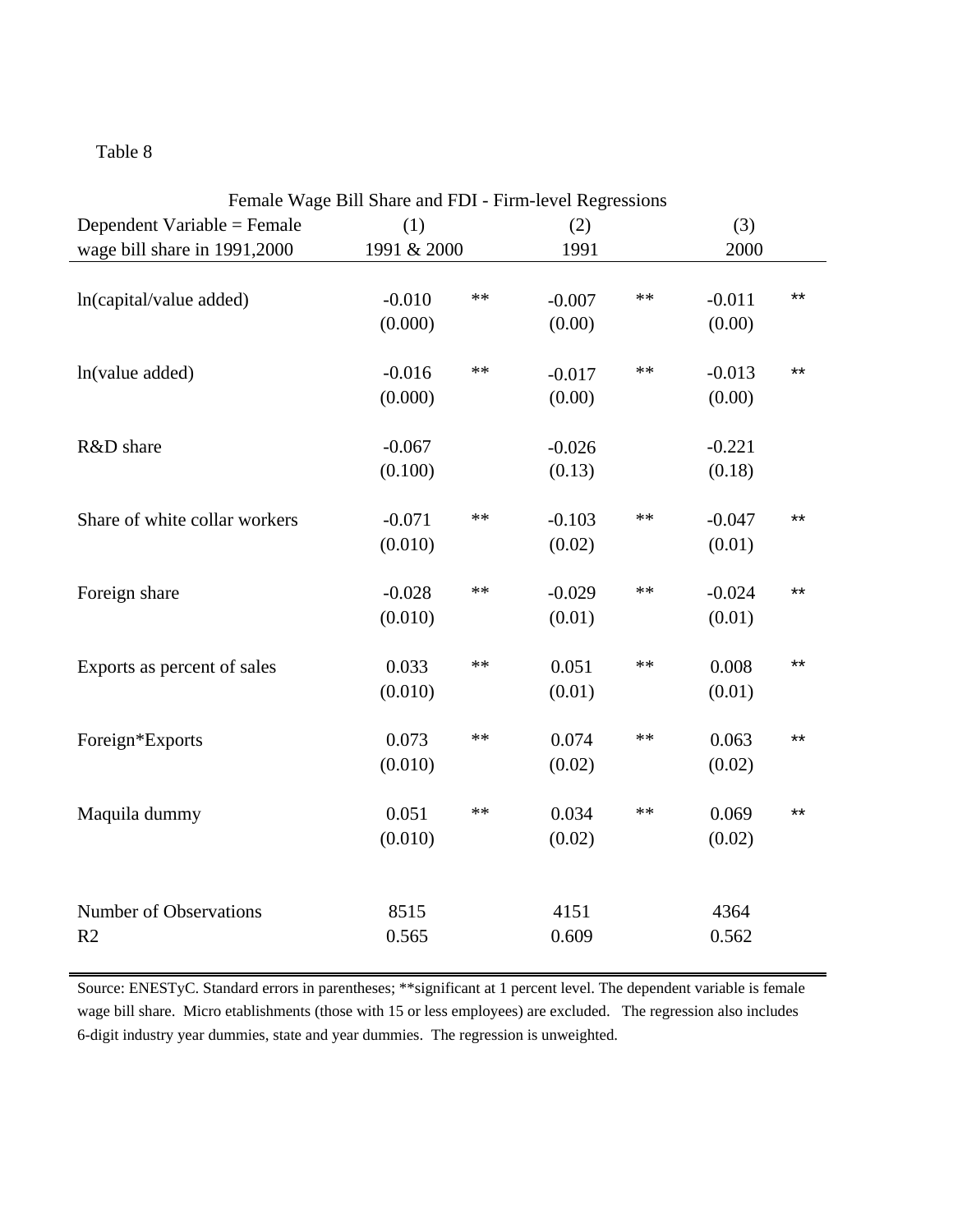# Table 9 Expenditure Shares 1992 and 2000 Married Couples with Children

|                                         |        |        | 2000      |      |
|-----------------------------------------|--------|--------|-----------|------|
|                                         |        |        | Dummy     |      |
|                                         | 1992   | 2000   | with      |      |
|                                         |        |        | Controls  |      |
| Total Expenditures (2000 Pesos)         | 4683.4 | 4470.3 |           |      |
| Male Clothing                           | 0.0263 | 0.0244 | $-0.0014$ | **   |
|                                         |        |        | (0.0006)  |      |
|                                         |        |        |           |      |
| <b>Female Clothing</b>                  | 0.0112 | 0.0141 | 0.0035    | $**$ |
|                                         |        |        | (0.0004)  |      |
|                                         |        |        |           |      |
| Child Clothing (only young<br>children) | 0.0117 | 0.0039 | $-0.0038$ | **   |
|                                         |        |        | (0.0011)  |      |
|                                         |        |        |           |      |
| Education                               | 0.0678 | 0.0770 | 0.0061    | $**$ |
|                                         |        |        | (0.0019)  |      |
|                                         |        |        |           | **   |
| Alcohol and Tobacco                     | 0.0112 | 0.0058 | $-0.0049$ |      |
|                                         |        |        | (0.0005)  |      |
| Child Clothing/Male Clothing            |        |        | $-0.3629$ | **   |
| (with older children)                   |        |        | (0.0466)  |      |
|                                         |        |        |           |      |
| Child Clothing/Male Clothing            |        |        | $-0.0228$ |      |
| (only young children)                   |        |        | (0.0973)  |      |
|                                         |        |        |           |      |
| Female Clothing/Male Clothing           |        |        | 0.1562    | **   |
|                                         |        |        | (0.0369)  |      |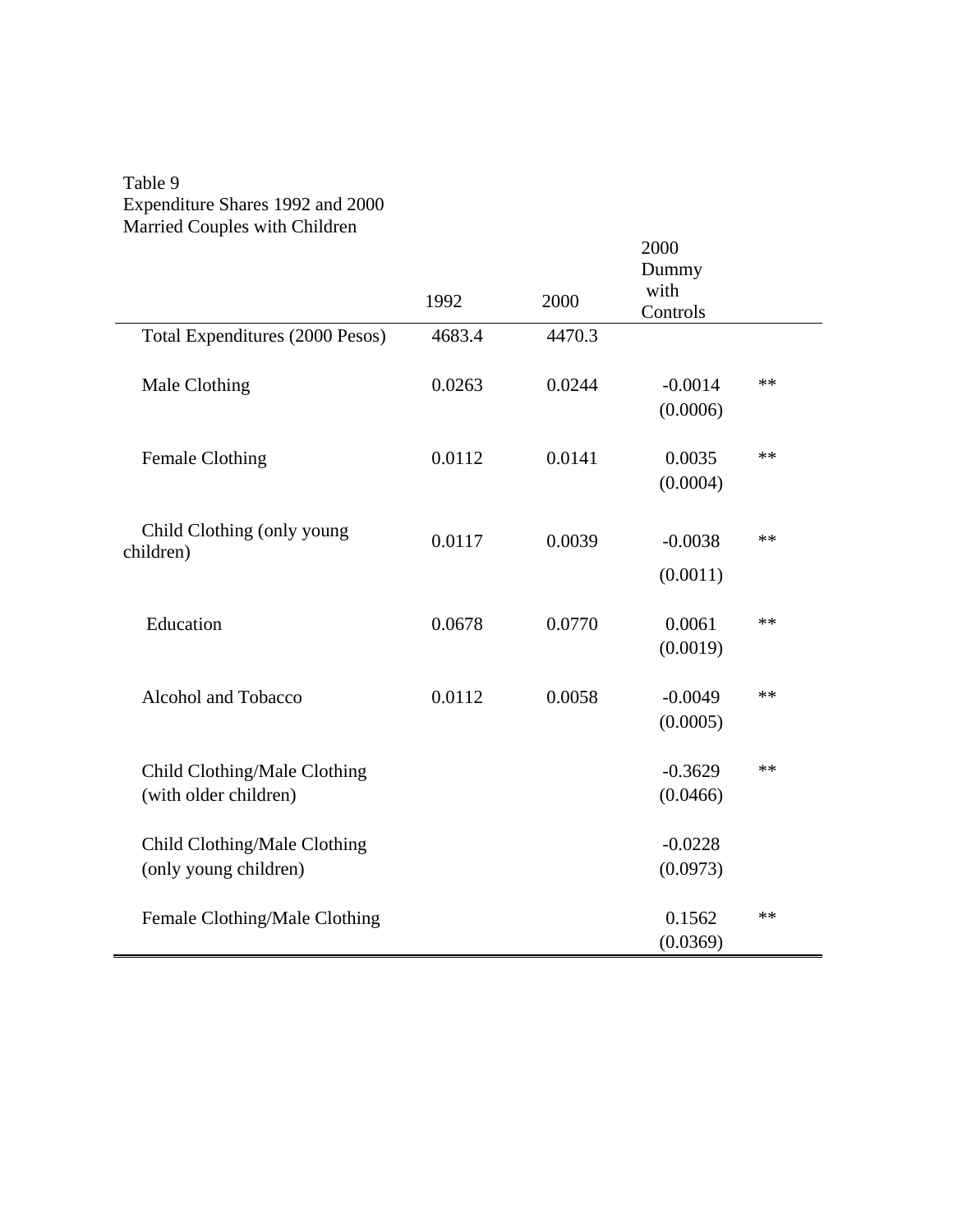| individuals ages 15 and   |        | Year    |                        |                                    |         |        |                  |        |        |  |
|---------------------------|--------|---------|------------------------|------------------------------------|---------|--------|------------------|--------|--------|--|
| over                      | 1984   | 1989    | 1992                   | 1994                               | 1996    | 1998   | 2000             | 2002   | 2004   |  |
| Number of Observations    | 12,841 | 32,491  | 28,483                 | 34,623                             | 37,677  | 28,140 | 25,471           | 43,617 | 57,077 |  |
| % workers                 | 51.24  | 52.87   | 55.07                  | 58.05                              | 59.74   | 61.53  | 61.34            | 61.89  | 61.73  |  |
| Men                       | 77.37  | 78.96   | 80.89                  | 82.15                              | 81.45   | 83.32  | 83.99            | 81.94  | 81.69  |  |
| Women                     | 26.72  | 28.88   | 31.48                  | 36.29                              | 40.19   | 41.94  | 41.22            | 44.03  | 44.14  |  |
| % fulltime                | 80.47  | 82.63   | 80.32                  | 78.09                              | 77.08   | 76.55  | 78.98            | 77.10  | 81.98  |  |
| Education                 | 5.40   | 6.25    | 6.44                   | 6.61                               | 6.96    | 7.07   | 7.53             | 7.68   | 8.07   |  |
| Men                       | 5.90   | 6.73    | 6.84                   | 6.97                               | 7.39    | 7.48   | 7.95             | 8.07   | 8.32   |  |
| Women                     | 4.93   | 5.81    | 6.06                   | 6.28                               | 6.58    | 6.70   | 7.16             | 7.33   | 7.84   |  |
| Average hourly wage       | 17.98  | 17.52   | 18.42                  | 20.52                              | 14.15   | 15.01  | 17.35            | 17.88  | 17.56  |  |
| Men                       | 18.37  | 18.23   | 19.10                  | 21.41                              | 14.65   | 15.62  | 18.26            | 18.21  | 18.07  |  |
| Women                     | 16.80  | 15.51   | 16.64                  | 18.27                              | 12.99   | 13.57  | 15.28            | 17.19  | 16.48  |  |
|                           |        | Year    |                        | <b>Summary Statistics (Census)</b> |         |        |                  |        |        |  |
| Individuals aged 15 to 64 |        |         | 1990                   |                                    | 2000    |        |                  |        |        |  |
| Number of observations    |        | 458,411 |                        |                                    | 590,898 |        |                  |        |        |  |
| Urban share $(\%)$        |        |         | 74.20                  |                                    |         | 77.25  |                  |        |        |  |
| $0/$ workare              |        |         | $A \rightarrow \leq A$ |                                    |         |        | 55 <sub>61</sub> |        |        |  |

# Summary Statistics (ENIGH)

|                           | <b>Summary Statistics (Census)</b> |         |  |
|---------------------------|------------------------------------|---------|--|
| Individuals aged 15 to 64 | Year                               |         |  |
|                           | 1990                               | 2000    |  |
| Number of observations    | 458,411                            | 590,898 |  |
| Urban share $(\%)$        | 74.20                              | 77.25   |  |
| % workers                 | 47.54                              | 55.61   |  |
| Men                       | 74.74                              | 78.07   |  |
| Women                     | 22.28                              | 34.99   |  |
| % fulltime                | 86.01                              | 83.53   |  |
| Education                 | 6.69                               | 7.90    |  |
| Men                       | 7.01                               | 8.14    |  |
| working men               | 6.88                               | 8.16    |  |
| Women                     | 6.40                               | 7.68    |  |
| working women             | 8.76                               | 9.02    |  |
| Average hourly wage       | 21.44                              | 18.25   |  |
| Men                       | 22.26                              | 18.75   |  |
| Women                     | 19.16                              | 17.14   |  |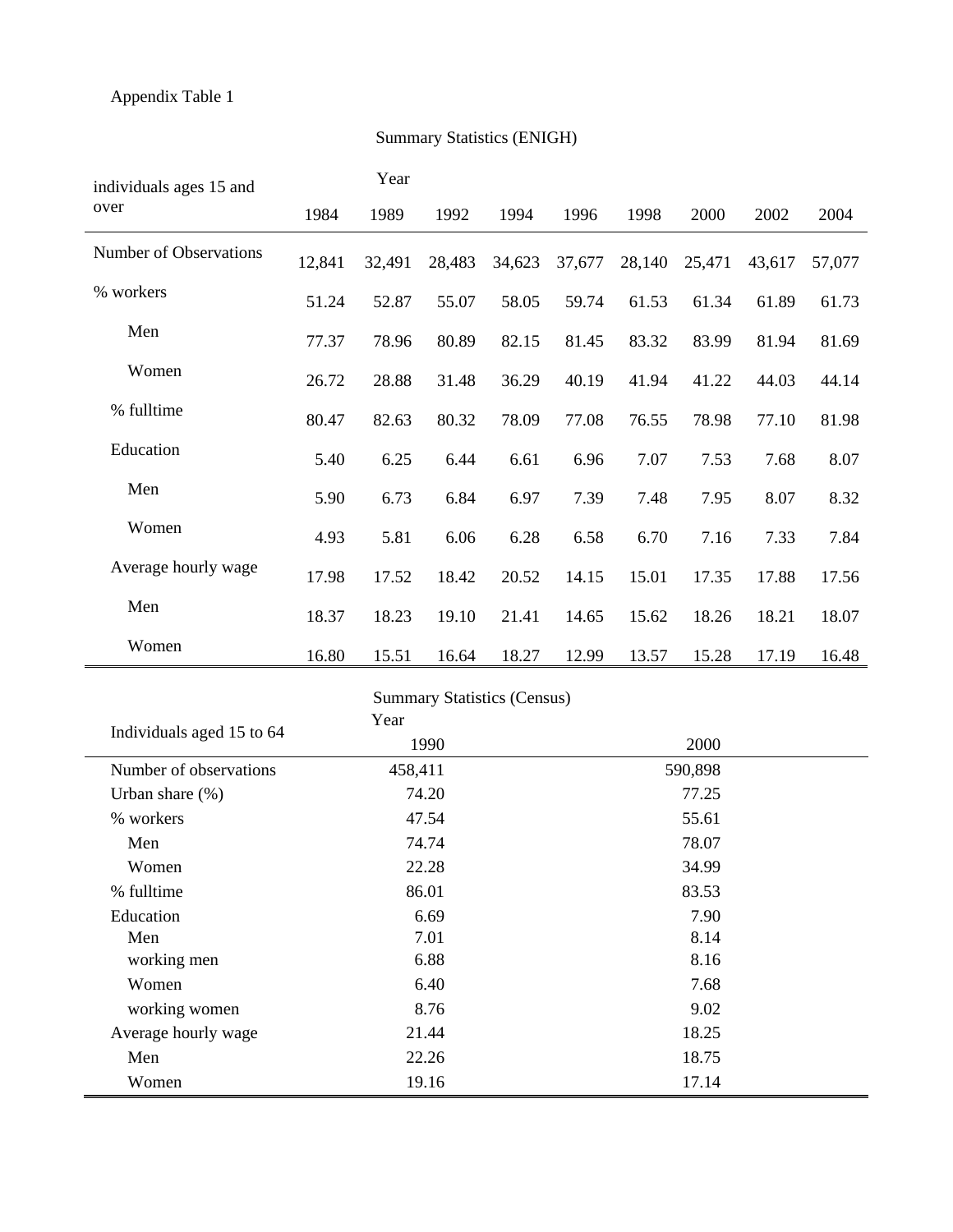# Appendix Table 2

|                           |            | 1990 Census |                          | 2000 Census |            |      | 1990 Census |              |                          | 2000 Census |              |                          |
|---------------------------|------------|-------------|--------------------------|-------------|------------|------|-------------|--------------|--------------------------|-------------|--------------|--------------------------|
|                           | Work       | No work     | Diff                     | Work        | No<br>Work | Diff | Sample      | No<br>Sample | Diff                     | Sample      | No<br>Sample | Diff                     |
| <b>Relative Frequency</b> | $\rm 0.21$ | 0.79        | $\overline{\phantom{a}}$ | 0.35        | 0.66       | -    | 0.16        | 0.84         | $\overline{\phantom{0}}$ | 0.23        | 0.77         | $\overline{\phantom{a}}$ |
| Avg Education             | 8.83       |             | 3.08                     | 8.99        | 6.93       | 2.07 | 9.01        | 5.92         | 3.09                     | 9.47        | 7.12         | 2.35                     |

#### Characteristics of Workers and Non-workers - All Women

#### Characteristics of Workers and Non-workers - Married Women

|                           |      | 1990 Census |                          | 2000 Census |                        |         | 1990 Census |                          |         | 2000 Census |                          |                          |
|---------------------------|------|-------------|--------------------------|-------------|------------------------|---------|-------------|--------------------------|---------|-------------|--------------------------|--------------------------|
|                           | Work | No work     | Diff                     | Work        | N <sub>0</sub><br>Work | Diff    | Sample      | N <sub>0</sub><br>Sample | Diff    | Sample      | N <sub>0</sub><br>Sample | Diff                     |
| <b>Relative Frequency</b> | 0.12 | 0.88        | $\overline{\phantom{a}}$ | 0.27        | 0.73                   |         | 0.08        | 0.92                     |         | 0.15        | 0.85                     | $\overline{\phantom{a}}$ |
| Avg Education             | 9.58 | 5.13        | 4.45                     | 9.05        | 6.49                   | 2.56    | 9.83        | 5.31                     | 4.52    | 9.80        | 6.72                     | 3.08                     |
| Avg Education - Spouse    | 9.84 | 5.85        | 3.99                     | 9.28        | 7.16                   | 2.12    | 10.14       | 6.00                     | 4.14    | 9.89        | 7.36                     | 2.53                     |
| Avg Log Wage - Spouse     | 6.76 | 6.35        | 0.41                     | 6.63        | 6.37                   | 0.26    | 6.77        | 6.37                     | 0.40    | 6.69        | 6.39                     | 0.30                     |
| Number of Children $<$ 6  | 0.76 | 1.02        | $-0.26$                  | 0.62        | 0.79                   | $-0.18$ | 0.74        | 1.02                     | $-0.28$ | 0.59        | 0.77                     | $-0.18$                  |

Sample includes wives aged 15 to 64

"Work" is defined as those with positive hours worked in the reference week.

"Wage Sample" are workers with positive hours who worked full-time and who were not self-employed.